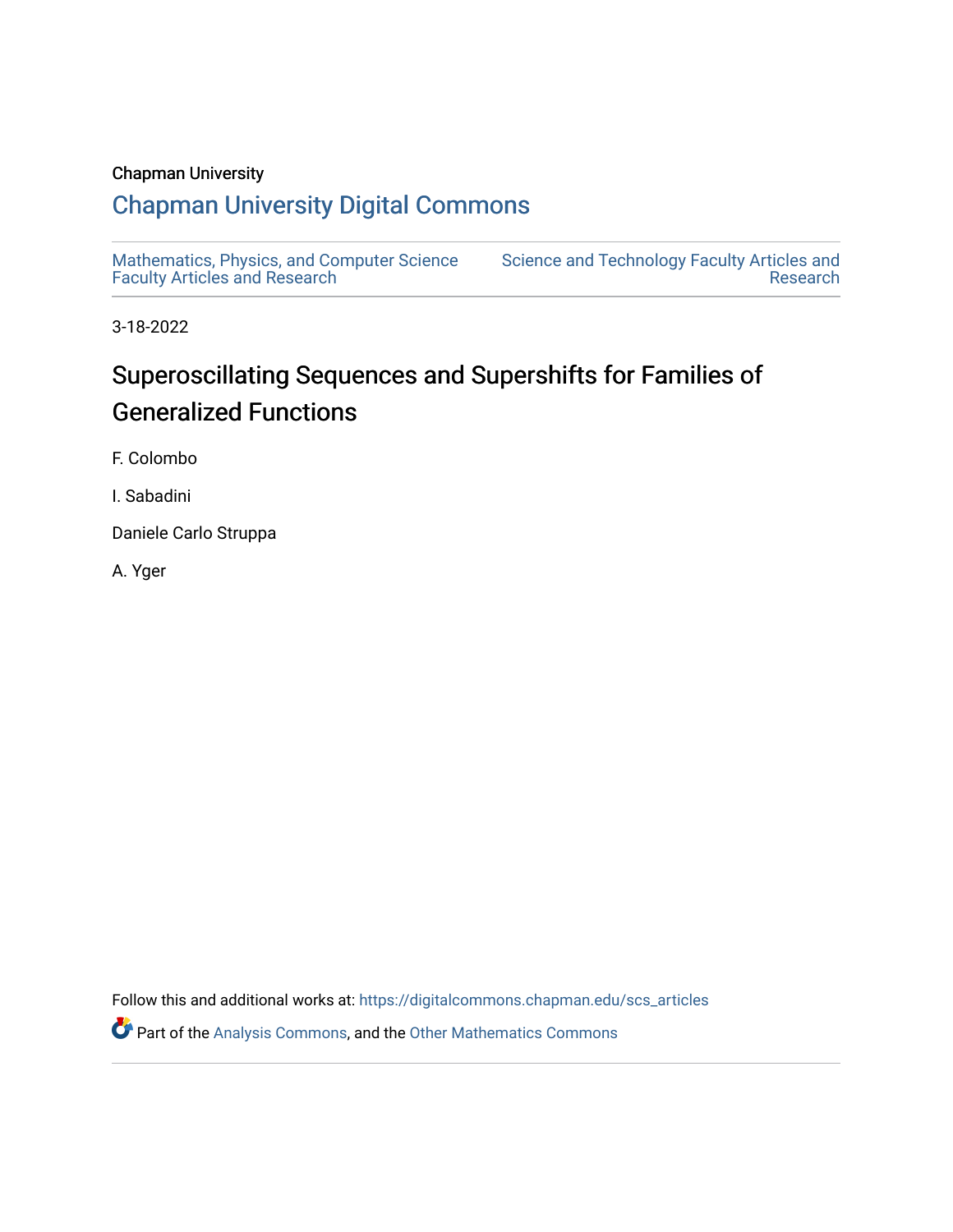## Superoscillating Sequences and Supershifts for Families of Generalized Functions

## **Comments**

This article was originally published in Complex Analysis and Operator Theory, volume 16, in 2022. <https://doi.org/10.1007/s11785-022-01211-0>

### Creative Commons License



This work is licensed under a [Creative Commons Attribution 4.0 License](https://creativecommons.org/licenses/by/4.0/).

Copyright The authors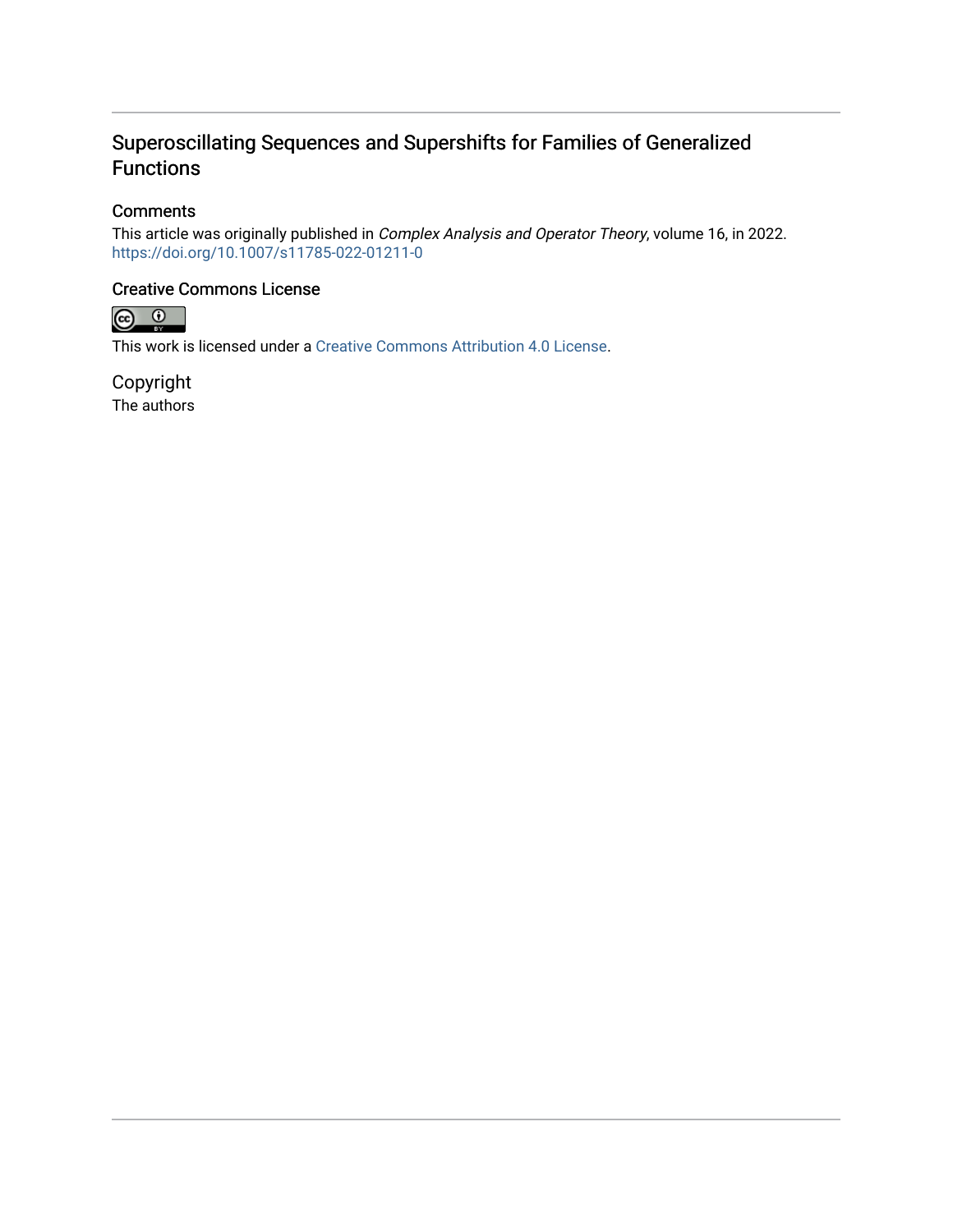

## **Superoscillating Sequences and Supershifts for Families of Generalized Functions**

**F. Colombo1 · I. Sabadini[1](http://orcid.org/0000-0002-9930-4308) · D. C. Struppa2 · A. Yger3**

Received: 27 December 2021 / Accepted: 27 January 2022 © The Author(s) 2022

#### **Abstract**

We construct a large class of superoscillating sequences, more generally of *Fsupershifts*, where  $\mathcal F$  is a family of smooth functions in  $(t, x)$  (resp. distributions in  $(t, x)$ , or hyperfunctions in *x* depending on the parameter *t*) indexed by  $\lambda \in \mathbb{R}$ . The frame in which we introduce such families is that of the evolution through Schrödinger equation  $(i\partial/\partial t - \mathcal{H}(x))(\psi) = 0 \left(\mathcal{H}(x) = -\frac{\partial^2}{\partial x^2}\right)/2 + V(x)$ , *V* being a suitable potential). If  $\mathscr{F} = \{(t, x) \mapsto \varphi_{\lambda}(t, x) : \lambda \in \mathbb{R}\}$ , where  $\varphi_{\lambda}$  is evolved from the initial datum  $x \mapsto e^{i\lambda x}$ ,  $\mathscr{F}$ -*supershifts* will be of the form  $\{\sum_{j=0}^{N} C_j(N, a)\varphi_{1-2j/N}\}_{N\geq 1}$ for *a* ∈ ℝ∖[−1, 1], taking  $C_j(N, a) = {N \choose j} (1 + a)^{N-j} (1 - a)^j / 2^N$ . Our results rely on the fact that *integral operators of the Fresnel type* govern, as in optical diffraction, the evolution through the Schrödinger equation, such operators acting continuously on the weighted algebra of entire functions  $Exp(\mathbb{C})$ . Analyzing in particular the quantum harmonic oscillator case forces us, in order to take into account singularities of the evolved datum that occur when the stationary phasis in the Fresnel operator vanishes, to enlarge the notion of  $\mathscr{F}$ -*supershift*,  $\mathscr{F}$  being a family of  $C^{\infty}$  functions or distributions in  $(t, x)$ , to that where  $\mathscr F$  is a family of hyperfunctions in *x*, depending on *t* as a parameter.

**Keywords** Superoscillations · Infinite order differential operators · Schrödinger equation · Generalized functions

#### **Mathematics Subject Classification** 42A16 · 30D15 · 46F15

Communicated by Daniel Alpay.

B I. Sabadini irene.sabadini@polimi.it

<sup>1</sup> Dipartimento di Matematica, Politecnico di Milano, Via E. Bonardi, 9, 20133 Milan, Italy

<sup>2</sup> The Donald Bren Presidential Chair in Mathematics, Chapman University, Orange, USA

<sup>3</sup> IMB, Université de Bordeaux, 33405 Talence, France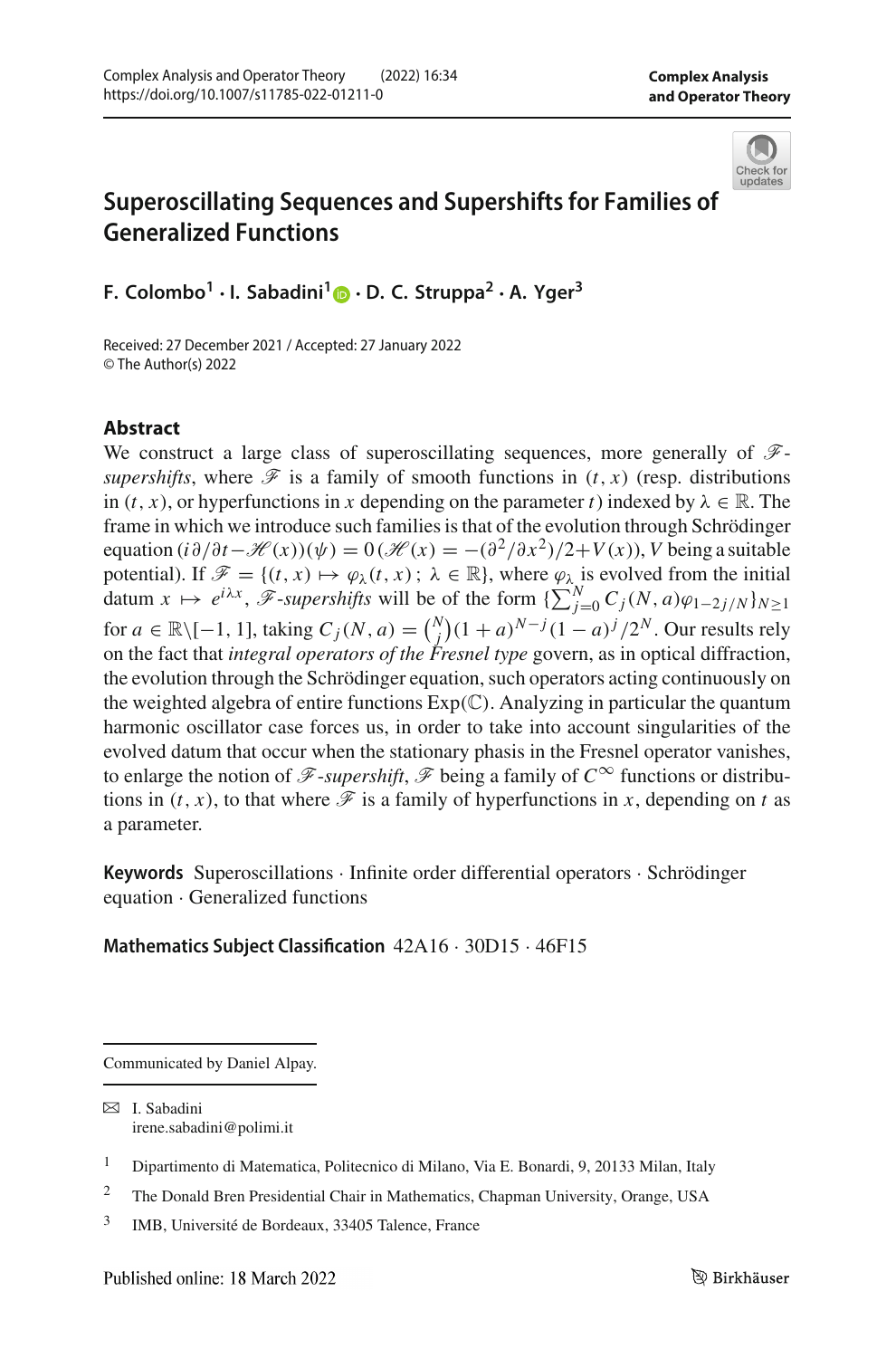#### **1 Introduction**

The Aharonov–Berry superoscillations are band-limited functions that can oscillate faster than their fastest Fourier component. These functions (or sequences, to be more precise) appear in many settings, both in classical phenomena, as well as in the study of weak measurements, [\[7,](#page-37-0) [14](#page-37-1), [15](#page-37-2), [29\]](#page-38-0). A thorough review of the various situations in which superoscillations arise is [\[30](#page-38-1)]. Not surprisingly, the literature related to superoscillations is very large, and without claiming completeness, we mention [\[23](#page-37-3)[–25](#page-37-4), [27,](#page-37-5) [28,](#page-38-2) [36,](#page-38-3) [37,](#page-38-4) [43](#page-38-5), [45](#page-38-6)]. Quite recently, this class of functions has been investigated from the mathematical point of view, see [\[1,](#page-37-6) [2](#page-37-7), [8](#page-37-8)[–12](#page-37-9), [16,](#page-37-10) [18](#page-37-11)[–20,](#page-37-12) [31](#page-38-7), [33](#page-38-8), [34](#page-38-9)] and the monograph [\[13](#page-37-13)]. For a unified approach to Schrödinger evolution of superoscillations and supershifts see the recent paper  $[3]$ . Finally, we mention that different field equations has been recently considered such as Klein–Gordon see [\[5\]](#page-37-15), and that superoscillations also appear in Schur analysis, see [\[17\]](#page-37-16).

In this paper we will extend naturally some of the ideas developed in those articles, and we will discover exciting new features that need to be considered when we apply the theory of superoscillations to the study of specific Schrödinger equations, in which singularities naturally arise.

In order to set up the stage, let  $a > 1$  be a real number. The archetypical superoscillatory sequence is the sequence of complex valued functions  ${F_N(x, a)}_{N>1}$  defined on  $\mathbb R$  by

<span id="page-3-0"></span>
$$
F_N(x, a) = \left(\cos\left(\frac{x}{N}\right) + ia\sin\left(\frac{x}{N}\right)\right)^N.
$$
 (1.1)

It is immediate to see that if we fix  $x \in \mathbb{R}$ , and we let *N* go to infinity, we obtain that

$$
\lim_{N \to \infty} F_N(x, a) = e^{iax}.
$$

However, by expanding the trigonometric functions sin *x* and cos *x* through Euler's formula, it is also easy to see that in fact we can rewrite  $F_N(x, a)$  as

$$
F_N(x, a) = \sum_{j=0}^N C_j(N, a) e^{i(1-2j/N)x},
$$

where

$$
C_j(N, a) = \binom{N}{j} \left(\frac{1+a}{2}\right)^{N-j} \left(\frac{1-a}{2}\right)^j, \tag{1.2}
$$

and  $\binom{N}{j}$  denotes the binomial coefficient. This simple observation is significant because we now have a sequence of functions whose frequencies  $(1 - 2j/N)$  are bounded by one, and yet their limit has the arbitrarily large frequency *a*. This explains why the sequence  ${F_N(x, a)}_{N>1}$  is called *superoscillatory*.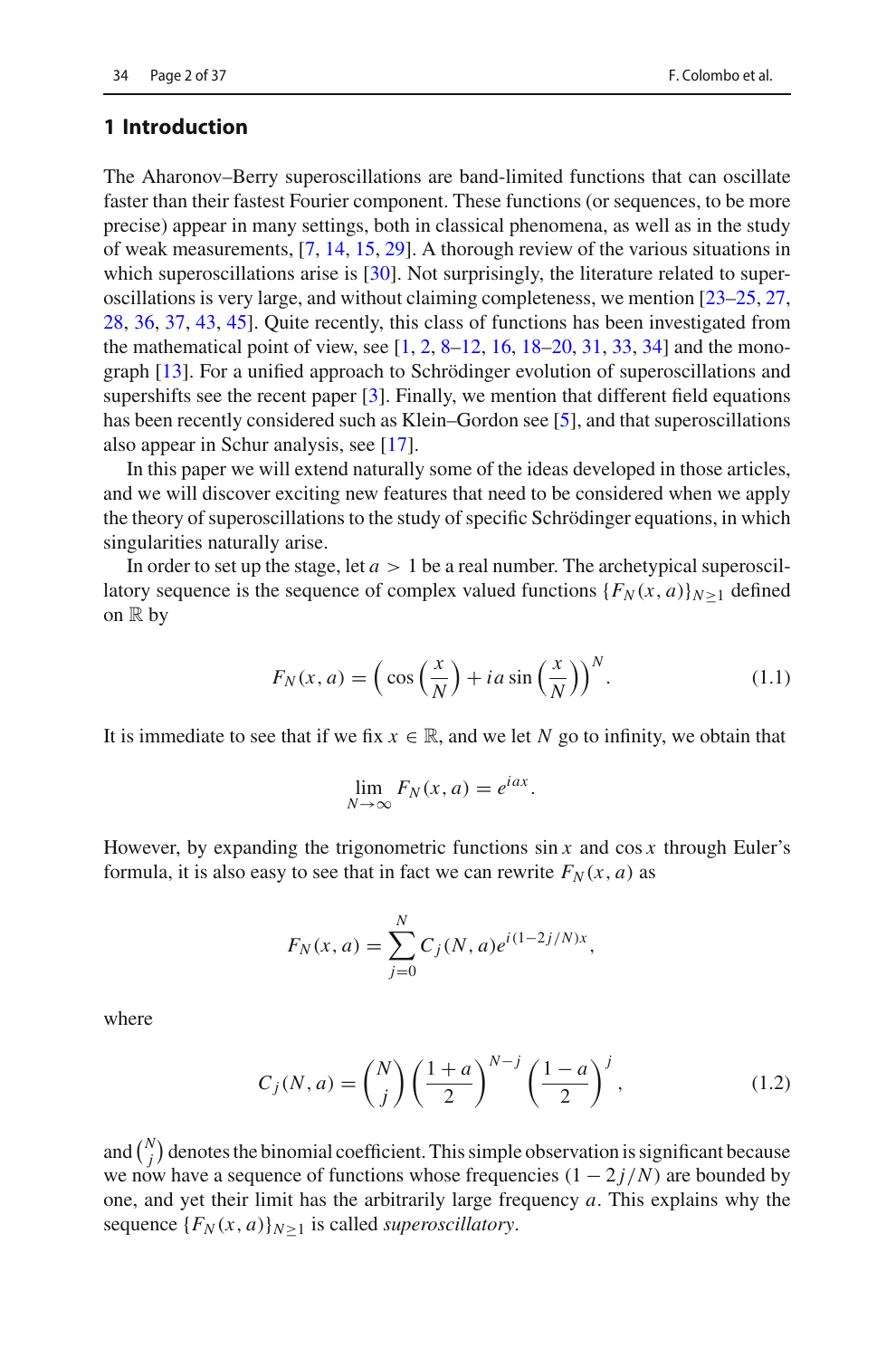There is also a different way to conceptualize this phenomenon by saying that the map that associates to a real number  $a \in \mathbb{R} \setminus [-1, 1]$  the sequence  $\{F_N(x, a)\}\$ is a supershift with respect to the map which associates to the real parameter  $\lambda$  the complex function  $e^{i\lambda x}$ . Though this is simply a different way to restate what we said before, it indicates a change of perspective since the supershift is now associated to maps whose variables are real numbers and whose range are spaces of functions. This approach will be made precise in Definition [5.1.](#page-28-0)

Most of the work done in recent years has been devoted to two fundamental questions, inspired by the physical considerations that led to the discovery of superoscillatory phenomena. The first question asks how to construct larger families of superoscillating sequences, and the second question asks whether superoscillations persist once they are propagated according to the Schrödinger equation with a given potential. As it turns out, the two questions are intimately connected, and this paper explores further this connection. To begin with, it is easy to show that if  $P(z)$  is a polynomial of one complex variable, then the sequence

$$
\psi_{P,N}(t,x,\lambda) = \sum_{j=0}^{N} C_j(N,\lambda) e^{i(1-2j/N)x} e^{itP(1-2j/N)},
$$

with  $t$  and  $x$  real variables, is a solution of the Cauchy problem for the modified Schrödinger equation

$$
\left[i\,\frac{\partial}{\partial t} + P\left(-i\,\frac{\partial}{\partial x}\right)\right](\psi_{P,N}(t,x,\lambda)) = 0,
$$

with the initial condition

$$
\psi_{P,N}(0,x,\lambda)=F_N(x,\lambda).
$$

In Sect. [3,](#page-14-0) however, we will show that this new sequence  $\{\psi_{P,N}(t, x, \lambda)\}\)$  converges, with all of its derivatives in both *t* and *x*, to the suitable derivative of  $e^{i(\lambda x + t P(\lambda))}$ . We are therefore able to show that this process allows us to construct a large class of superoscillating sequences of the form  $\{x \mapsto \psi_{P,N}(t, x, a)\}_{N>1}$  from the original "superoscillating" sequence  $\{x \mapsto F_N(x, a)\}_{N>1}$ . In these sequences the superoscillating convergence property propagates through any differential operator in *t*, *x*, the convergence being uniform on any compact subset of the real plane. Note that this process as well allows us to extend the notion of supershift to functions that associate to a real parameter  $\lambda$  a function of two variables *t* and *x*.

The more significant situation, however, arises when one considers a general Schrödinger operator of the form

$$
i\frac{\partial}{\partial t} + \frac{1}{2}\frac{\partial^2}{\partial x^2} + V(x)
$$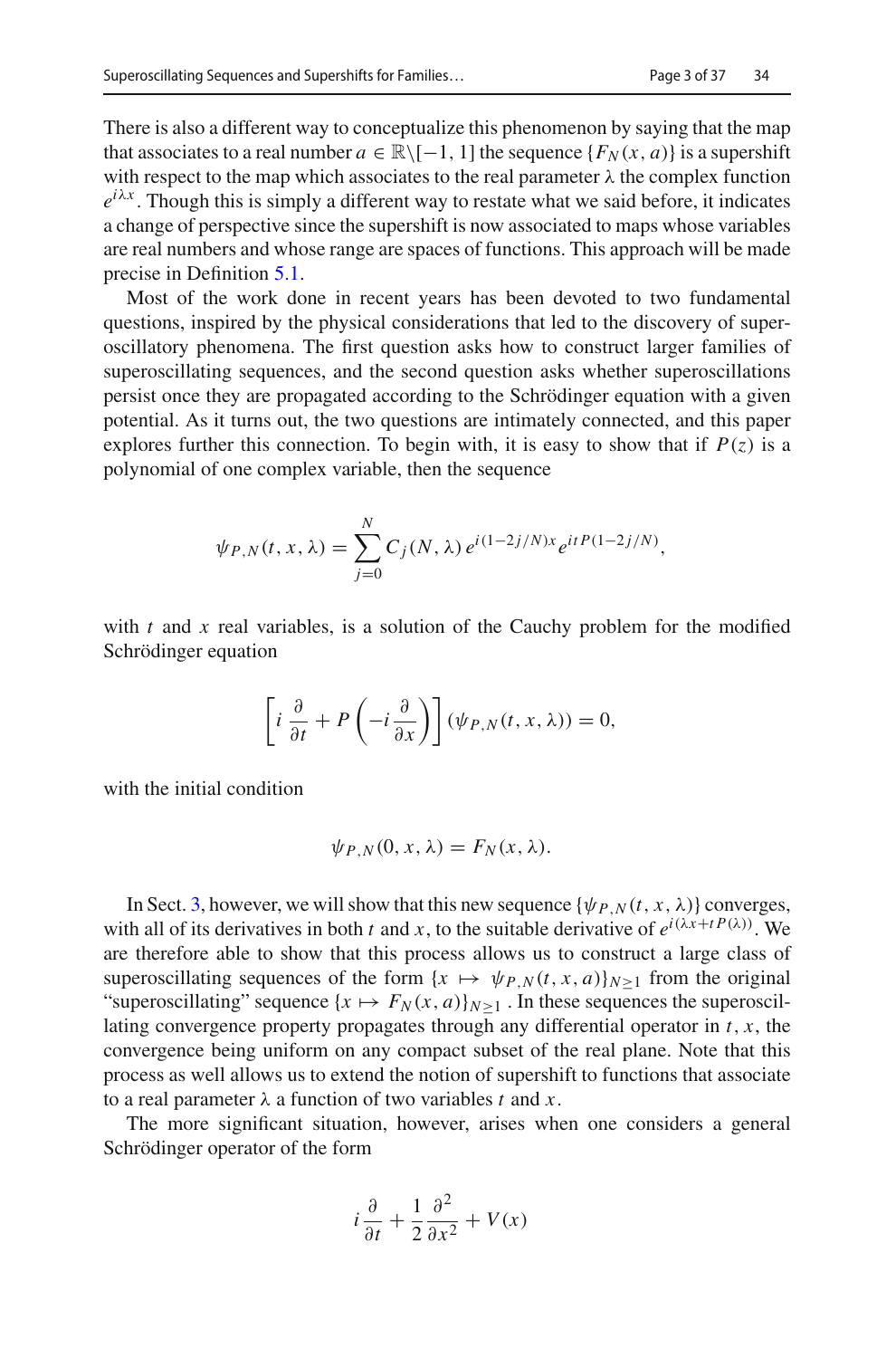with a suitable real potential *V* and associated Green function  $G_V(t, x, 0, x')$  such that the response, at time *t*, to the initial value  $e^{i\lambda x}$  for  $t = 0$ , is given by

$$
\varphi_{\lambda}(t,x) = \int_{\mathbb{R}} G_V(t,x,0,x') e^{i\lambda x'} dx'
$$

for  $\lambda \in \mathbb{R}$  and  $(t, x)$  in the phase domain. Note that we need to interpret the integral as a regularized integral on  $\mathbb R$  in a sense that will be clarified in Sect. [4\)](#page-22-0). In this case we will find sufficient conditions that ensure that the integral operator

$$
T(f(x'))(t,x) = \int_{\mathbb{R}} G_V(t,x,0,x') f(x') dx'
$$

is such that for any  $\lambda \in \mathbb{R}$ .

$$
T\left(\sum_{j=0}^{N} C_j(N, \lambda) e^{i(1-2j/N)x'}\right)(t, x) = \sum_{j=0}^{N} C_j(N, \lambda) \varphi_{1-2j/N}(t, x)
$$

converges to

$$
T(e^{i\lambda x'})(t, x) = \varphi_{\lambda}(t, x)
$$

locally uniformly in some open subset  $\mathcal{U}$  of the phase space (in  $\mathbb{R}^2_{t,x}$ ) on which *V* is smooth and which is entirely determined by the explicit expression of the Green function  $G_V$  (Theorem [5.1\)](#page-25-0). In such a situation the sequence defined on  $\mathcal{U}$  by

$$
\left\{\sum_{j=0}^N C_j(N,a)\,\varphi_{1-2j/N}\right\}
$$

(where  $a \in \mathbb{R} \setminus [-1, 1]$ ) is a supershift for  $(\varphi_\lambda)_{\mathcal{U}}$ . Moreover, for any  $\lambda \in \mathbb{R}, \varphi_\lambda \in$  $\mathscr{C}^{\infty}(\mathscr{U}, \mathbb{C})$  and for any  $(\mu, \nu) \in \mathbb{N}^2$ ,

$$
\frac{\partial^{\mu+\nu}}{\partial t^{\mu}\partial x^{\nu}}\left(\sum_{j=0}^{N}C_j(N,\lambda)\varphi_{1-2j/N}\right)\stackrel{N\longrightarrow\infty}{\longrightarrow}\frac{\partial^{\mu+\nu}}{\partial t^{\mu}\partial x^{\nu}}\left(\varphi_{\lambda}\right)
$$

locally uniformly in  $\mathcal{U}$  for any  $\lambda \in \mathbb{R}$ , in particular  $\lambda = a \in \mathbb{R} \setminus [-1, 1]$ .

Interesting situations occur when  $\lambda \in \mathbb{R} \mapsto \varphi_\lambda$  makes sense as a continuous map from  $\mathbb R$  into  $\mathscr D'(\mathscr U', \mathbb C)$  for some open subset  $\mathscr U' \supsetneq \mathscr U$  in the phase space. Such is the case in the example of the quantum harmonic oscillator, where  $V(x) = x^2/2$ , the phase space is  $\mathbb{R}^{+*} \times \mathbb{R}$  and

$$
\mathscr{U} = (\mathbb{R}^+ \times \mathbb{R}) \setminus \{ (k \pi/2, x) \, ; \, k \in \mathbb{N}, \ x \in \mathbb{R} \} \subset \mathscr{U}' = \mathbb{R}^{+*} \times \mathbb{R}.
$$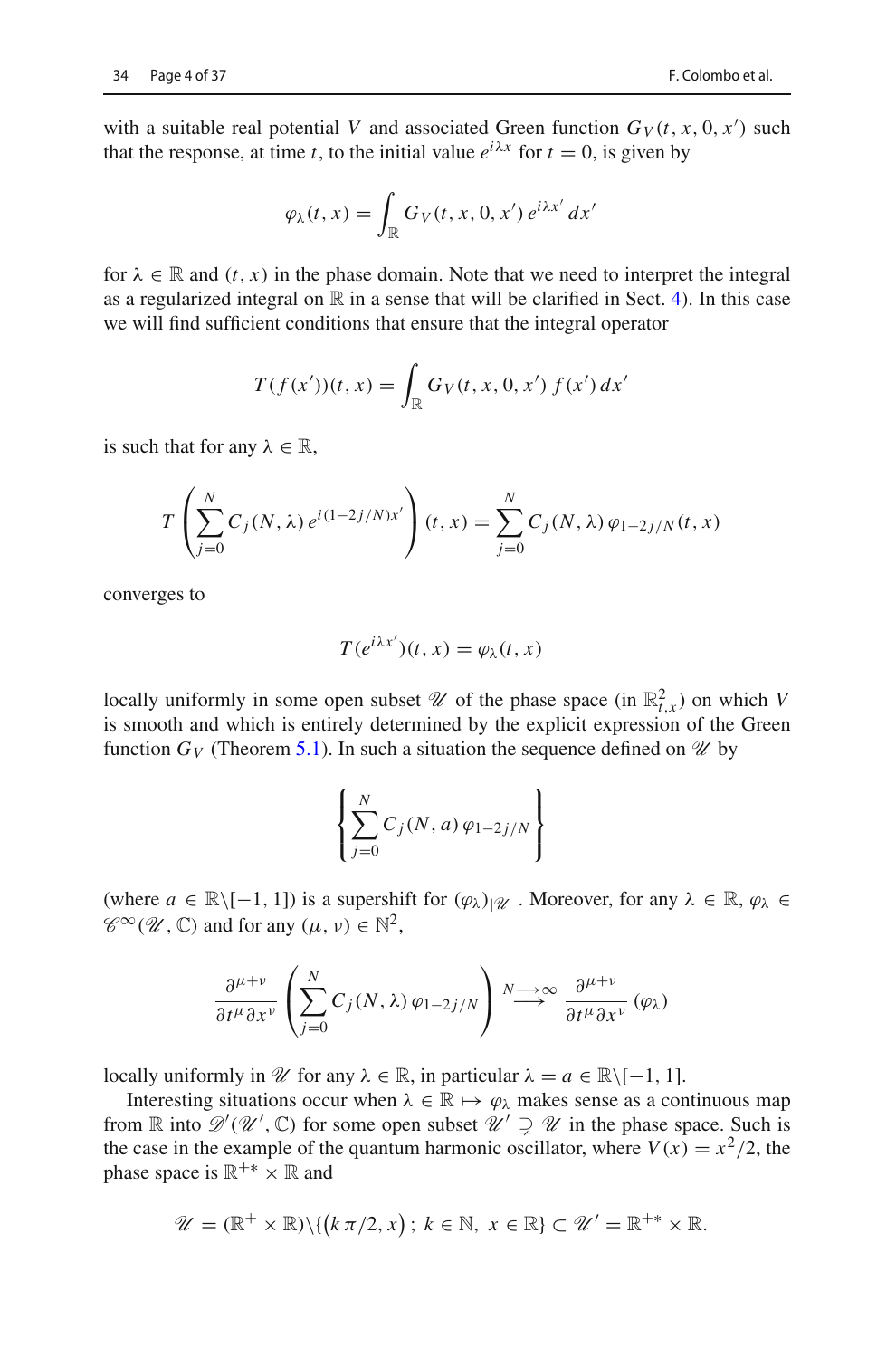In such case, given  $k' \in \mathbb{N}$  and  $x_0 \in \mathbb{R}$ , it is impossible to interpret

<span id="page-6-0"></span>
$$
\left\{ \left( \sum_{j=0}^{N} C_j(N, a) \varphi_{1-2j/N} \right)_{\text{about } ((2k'+1)\pi/2, x_0)} \right\} \tag{1.3}
$$

(when  $a \in \mathbb{R} \setminus [-1, 1]$ ) as a supershift for  $\lambda \mapsto (\varphi_{\lambda})_{|\text{about }((2k'+1)\pi/2, x_0)}$  (all maps being considered here as distribution-valued about  $((2k' + 1)\pi/2, x_0)$ , while it is possible to do so about a point  $(k''\pi, x_0)$ , where  $k'' \in \mathbb{N}^*$ . In order to inter-pret [\(1.3\)](#page-6-0) as a supershift for  $\lambda \mapsto (\varphi_{\lambda})_{\text{about }((2k'+1)\pi/2,x_0)}$ , one needs to consider  $(\varphi_{\lambda})$ <sub>l</sub>about  $((2k'+1)\pi/2, x_0)$  as a hyperfunction (in *t*) times a distribution (in *x*) instead of distribution in  $(t, x)$ . We will discuss such questions in Sect. [6.](#page-33-0)

The plan of the paper is the following: the paper contains five sections, besides this introduction. In Sect. [2](#page-6-1) we introduce the spaces  $A_p(\mathbb{C})$ ,  $A_{p,0}(\mathbb{C})$ , and we define some infinite order differential operators with nonconstant coefficients which will play a crucial role to prove our main results. In Sect. [3](#page-14-0) we recall the definition of generalized Fourier sequence and (complex) superoscillating sequence in one and several variables together with some examples; we then study two Cauchy–Kowalevski problems (one of which of Schrödinger type) and we show that superoscillations persist in time. In Sect. [4](#page-22-0) we address the problem of explaining the process of regularization of formal Fresnel-type integrals which is a necessary step to obtain further results in the paper. Fresnel-type integrals are shown to be continuous on  $A_1(\mathbb{C})$  in Sect. [5,](#page-24-0) in which we also treat a Cauchy problem for the Schrödinger equation with centrifugal potential and also for the quantum harmonic oscillator. Finally, in Sect. [6,](#page-33-0) we investigate the evolution of superoscillating initial data with respect to the notion of supershift for the quantum harmonic oscillator, and we focus on singularities. It is interesting to note that in this case one needs to extend the concept of supershift in the case of hyperfunctions.

**Notations.** We use the notations with capital letters  $Z$ ,  $d/dZ$ ,  $W$ ,  $d/dW$ ,  $\bar{Z}$  in the expressions of formal differential operators, besides the usual notation *z* for the complex variable and  $t$  (time)  $x$ ,  $x'$  (space) real variables.

#### <span id="page-6-1"></span>**2 On Continuity of Some Convolution Operators**

Let *f* be a non-constant entire function of a complex variable *z*. We define

$$
M_f(r) = \max_{|z|=r} |f(z)|, \quad \text{for } r \ge 0.
$$

The non-negative real number  $\rho$  defined by

$$
\rho = \limsup_{r \to \infty} \frac{\ln \ln M_f(r)}{\ln r}
$$

is called the *order* of *f*. If  $\rho$  is finite then *f* is said to be of *finite order* and if  $\rho = \infty$ the function *f* is said to be of *infinite order*.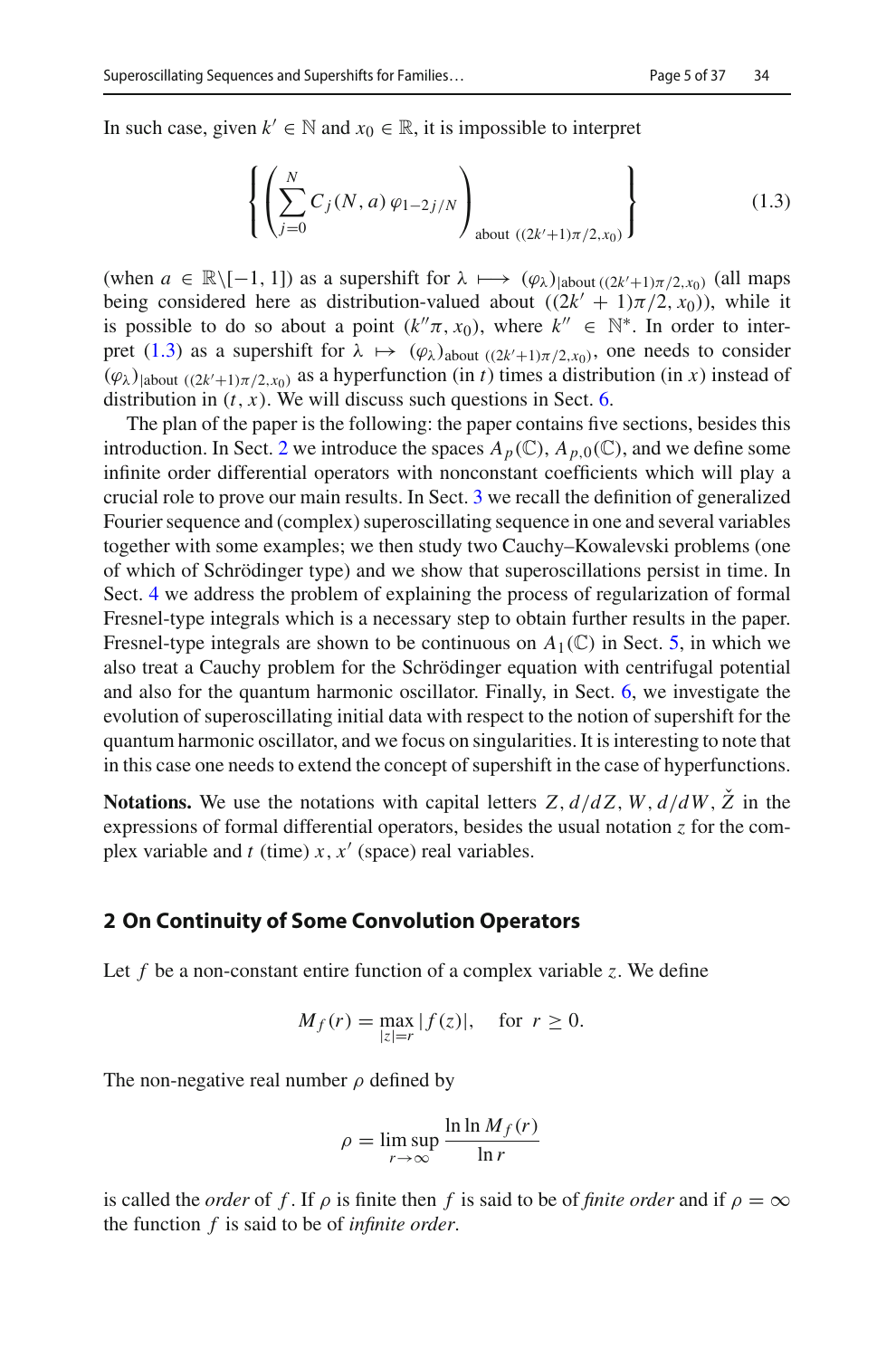In the case *f* is of finite order we introduce the non-negative real number

$$
\sigma = \limsup_{r \to \infty} \frac{\ln M_f(r)}{r^{\rho}},
$$

and call it the *type* of f. If  $\sigma \in (0, \infty)$  we say f is *of normal type*, while we say it is *of minimal type* if  $\sigma = 0$  and *of maximal type* if  $\sigma = \infty$ . Constant entire functions are considered of minimal type and order zero. In the sequel we will extensively make use of *weighted spaces*  $A_p(\mathbb{C})$  or  $A_{p,0}(\mathbb{C})$  of entire functions whose definition follows ; such spaces are classical, see e.g. [\[22,](#page-37-17) [47\]](#page-38-10).

**Definition 2.1** Let *p* be a strictly positive number. We define the space  $A_p(\mathbb{C})$  as the C-algebra of entire functions such that there exists  $B > 0$  such that

$$
\sup_{z\in\mathbb{C}}\left(|f(z)|\exp(-B|z|^p)\right|<\+\infty.
$$

The space  $A_{p,0}(\mathbb{C})$  consists of those entire functions such that

$$
\forall \varepsilon > 0, \sup_{z \in \mathbb{C}} \left( |f(z)| \exp(-\varepsilon |z|^p) < +\infty \right).
$$

To define a topology in these spaces we follow [\[22,](#page-37-17) Section 2.1]. For  $p > 0$ ,  $B > 0$ and for any entire function *f* , we set

$$
||f||_B := \sup_{z \in \mathbb{C}} \{|f(z)| \exp(-B|z|^p)\}.
$$

Let  $A_p^B(\mathbb{C})$  denote the  $\mathbb{C}$ -vector space of entire functions satisfying  $||f||_B < \infty$ . Then  $\|\cdot\|_B$  defines a norm on  $A_p^B(\mathbb{C})$  so that  $(A_p^B(\mathbb{C}), \| \|_B)$  is a Banach space and the natural inclusion mapping  $A_p^B \hookrightarrow A_p^{B'}$  (when  $0 < B \le B'$ ) is a compact operator from  $(A_p^B(\mathbb{C}), \| \|_B)$  into  $(A_p^B(\mathbb{C}), \| \|_{B'})$ . For any sequence  $\{B_n\}_{n\geq 1}$  of positive numbers, strictly increasing to infinity, we can introduce an LF-topology on  $A_p(\mathbb{C})$  given by the inductive limit

$$
A_p(\mathbb{C}) := \varinjlim A_p^{B_n}(\mathbb{C}).
$$

Since this topology is stronger than the topology of the pointwise convergence, it is independent of the choice of the sequence  ${B_n}_{n \geq 1}$ . Thus, in this inductive limit topology, given *f* and a sequence  $\{f_N\}_{N\geq 1}$  in  $A_p(\mathbb{C})$ , we say that  $f_N \to f$  in  $A_p(\mathbb{C})$ if and only if there exists  $n \in \mathbb{N}^*$  such that  $f, f_N \in A_p^{B_n}(\mathbb{C})$  for all  $N \in \mathbb{N}^*$ , and  $|| f_N - f ||_{B_n}$  → 0 for  $N \to \infty$ . The topology on  $A_{p,0}(\mathbb{C})$  is given as the projective limit

$$
A_{p,0}(\mathbb{C}) := \varprojlim A_p^{\varepsilon_n}(\mathbb{C})
$$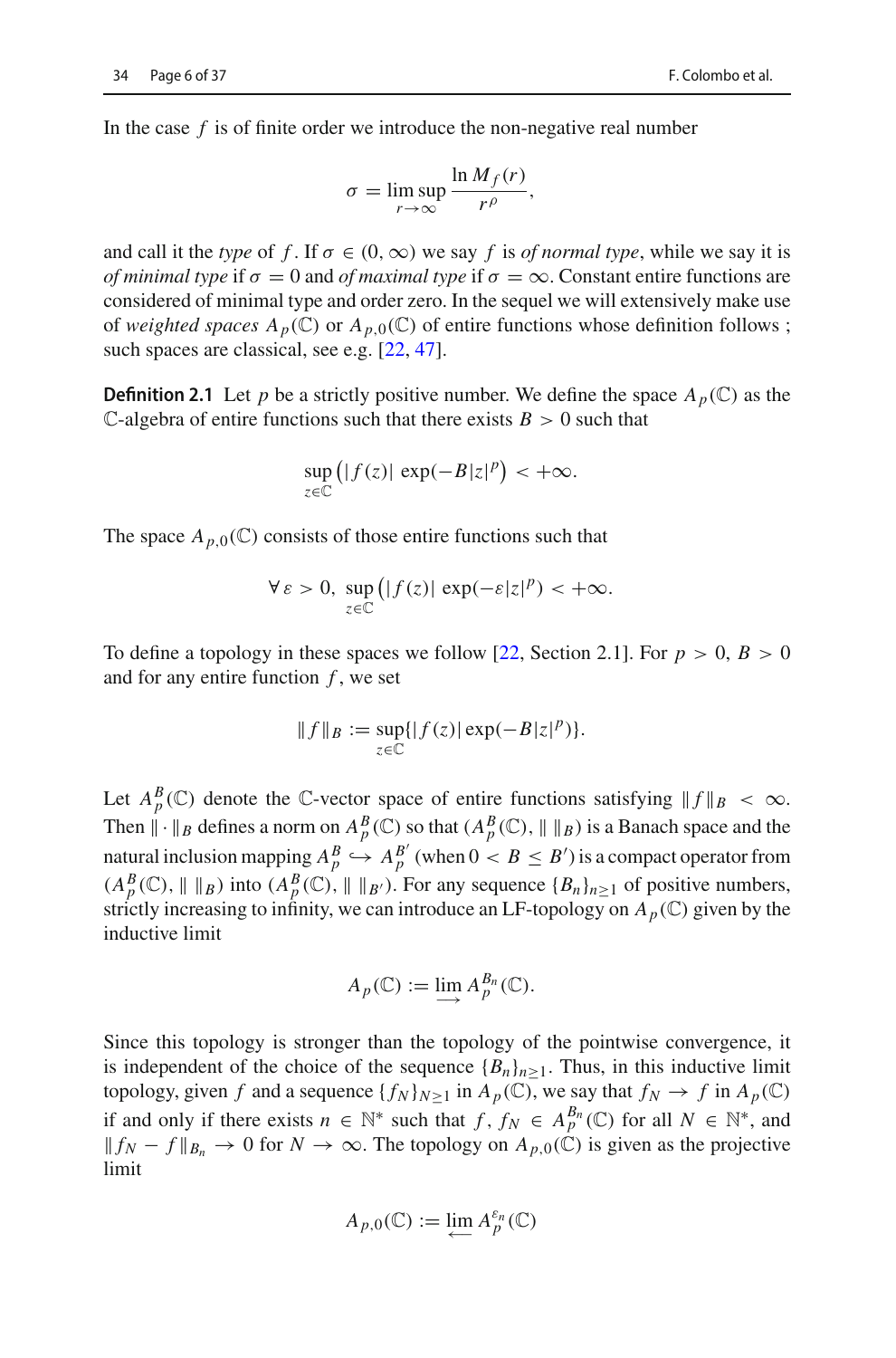where  $\{\varepsilon_n\}_{n>1}$  is a strictly decreasing sequence of positive numbers converging to 0. It can be proved, see [\[22,](#page-37-17) Section 6.1], that  $A_p(\mathbb{C})$  and  $A_{p,0}(\mathbb{C})$  are respectively a DFS space and an FS space. When  $p > 1$ ,  $A_{p,0}(\mathbb{C})$  is the strong dual of  $A_{p'}(\mathbb{C})$  (where  $1/p + 1/p' = 1$ , the duality being realized as

$$
\mu \in (A_{p'}(\mathbb{C}))' \longmapsto \Big[ \text{Fourier} - \text{Borel Transform of } \mu : w \in \mathbb{C} \longmapsto \mu_z(e^{-zw}) \Big] \in A_{p,0}(\mathbb{C}).
$$

In the extreme case  $p = 1$ ,  $A_1(\mathbb{C})$  (also denoted as  $Exp(\mathbb{C})$ ) is isomorphic to the space  $\widehat{H(\mathbb{C})}$  of analytic functionals, the duality being realized as  $H(\mathbb{C})$  of analytic functionals, the duality being realized as

$$
T \in \widehat{H(\mathbb{C})} \longmapsto \left[ \text{Fourier} - \text{Borel Transform of } T \, : w \in \mathbb{C} \mapsto T_z(e^{-zw}) \right] \in A_1(\mathbb{C}).
$$

Here  $H(\mathbb{C})$  is equipped with its usual topology of uniform convergence on any compact subset.

<span id="page-8-1"></span>The following result is an immediate consequence of the definition of the topology in the spaces  $A_p(\mathbb{C})$  for  $p > 0$ .

**Proposition 2.1** *Let*  $f = \{f_N\}_{N>1}$  *be a sequence of elements in*  $A_p(\mathbb{C})$ *. The two following assertions are equivalent:*

- *the sequence*  $f$  *converges towards* 0 *in*  $A_p(\mathbb{C})$ ;
- *the sequence*  $f$  *converges towards* 0 *in*  $H(\mathbb{C})$  *and there exists*  $A_f \geq 0$  *and*  $B_f \geq 0$ *such that*

<span id="page-8-2"></span>
$$
\forall N \in \mathbb{N}^*, \quad \forall z \in \mathbb{C}, \ |f_N(z)| \le A_f \, e^{B_f |z|^p}.\tag{2.1}
$$

*Proof* The first assertion means that there exists  $B > 0$  with  $\lim_{N \to \infty} ||f_N||_B = 0$ (in particular  $||f_N||_B \le 1$  for  $N \ge N_1$ ), which implies that the sequence  $f$  converges to 0 in  $H(\mathbb{C})$  and that  $|f_N(z)| \leq Ae^{B|z|^p}$  with *B* and  $A = \sup(\tilde{A}_1, \ldots, \tilde{A}_{N_1}, 1)$ independent of *N* ( $\tilde{A}_j$  = sup<sub>C</sub>(|*f*<sub>j</sub>(*z*)|  $e^{-B|z|^p}$ ) for  $j = 1, ..., N_1$ ). Conversely, assume that the second assertion holds and take  $B > B_f$ , so that, given  $\varepsilon > 0$ , there exists  $R_{\varepsilon} > 0$  such that

$$
\forall N \in \mathbb{N}^*, \sup_{|z| \ge R_{\varepsilon}} |f_N(z)| e^{-B|z|^p} \le A_f e^{(B_f - B)R_{\varepsilon}^p} < \varepsilon.
$$

On the other hand, since  $f$  converges to 0 uniformly on any compact subset of  $\mathbb{C}$ , in particular on  $\overline{D(0, R_{\varepsilon})}$ , there exists  $N_{\varepsilon} \in \mathbb{N}^*$  such that

$$
N \geq N_{\varepsilon} \Longrightarrow \sup_{|z| \leq R_{\varepsilon}} |f_N(z)| \, e^{-B|z|^p} \leq \sup_{|z| \leq R_{\varepsilon}} |f_N(z)| < \varepsilon.
$$

Therefore  $\sup_{N \ge N_{\varepsilon}} \|f_N\|_B < \varepsilon$  and the sequence f converges to 0 in  $A_p(\mathbb{C})$ .

<span id="page-8-0"></span>To prove our main results we need an important lemma that characterizes entire functions in  $A_p(\mathbb{C})$  in terms of the behaviour of their Taylor development, see Lemma 2.2 in [\[18](#page-37-11)].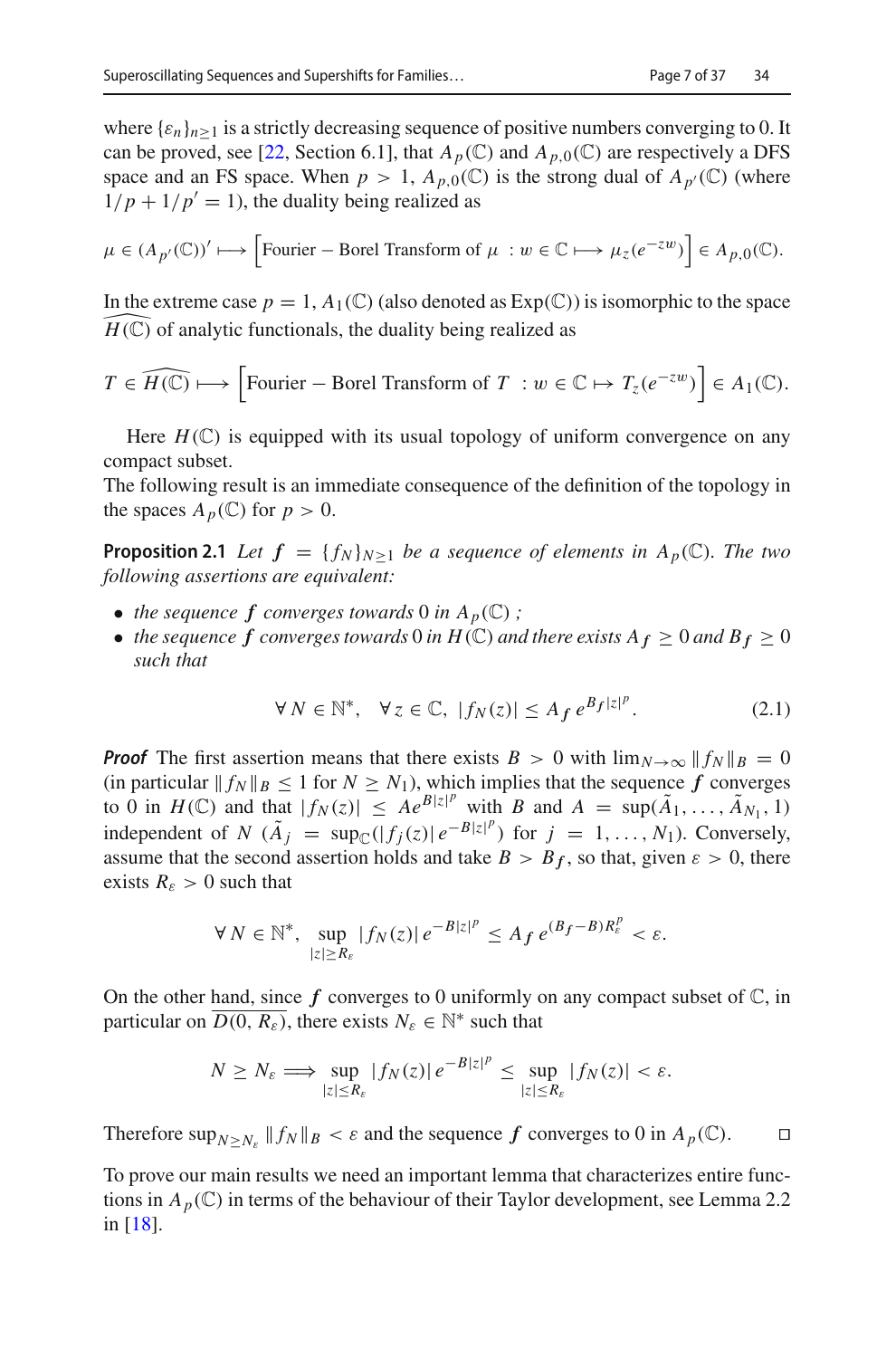**Lemma 2.1** *The entire function*  $f : z \mapsto \sum_{j=0}^{\infty} f_j z^j$  *belongs to*  $A_p(\mathbb{C})$  *if and only if there exists*  $C = C_f > 0$  *and*  $b = b_f > 0$  *such that*  $f \in A_p^{C,b}(\mathbb{C})$ *, where* 

$$
A_p^{C,b}(\mathbb{C}) = \left\{ \sum_{j=0}^{\infty} f_j z^j \in A_p(\mathbb{C}) \, ; \, \forall \, j \in \mathbb{N}, \, |f_j| \le C \, \frac{b^j}{\Gamma(j/p+1)} \right\}.
$$
 (2.2)

The following lemmas are refinements of results previously stated in [\[18](#page-37-11)], except that we need here some extra dependency with respect to auxiliary parameters. They will be of crucial importance in order to prove the main results in the next sections.

<span id="page-9-2"></span>**Lemma 2.2** *Let*  $\mathcal{T}$  *be a set of parameters and*  $\tau \in \mathcal{T} \mapsto \mathbb{D}(\tau)$  *be a differential operator-valued map*

$$
\tau \in \mathcal{T} \longmapsto \mathbb{D}(\tau) = \sum_{j=0}^{\infty} b_j(\tau) \Big(\frac{d}{dW}\Big)^j
$$

 $(with b<sub>j</sub> : *T* → *C* for *j* ∈ ℕ) whose formal symbol$ 

$$
\mathbb{F}:(\tau, W)\in\mathscr{T}\times\mathbb{C}\longmapsto\sum_{j=0}^{\infty}b_j(\tau)W^j
$$

*realizes for each* τ ∈ *T an entire function of W such that*

<span id="page-9-0"></span>
$$
\sup_{\tau \in \mathcal{F}, W \in \mathbb{C}} \left( \left| \mathbb{F}(\tau, W) \right| e^{-B \, |W|^p} \right) = A < +\infty \tag{2.3}
$$

*for some p*  $\geq 1$  *and*  $B \geq 0$ *. Then*  $\mathbb{D}(\tau)$  *acts as a continuous operator from*  $A_1(\mathbb{C})$  *into itself uniformly with respect to the parameter*  $\tau \in \mathcal{T}$ *.* 

*Proof* It follows from Lemma [2.1](#page-8-0) that the coefficient functions  $\tau \mapsto b_i(\tau)$  satisfy then uniform estimates

$$
\forall j \in \mathbb{N}, \ \forall \tau \in \mathcal{F}, \ |b_j(\tau)| \leq C \frac{b^j}{\Gamma(j/p + 1)}
$$

for some positive constants  $C = C(\mathbb{D})$  and  $b = b(\mathbb{D})$  depending only on the finite quantity *A* in [\(2.3\)](#page-9-0) and *B*. Let  $f : W \mapsto \sum_{\ell=0}^{\infty} a_{\ell} W^{\ell} \in A_1(\mathbb{C})$ . There are then (see again Lemma [2.1\)](#page-8-0) positive constants  $\gamma$  and  $\beta$  such that  $|a_{\ell}| \leq (\gamma/\ell!) \beta^{\ell}$  for any  $\ell \in \mathbb{N}$ . Consider the action of  $D$  on such  $f$ . One has (for the moment formally)

<span id="page-9-1"></span>
$$
\forall \tau \in \mathcal{F}, \ \mathbb{D}(\tau)(f) = \sum_{j=0}^{\infty} b_j(\tau) (d/dW)^j(f) = \sum_{j=0}^{\infty} b_j(\tau) \left( \sum_{\ell=0}^{\infty} \frac{(j+\ell)!}{\ell!} a_{\ell+j} W^{\ell} \right)
$$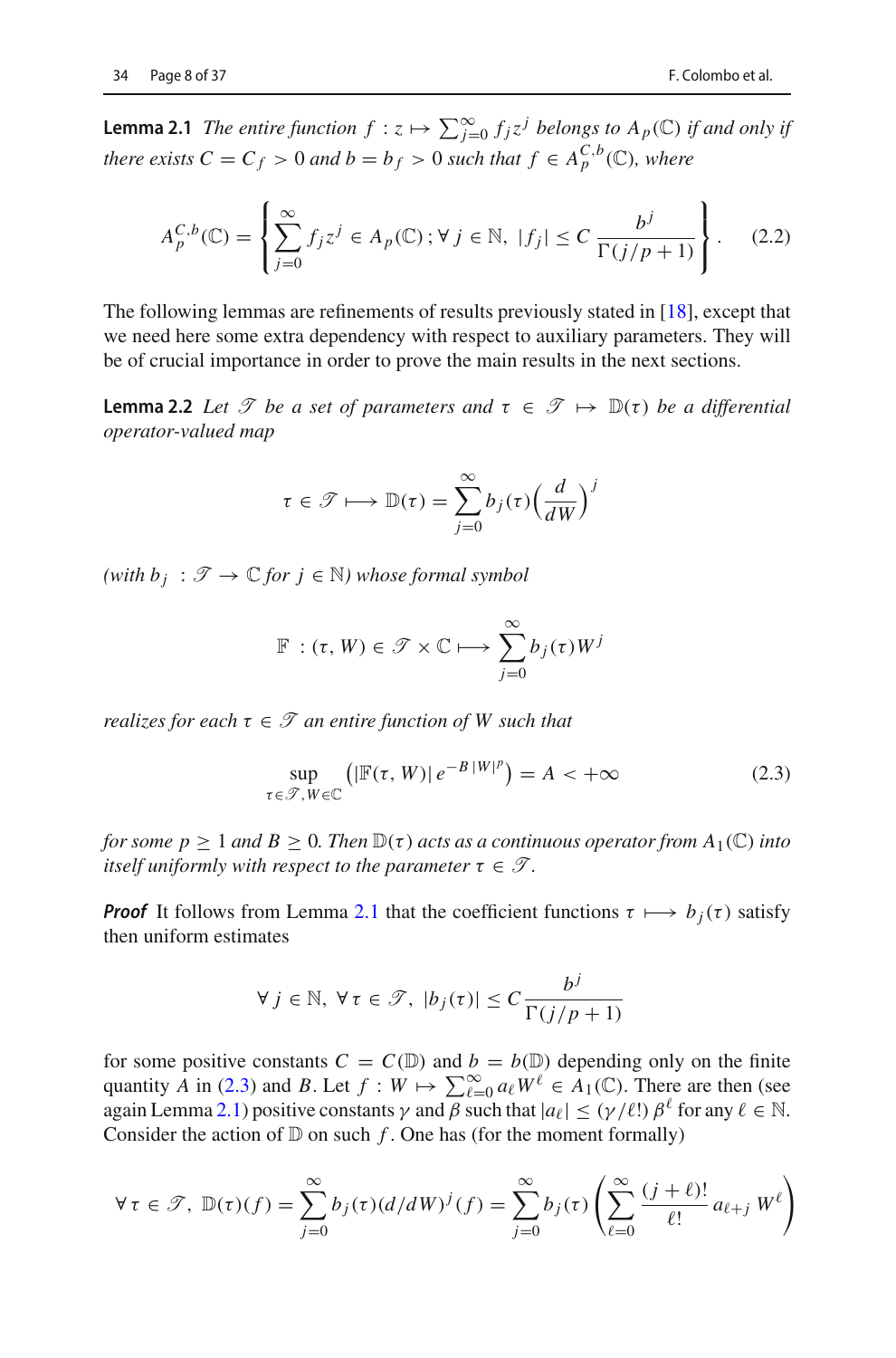$$
= \sum_{\ell=0}^{\infty} \left( \sum_{j=0}^{\infty} \frac{(j+\ell)!}{\ell!} b_j(\tau) a_{\ell+j} \right) W^{\ell}
$$
 (2.4)

with

<span id="page-10-0"></span>
$$
\sum_{j=0}^{\infty} \frac{(j+\ell)!}{\ell!} |b_j(\tau)| |a_{\ell+j}| \le \gamma C \frac{\beta^{\ell}}{\ell!} \sum_{j=0}^{\infty} \frac{(b \beta)^j}{\Gamma(j/p+1)} = K(b, C, \beta, \gamma) \frac{\beta^{\ell}}{\ell!}.
$$
\n(2.5)

Therefore the formal identity [\(2.4\)](#page-9-1) is in fact a true one for any  $W \in \mathbb{C}$ , which shows that  $\mathbb{D}(\tau)[f] \in A_1(\mathbb{C})$  for any  $\tau \in \mathscr{T}$ , with

$$
\forall \tau \in \mathcal{T}, \ \forall \, W \in \mathbb{C}, \quad |\mathbb{D}(\tau)(f)| \leq K(b, C, \beta, \gamma) e^{\beta |W|}.
$$

Let  $f = \{f_N\}_{N>1}$  be a sequence converging towards 0 in  $A_1(\mathbb{C})$  which is equivalent to say that  $\sup(b_{f_N} + C_{f_N}) < +\infty$  and that *f* converges towards 0 in  $H(\mathbb{C})$ , see Proposition [2.1.](#page-8-1) Then the sequence  $\{\mathbb{D}(\tau)(f_N)\}_{N>1} = \mathbb{D}(\tau)(f)$  is such that

$$
\forall N \in \mathbb{N}^*, \ \forall \tau \in \mathcal{T}, \ \forall W \in \mathbb{C}, \quad |\mathbb{D}(\tau)(f_N)(W)| \leq A_f \, e^{B_f|W|}
$$

for some positive constants  $A_f$  and  $B_f$  depending only on  $\mathbb D$  and  $f$ . Let  $\mathfrak{B} > B_f$  and  $\varepsilon > 0$ . Let  $R = R_{\varepsilon}$  large enough such that

$$
\forall \tau \in \mathcal{T}, \ \forall N \in \mathbb{N}^*, \ \forall W \in \mathbb{C} \text{ with } |W| > R, \ |\mathbb{D}(\tau)(f_N)(W)|e^{-\mathfrak{B}|W|} \leq \varepsilon.
$$

Since  $\mathbb{D}(\tau)(f_N)(W) = \sum_{\ell=0}^{\infty} a_{N,\ell}(\tau) W^{\ell}$  with  $|a_{N,\ell}(\tau)| \leq (C_f/\ell!) b_f^{\ell}$  for some constants  $C_f$  and  $b_f$  independent on  $\tau \in \mathcal{T}$  and on *N* (see [\(2.5\)](#page-10-0)) and the sequence *f* converges to 0 in  $H(\mathbb{C})$ , one can find  $N = N_{\varepsilon}$  such that

$$
\forall N \geq N_{\varepsilon}, \ \forall \tau \in \mathcal{T}, \ \forall W \in \mathbb{C} \text{ with } |W| \leq R, \ |\mathbb{D}(\tau)(f_N)(W)| \leq \varepsilon.
$$

Hence the sequence  $\mathbb{D}(\tau)(f)$  converges towards 0 in  $A_1(\mathbb{C})$ , uniformly with respect to the parameter  $\tau$ .

Since the next lemma involves as set of parameters  $\mathscr T$  the set which is now given as split in the form  $\mathcal{T} = \mathcal{I} \times \mathbb{C}_Z$ , where  $\mathbb{C}_Z$  is already a copy of the complex plane, one needs to duplicate  $\mathbb{C}_Z$  into an extra copy of  $\mathbb C$  denoted as  $\mathbb{C}_W$ .

<span id="page-10-1"></span>**Lemma 2.3** *Let*  $\mathcal{I}$  *be a set of parameters and*  $\mathbf{t} \in \mathcal{I} \mapsto \mathbb{D}(\mathbf{t}, Z)$  *be a differential operator-valued map*

$$
\mathfrak{t} \in \mathfrak{T} \longmapsto \mathbb{D}(\mathfrak{t}, Z) = \sum_{j=0}^{\infty} b_j(\mathfrak{t}, Z) \Big(\frac{d}{dZ}\Big)^j
$$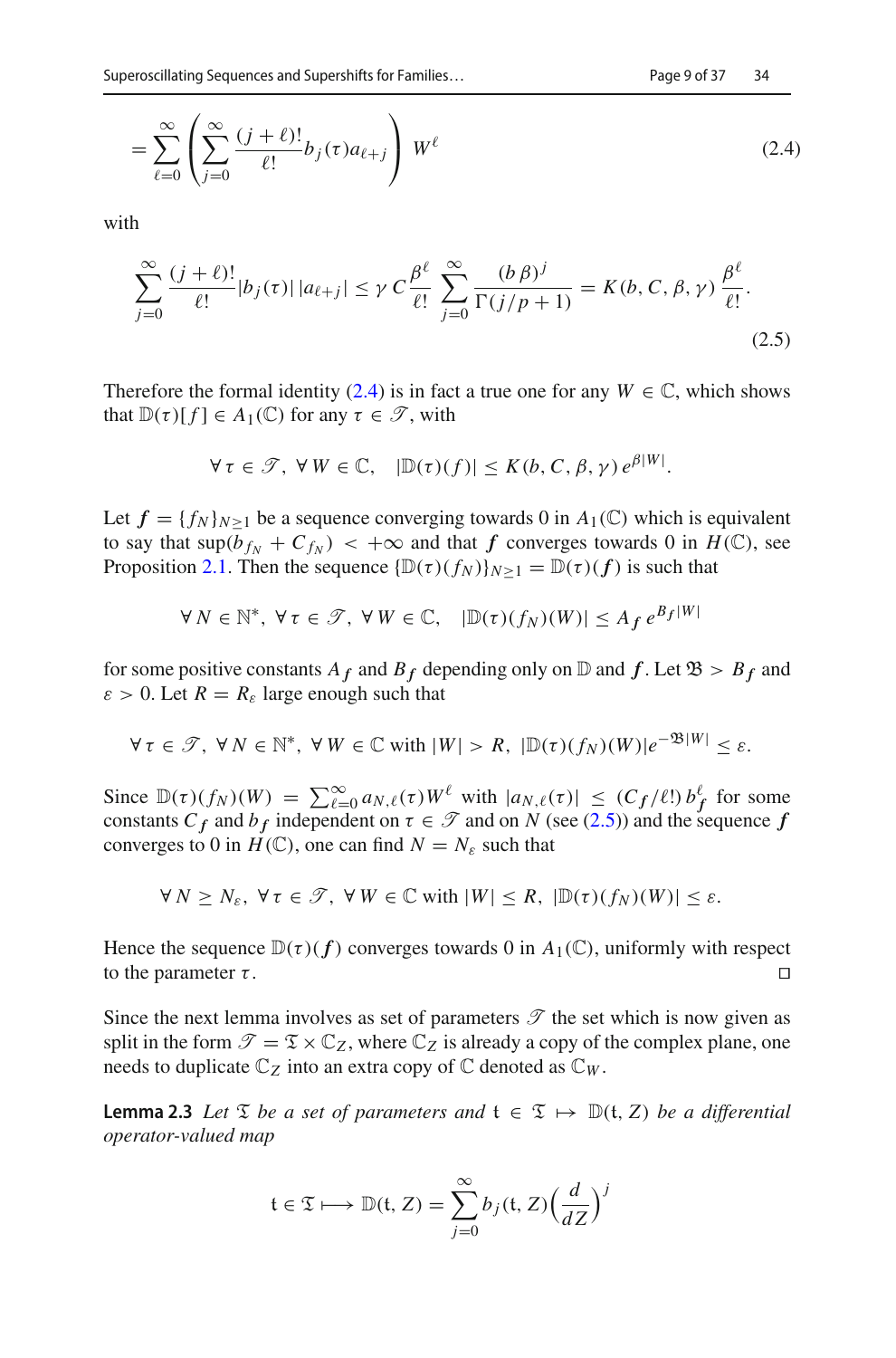*(with b<sub>j</sub>* :  $\mathfrak{T} \times \mathbb{C} \rightarrow \mathbb{C}$ *, holomorphic in Z for j* ∈  $\mathbb{N}$ *) such that* 

$$
\forall \varepsilon > 0, \quad \sup_{\mathfrak{t} \in \mathfrak{T}, (Z, W) \in \mathbb{C}^2} \left( \left( \sum_{j=0}^{\infty} |b_j(\mathfrak{t}, Z)| \, |W|^j \right) \exp(-\varepsilon |Z|^{\check{p}} - B \, |W|^p) \right) = A^{(\varepsilon)} < +\infty \, (2.6)
$$

*for some*  $\check{p} > 1$ *,*  $p \ge 1$  *and*  $B \ge 0$ *. Then*  $\mathbb{D}(\mathfrak{t}, Z)$  *acts as a continuous operator from A*<sub>1</sub>( $\mathbb{C}$ ) *into A*<sub> $\check{p},0$ ( $\mathbb{C}$ ) *uniformly with respect to the parameter*  $t \in \mathcal{I}$ *.*</sub>

*Proof* The function

<span id="page-11-0"></span>
$$
\mathbb{F} : (\mathfrak{t}, Z, W) \longmapsto \sum_{j=0}^{\infty} \left( \sum_{\kappa=0}^{\infty} b_{j,\kappa}(\mathfrak{t}) Z^{\kappa} \right) W^j = \sum_{\kappa=0}^{\infty} Z^{\kappa} \left( \sum_{j=0}^{\infty} b_{j,\kappa}(\mathfrak{t}) W^j \right) (2.7)
$$

is well defined and depends as an entire function of two variables of the variables *Z* and *W* (which also justifies in  $(2.7)$  the application of Fubini theorem). Cauchy formulae in  $\mathbb{C} \times \mathbb{C}$  show that for any  $t \in \mathcal{I}$ , for any  $j, \kappa \in \mathbb{N}$ ,

<span id="page-11-1"></span>
$$
|b_{j,\kappa}(t)| = \frac{1}{4\pi^2} \Big| \int_{|Z| = \tilde{r}, |W| = r} F(t, Z, W) \frac{dZ}{Z^{\kappa+1}} \wedge \frac{dW}{W^{j+1}} \Big| \le A^{(\varepsilon)} \inf_{\tilde{r} > 0} \frac{e^{\varepsilon \tilde{r}\tilde{p}}}{r^{\kappa}} \times \inf_{r > 0} \frac{e^{Br^p}}{r^j}
$$
  
=  $A^{(\varepsilon)} \Big( \frac{1}{\kappa} \Big)^{\kappa/\tilde{p}} \times \Big( \frac{1}{j} \Big)^{j/p} ((\varepsilon \tilde{p} e)^{1/\tilde{p}})^{\kappa} ((Bpe)^{1/p})^j$   
 $\le C_\eta \frac{1}{\Gamma(\kappa/\tilde{p} + 1)\Gamma(j/p + 1)} (\eta \tilde{b})^{\kappa} b^j$  (2.8)

for each  $\eta > 0$ , with constants  $C_n$ ,  $\check{b}$  and *b* independent on the parameter t. Let now  $f = \{f_N\}_{N>1}$  be a sequence of elements in  $A_1(\mathbb{C})$  which converges to 0 in  $A_1(\mathbb{C})$ . All differential operators

$$
\mathbb{D}_{\kappa}(\mathfrak{t}) := \sum_{j=0}^{\infty} b_{j,\kappa}(\mathfrak{t}) (d/dW)^j \quad (\kappa \in \mathbb{N})
$$

act continuously on  $A_1(\mathbb{C})$ , as seen in Lemma [2.2.](#page-9-2) Moreover, one has (plugging in  $(2.5)$  the estimates  $(2.8)$  that

$$
\forall f \in A_1^{\gamma, \beta}(\mathbb{C}), \ \forall \, t \in \mathfrak{T}, \ \forall \, \kappa \in \mathbb{N}, \ \forall \, \ell \in \mathbb{N},
$$

$$
(\mathbb{D}_{\kappa}(\mathfrak{t})(f))_{\ell} \le \gamma \, \tilde{C}_{\eta} \frac{(\eta \, \check{\mathfrak{h}})^{\kappa}}{\Gamma(\kappa/\check{\mathfrak{p}}+1)} \, E_{1/p, 1}(\beta \, b) \, \frac{\beta^{\ell}}{\ell!}
$$

where  $E_{1/p,1}$  :  $\zeta \in \mathbb{C} \longmapsto \sum_{0}^{\infty} \zeta^{k} / \Gamma(k/p + 1)$  is the entire (with order  $1/p$  and type 1) Mittag–Leffler function. One has therefore for such  $f \in A_1^{\gamma,\beta}(\mathbb{C}_W)$  that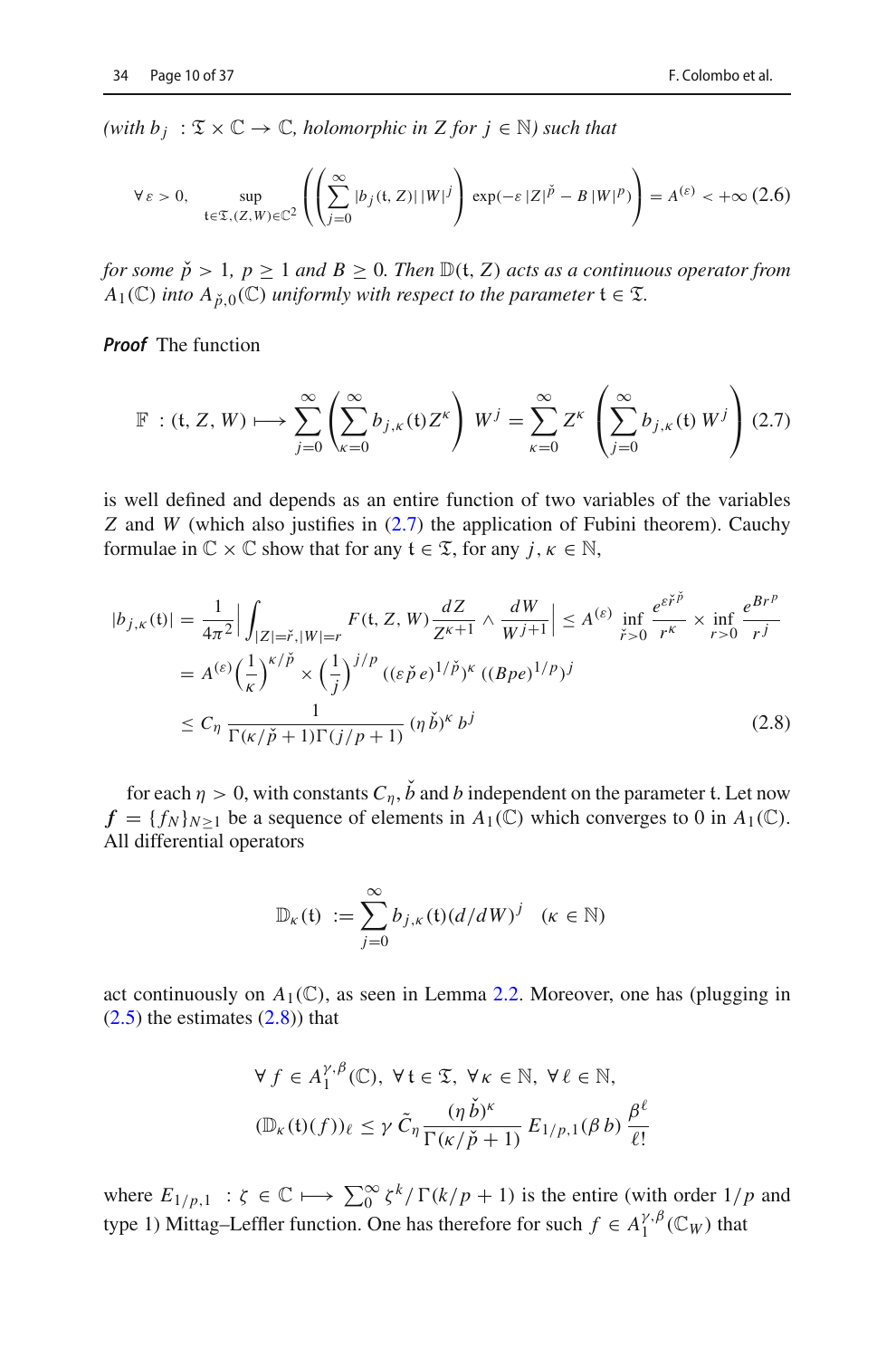$$
\forall t \in \mathfrak{T}, \ \forall \kappa \in \mathbb{N}, \ \forall \, W \in \mathbb{C}, \quad |\mathbb{D}_{\kappa}(\mathfrak{t})(f)(W)| \leq \gamma \, C_{\eta} \, E_{1/p,1}(\beta \, b) \, \frac{e^{\beta |W|}}{\Gamma(\kappa / \check{p} + 1)} \tag{2.9}
$$

and (taking now  $W = Z$ )

<span id="page-12-0"></span>
$$
\forall \, t \in \mathfrak{T}, \ \forall \, Z \in \mathbb{C}, \quad \sum_{\kappa=0}^{\infty} |Z|^{\kappa} \, |\mathbb{D}_{\kappa}(\mathfrak{t})(f)(Z)| \leq \gamma \, C_{\eta} \, E_{1/p,1}(\beta \, b) \, e^{\beta |Z|} \, \sum_{\kappa=0}^{\infty} \frac{(\eta \, \check{b} \, |Z|)^{\kappa}}{\Gamma(k/\check{p}+1)} . \tag{2.10}
$$

Since the Mittag–Leffler function  $E_{1/\check{p},1}$  has order  $\check{p} > 1$ , the estimates [\(2.10\)](#page-12-0) (uniform in the parameter t as well as on the function  $f \in A_1^{\gamma,\beta}(\mathbb{C})$ ) show that the differential operator acts continously from  $A_1(\mathbb{C})$  into  $A_{\rho,0}(\mathbb{C})$ , uniformly with respect to the parameter  $t \in \mathcal{I}$ . One just needs to repeat here the end of the proof of Lemma [2.2.](#page-9-2)  $\Box$ 

<span id="page-12-4"></span>We conclude this section by proving a quantitative lemma which reveals to be essential in the sequel. It is a refinement of Lemma 1 in [\[34\]](#page-38-9).

**Lemma 2.4** *Let*  $a \in \mathbb{C}$  *with*  $\alpha := \max(1, |a|)$  *and, for any*  $z \in \mathbb{C}$ *,* 

$$
F_N(z, a) := \left(\cos\left(\frac{z}{N}\right) + i a \sin\left(\frac{z}{N}\right)\right)^N
$$

*as in* [\(1.1\)](#page-3-0) *(with z*, *a* ∈  $\mathbb C$  *instead of x*, *a* ∈  $\mathbb R$ *). For any N* ∈  $\mathbb N^*$  *and any z* ∈  $\mathbb C$ *, one has*

<span id="page-12-1"></span>
$$
|F_N(z, a)| \le \exp(|a||z| + |\text{Im}(z)|) \le \exp((|a| + 1) |z|)
$$
  

$$
|F_N(z, a) - e^{iaz}| \le \frac{2}{3} \frac{|a^2 - 1|}{N} |z|^2 \exp((\alpha + 1)|z|).
$$
 (2.11)

*Proof* Let

$$
\operatorname{sinc}: z \in \mathbb{C} \longmapsto \frac{\sin z}{z} = \int_0^1 t \, \cos(tz) \, dt
$$

be the sinus cardinal function; it satisfies  $|\text{sinc}(z)| \leq e^{|{\text{Im}(z)}|}$  for any  $z \in \mathbb{C}$ . One has then the upper uniform estimates

<span id="page-12-3"></span>
$$
\forall N \in \mathbb{N}^*, \ \forall z \in \mathbb{C}, \ |F_N(z, a)| = \left| \cos\left(\frac{z}{N}\right) + ia \sin\left(\frac{z}{N}\right) \right|^N
$$
  
=  $\left| \cos\left(\frac{z}{N}\right) + i \frac{az}{N} \text{sinc}\left(\frac{z}{N}\right) \right|^N$   
 $\leq e^{\left|\text{Im}(z)\right|} \left(1 + \frac{|az|}{N}\right)^N \leq \exp(|a| |z| + |\text{Im}(z)|) \leq \exp\left((|a| + 1)|z|\right), \quad (2.12)$ 

which is the first chain of inequalities in  $(2.11)$ . For any  $N \in \mathbb{N}^*$ , one has also

<span id="page-12-2"></span>
$$
\left|\cos\left(\frac{z}{N}\right) - \cos\left(\frac{az}{N}\right)\right| = 2\left|\sin\left(\frac{(a-1)z}{2N}\right)\sin\left(\frac{(a+1)z}{2N}\right)\right|
$$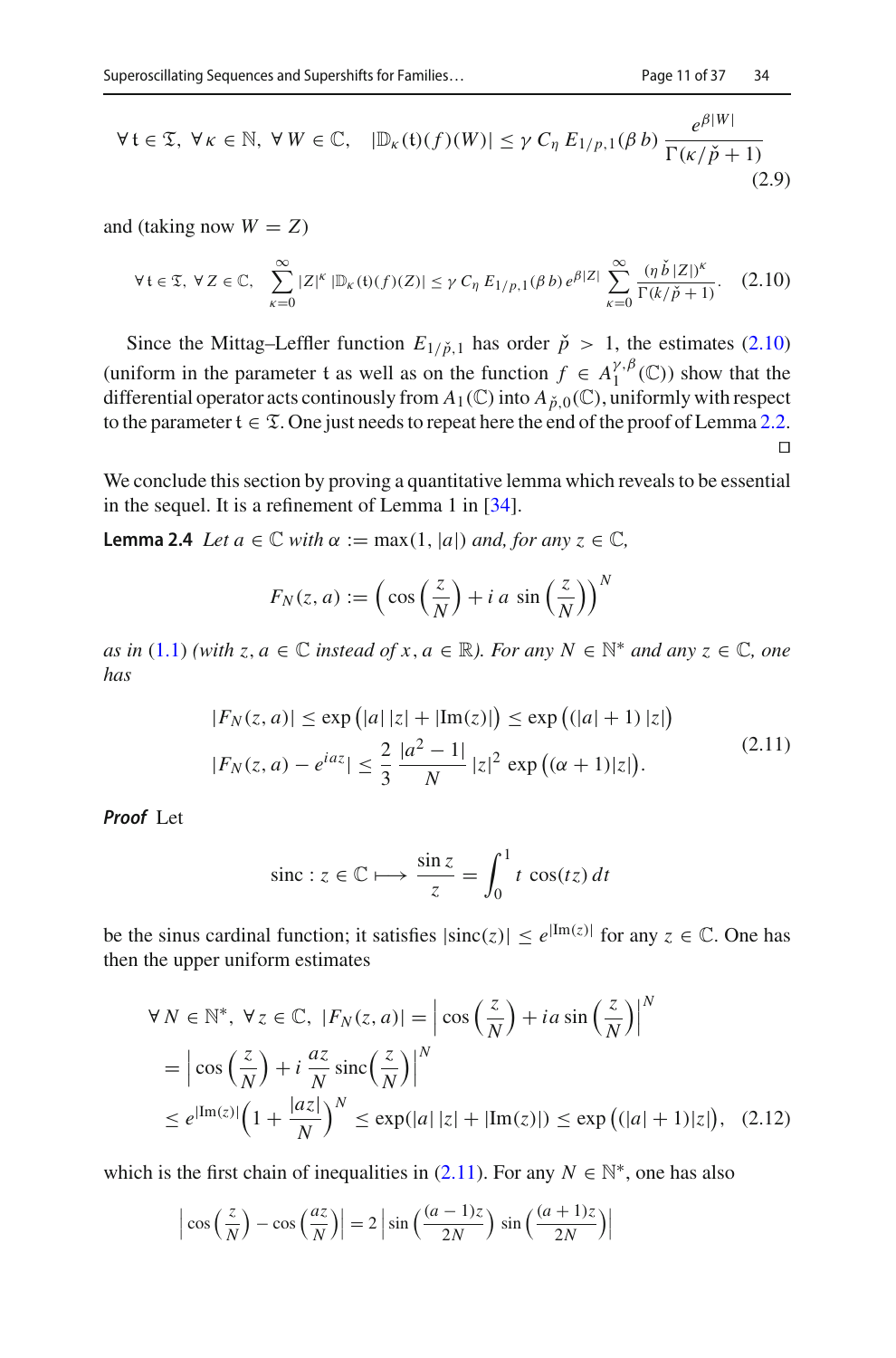$$
\leq \frac{|a^2 - 1|}{2N^2} |z|^2 \exp\left(\frac{|a - 1| + |a + 1|}{2N} |z|\right) \leq \frac{|a^2 - 1|}{2N^2} |z|^2 \exp\left(\frac{\alpha + 1}{N} |z|\right) (2.13)
$$

and

<span id="page-13-0"></span>
$$
\begin{split}\n\left| a \sin \left( \frac{z}{N} \right) - \sin \left( \frac{az}{N} \right) \right| &= \left| \sum_{k=0}^{\infty} \frac{(-1)^k}{(2k+1)!} (a - a^{2k+1}) \left( \frac{z}{N} \right)^{2k+1} \right| \\
&= \frac{|a^2 - 1|}{N^2} |z|^2 \left| \sum_{k=1}^{\infty} \frac{(-1)^k}{(2k+1)!} \left( \sum_{\ell=0}^{k-1} a^{2\ell+1} \right) \left( \frac{z}{N} \right)^{2k-1} \right| \\
&\le \frac{|a^2 - 1|}{2N^2} |z|^2 \sum_{k=1}^{\infty} \frac{\alpha^{2k-1}}{(2k-1)!(2k+1)} \left( \frac{|z|}{N} \right)^{2k-1} \\
&\le \frac{|a^2 - 1|}{6N^2} |z|^2 \sum_{k=1}^{\infty} \frac{1}{(2k-1)!} \left( \frac{\alpha |z|}{N} \right)^{2k-1} \le \frac{|a^2 - 1|}{6N^2} |z|^2 \exp \left( \frac{\alpha}{N} |z| \right).\n\end{split} \tag{2.14}
$$

It follows from the identity  $A^N - B^N = (A - B) \sum_{n=0}^{N-1}$  $k=0$ *A<sup>k</sup> BN*−1−*<sup>k</sup>* , together with estimates [\(2.13\)](#page-12-2), [\(2.14\)](#page-13-0) and [\(2.12\)](#page-12-3), that for any  $N \in \mathbb{N}^*$  and  $z \in \mathbb{C}$ ,

$$
\begin{split} |F_N(z,a) - e^{iaz}| &= \left| \cos\left(\frac{z}{N}\right) - \cos\left(\frac{az}{N}\right) + i\left(a\sin\left(\frac{z}{N}\right) - \sin\left(\frac{az}{N}\right)\right) \right| \\ &\quad \times \sum_{k=0}^{N-1} |F_N(z,a)|^{k/N} \left| \exp\left(iaz\frac{N-1-k}{N}\right) \right| \\ &\leq \frac{2}{3} \frac{|a^2-1|}{N^2} |z|^2 \exp\left(\frac{\alpha+1}{N} |z|\right) \sum_{k=0}^{N-1} \exp\left(k\left(\frac{|a|+1}{N}\right) |z| + \frac{N-1-k}{N} |a| |z|\right) \\ &\leq \frac{2}{3} \frac{|a^2-1|}{N} |z|^2 \exp\left((\alpha+1)|z|\right). \end{split}
$$

The second inequality in  $(2.11)$  is thus proved.

<span id="page-13-1"></span>One can now state as a consequence of Proposition [2.1](#page-8-1) and Lemma [2.4](#page-12-4) the following theorem.

**Theorem 2.1** *For any a*  $\in \mathbb{C}$ *, the sequence*  $\{z \mapsto F_N(z, a)\}_{N \geq 1}$  *converges to*  $z \mapsto e^{iaz}$ *in*  $A_1(\mathbb{C})$ *.* 

*Proof* It follows from estimates [\(2.12\)](#page-12-3) that the sequence  $f = \{z \mapsto F_N(z, a)\}_{N \geq 1}$ satisfies the estimates [\(2.1\)](#page-8-2) with  $p = 1$ ,  $B_f = |a| + 1$  and  $C_f = 1$ . Lemma [2.4](#page-12-4) implies on the other hand that the sequence *f* converges towards  $z \mapsto e^{iaz}$  in  $H(\mathbb{C})$ .<br>The result is then a consequence of Proposition 2.1. The result is then a consequence of Proposition [2.1.](#page-8-1)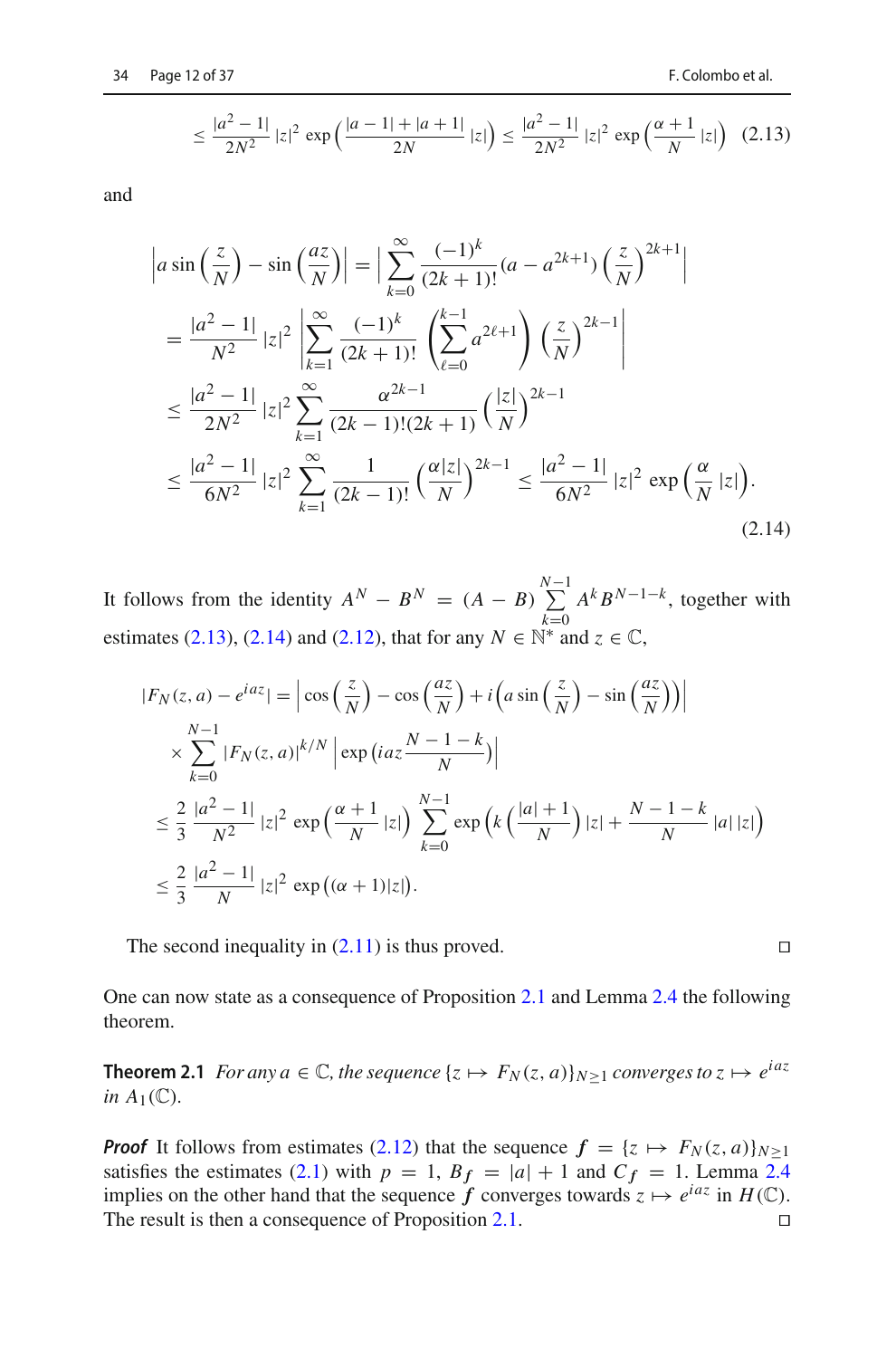#### <span id="page-14-0"></span>**3 Uniform Convergence of Superoscillating Sequences**

Let  $m \in \mathbb{N}^*$  and  $(\mathscr{F}(\mathbb{R}^m, \mathbb{C}))^{\mathbb{N}^*}$  be the family of all sequences  $Y = \{x \in \mathbb{R}^m \mapsto \mathbb{N}^* \mid x \in \mathbb{N}^m\}$  $Y_N(x)|_{N>1}$  of complex valued functions defined on  $\mathbb{R}^m$ . We first recall in this section the notions of (complex) *generalized Fourier sequence* (CGFS) and (complex) *superoscillating sequence* (CSOscS) in  $(\mathscr{F}(\mathbb{R}^m, \mathbb{C}))^{\hat{\mathbb{N}}^*}$ . We start first with the case  $m=1$ .

<span id="page-14-4"></span>**Definition 3.1** A sequence  $Y \in (\mathcal{F}(\mathbb{R}, \mathbb{C}))^{\mathbb{N}^*}$  is called a complex generalized Fourier sequence if each entry  $Y_N$  is, after re-indexation, of the form

<span id="page-14-1"></span>
$$
Y_N: x \in \mathbb{R} \longmapsto \sum_{j=0}^N C_j(N) \exp(ik_j(N)x), \tag{3.1}
$$

<span id="page-14-3"></span>where  $C_i(N) \in \mathbb{C}$  and  $k_i(N) \in \mathbb{R}$  for any  $N \in \mathbb{N}^*$  and  $j = 0, \ldots, N$ .

#### *Example 3.1*

1. If  $f \in L^1(\mathbb{T}, \mathbb{C})$ , where  $\mathbb{T} = \mathbb{R}/(2\pi \mathbb{Z})$ , is any subsequence of the Fourier (resp. Fourier-Fejér) sequences  $\{x \mapsto S_N(x)\}_{N>1}$  (resp.  $\{x \mapsto F_N(x)\}_{N>1}$ ), where

$$
S_N(x) = \sum_{j=0}^{2N} \left( \int_{\mathbb{T}} f(\theta) e^{-i (j-N)\theta} \frac{d\theta}{(2\pi)} \right) e^{i (j-N)x}
$$
  

$$
F_N(x) = \sum_{j=0}^{2N} \left( 1 - \frac{|j-N|}{N} \right) \left( \int_{\mathbb{T}} f(\theta) e^{-i (j-N)\theta} \frac{d\theta}{(2\pi)} \right) e^{i (j-N)x},
$$

then it realizes, after re-indexation, an archetypical example of a complex generalized Fourier sequence in  $(\mathscr{F}(\mathbb{R}, \mathbb{C}))^{\mathbb{N}^*}$  This fact justifies the terminology.

- 2. When  $m = 1$  and  $a \in \mathbb{R}$ , the sequence  $\{x \mapsto F_N(x, a)\}_{N \ge 1}$  is also an example of a complex generalized Fourier sequence in  $(\mathscr{F}(\mathbb{R}, \mathbb{C}))^{\mathbb{N}^*}$ . In this case, note that  $C_i(N) = C_i(N, a) \in \mathbb{R}$  for any  $j \in \mathbb{N}$ .
- 3. Let  $P = \sum_{k \in \mathbb{Z}^*} \gamma_k X^k \in \mathbb{C}[X, X^{-1}]$  be a Laurent polynomial and  $L(P)$  the diameter of its support. Any sequence  $\{x \mapsto Y_N(x)\}_{N>1}$  such that

$$
Y_N(x) = \sum_{j=0}^N C_j(N) P(e^{ik_j(N)x}) = \sum_{j=0}^N \sum_{\kappa \in \mathbb{Z}^*} \lambda_{\kappa} C_j(N) e^{i\kappa \kappa_j(N)x}
$$

$$
= \sum_{j=0}^{L(P)} \widetilde{C}_j(N) e^{i\widetilde{\kappa}_j(N)x}
$$

is after re-indexation a complex generalized Fourier sequence in  $(\mathscr{F}(\mathbb{R}, \mathbb{C}))^{\mathbb{N}^*}$ .

<span id="page-14-2"></span>**Definition 3.2** A complex generalized Fourier sequence  $\{x \mapsto Y_N(x)\}_{N>1}$  in  $(\mathscr{F}(\mathbb{R}, \mathbb{C}))^{\mathbb{N}^*}$  is called a complex superoscillating sequence if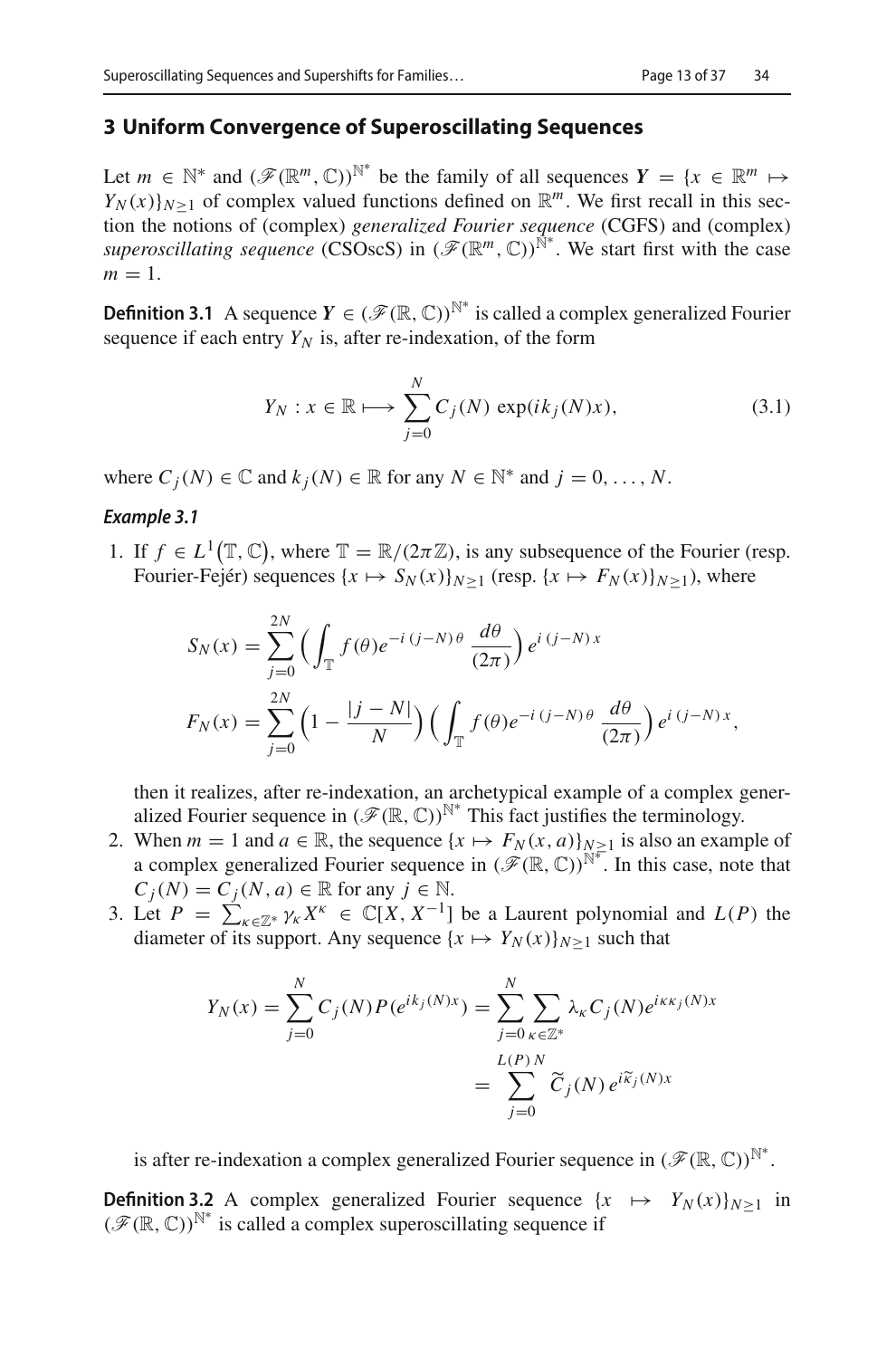- each entry  $Y_N$  is of the form [\(3.1\)](#page-14-1) with  $|k_i(N)| \leq 1$  for any  $j \in \mathbb{N}$  such that  $0 \leq j \leq N$ ;
- there exists an open subset  $U^{\text{sosc}} \subseteq \mathbb{R}$  which is called a superoscillation domain such that  ${x \mapsto Y_N(x)}_{N \geq 1}$  converges uniformly on any compact subset of  $U^{\text{sosc}}$ to the restriction to *U*sosc of a trigonometric polynomial function

$$
Y_{\infty}: x \longmapsto P_{\infty}(e^{ik(\infty)x})
$$

where  $P_{\infty} \in \mathbb{C}[X, X^{-1}]$  is a Laurent polynomial with no constant term and  $k(\infty) \in \mathbb{R} \setminus [-1, 1].$ 

*Remark 3.1* If *Y* is a superoscillating sequence in the sense of Definition [3.2,](#page-14-2) it is *Y*∞-superoscillating in the sense of Definition 1.1 in [\[33](#page-38-8)], with *superoscillation set* any segment [ $a, b$ ] such that  $b - a > 0$  is included in the superoscillation domain *U*sosc.

- <span id="page-15-1"></span>*Example 3.2* 1. Any subsequence of the Fourier (resp. Fourier-Fejér) sequences  $\{x \mapsto$  $S_N(x)|_{N>1}$  (resp.  $\{x \mapsto F_N(x)\}_{N>1}$ ) introduced in Example [3.1](#page-14-3) (1) fails to be superoscillating since the condition  $|k_i(N)| \leq 1$  is not fulfilled.
- 2. If  $a \in \mathbb{R} \setminus [-1, 1]$ , the sequence  $\{x \mapsto F_N(x, a)\}_{N>1}$  is a superoscillating sequence in  $(\mathscr{F}(\mathbb{R}, \mathbb{C}))^{\mathbb{N}^*}$  with superoscillation domain equal to  $\mathbb{R}$ , with *Y*<sub>∞</sub> : *x* ∈  $\mathbb{R} \mapsto$  $e^{iax}$ . This follows from Lemma [2.4](#page-12-4) (namely from the inequalities [\(2.11\)](#page-12-1) for  $a \in \mathbb{R}$ and  $x \in \mathbb{R}$ ). This is the model that inspired us originally and that we will generalize in this paper.

Inspired by physical considerations which we will discuss later on, we extend as follows Definitions [3.1](#page-14-4) and [3.2](#page-14-2) to the higher dimensional setting where  $m > 1$ . The model we will use in order to extend Definition [3.1](#page-14-4) will be the one in Example [3.1](#page-14-3) (3).

**Definition 3.3** A sequence  $Y \in (\mathcal{F}(\mathbb{R}^m, \mathbb{C}))^{\mathbb{N}^*}$  is called a complex generalized Fourier sequence if, after re-indexation, each entry  $Y_N$  is of the form

<span id="page-15-0"></span>
$$
Y_N : x = (x_1, \dots, x_m) \in \mathbb{R}^m \longmapsto \sum_{j=0}^N C_j(N) P(e^{ix_1k_{j,1}(N)}, \dots, e^{ix_mk_{j,m}(N)}) \quad (3.2)
$$

where  $P \in \mathbb{C}[X_1, \ldots, X_m] \in \mathbb{C}[X_1^{\pm 1}, \ldots, X_m^{\pm 1}]$  is a Laurent polynomial (independent of *N*),  $C_i(N) \in \mathbb{C}$  and  $N \mapsto k_i(N)$  is a map from  $\mathbb{N}^*$  to  $\mathbb{R}^m$  for any  $N \in \mathbb{N}^*$ and  $j = 0, ..., N$ .

<span id="page-15-2"></span>*Example 3.3* Let *t*, *x* be two real variables,  $C_i(N) \in \mathbb{C}$ ,  $\kappa_i(N) \in \mathbb{R}$ ,  $k_i(N) \in \mathbb{R}$  for any  $N \in \mathbb{N}^*$  and  $0 \leq j \leq N$ . Then

$$
\left\{x \mapsto \sum_{j=0}^{N} C_j(N) e^{ik_j(N)t} e^{ik_j(N)x} \right\}_{N \ge 1}
$$

is a complex generalized Fourier sequence in the two real variables*t*, *x*, the polynomial  $P \in \mathbb{C}[T, X]$  being here  $P(T, X) = TX$ .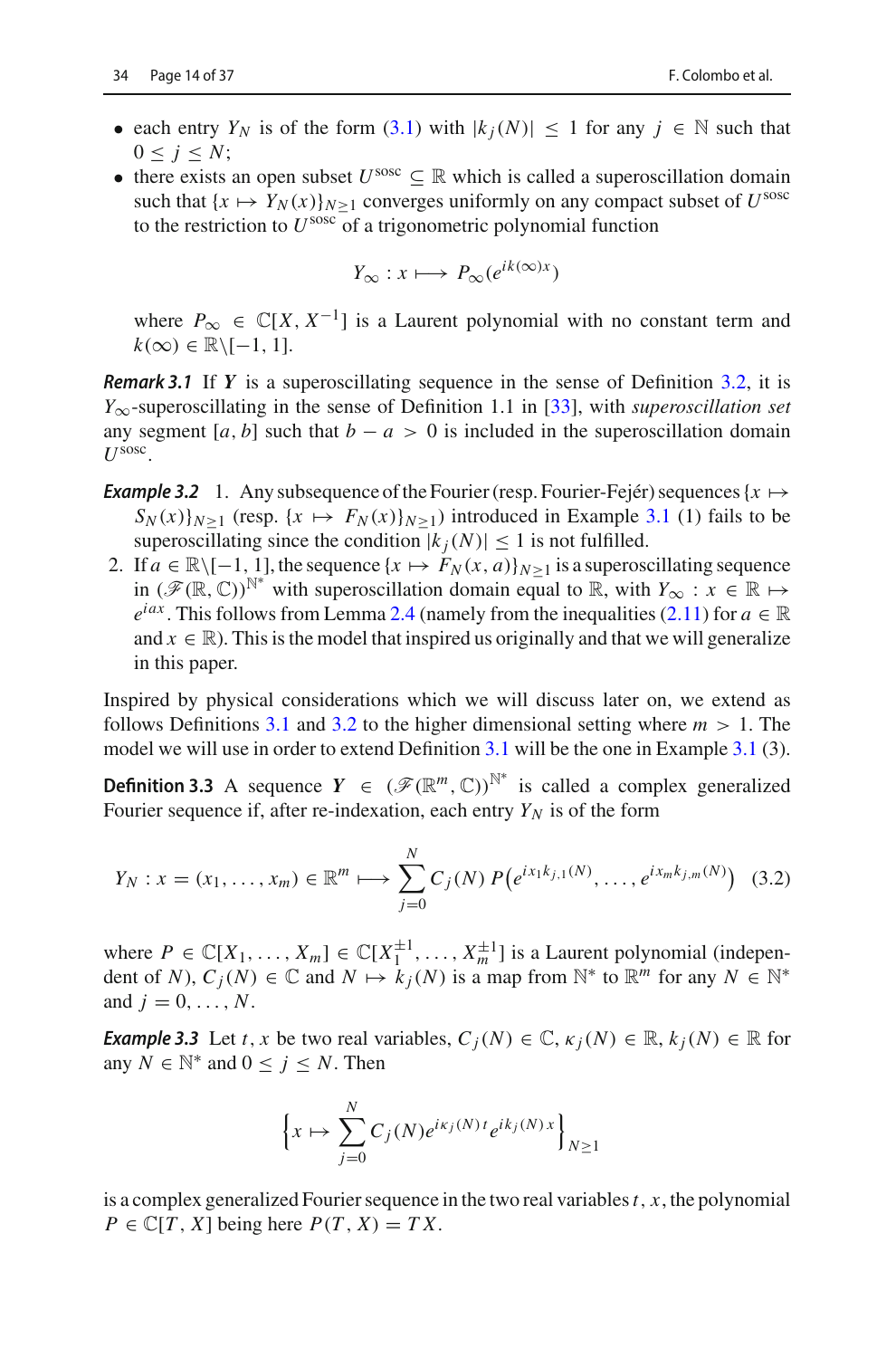<span id="page-16-0"></span>Definition [3.2](#page-14-2) extends to the multivariate case as follows.

**Definition 3.4** A complex generalized Fourier sequence  $\{x \mapsto Y_N(x)\}_{N>1}$  in ( $\mathcal{F}(\mathbb{R}^m, \mathbb{C})^{\mathbb{N}^*}$  is called a complex superoscillating sequence if

- each entry  $Y_N$  is of the form [\(3.2\)](#page-15-0) with additionally  $|k_i \rangle (N)| \le 1$  for any  $j \in \mathbb{N}$ such that  $0 \le j \le N$  and  $\ell = 1, \ldots, m$ ;
- there exists an open subset  $U^{\text{sosc}} \subseteq \mathbb{R}^m$  which is called a superoscillation domain such that  ${x \mapsto Y_N(x)}_{N>1}$  converges uniformly on any compact subset of *U*<sup>sosc</sup> to the restriction to  $U^{\text{ssoc}}$  of a trigonometric polynomial function

$$
Y_{\infty}: x \longmapsto P_{\infty}(e^{ik_1(\infty)x_1}, \dots, e^{ik_m(\infty)x_m})
$$

where  $P_{\infty} \in \mathbb{C}[X_1^{\pm 1}, \ldots, X_m^{\pm 1}]$  is a Laurent polynomial with no constant term and  $k_j(\infty) \in (\mathbb{R} \setminus [-1, 1])^m$ .

In order to illustrate Definition [3.4](#page-16-0) with an example which is derived from Example [3.2](#page-15-1) (2), consider, for  $p \in \mathbb{N}$  and  $a \in \mathbb{R} \setminus [-1, 1]$ , the complex generalized Fourier sequence in two real variables *t*, *x*

<span id="page-16-1"></span>
$$
\left\{\psi_{p,N}(\cdot,\cdot,a)\,:(t,x)\in\mathbb{R}^2\longmapsto\sum_{j=0}^N C_j(N,a)\,e^{i(1-2j/N)^p\,t}\,e^{i(1-2j/N)x}\right\}_{N\geq 1}\tag{3.3}
$$

(see Example [3.3\)](#page-15-2). An immediate computation shows that for any  $(t, x) \in \mathbb{R}^2$ ,

$$
\frac{\partial}{\partial t}(\psi_{p,N}(t,x,a)) = i \sum_{j=0}^{N} C_j(N,a) (1 - 2j/N)^p e^{i(1-2j/N)^p t} e^{i(1-2j/N)x}
$$

$$
\frac{\partial^p}{\partial x^p}(\psi_{p,N}(t,x,a)) = i^p \sum_{j=0}^{N} C_j(N,a) (1 - 2j/N)^p e^{i(1-2j/N)^p t} e^{i(1-2j/N)x},
$$

which shows that  $(t, x) \in \mathbb{R}^2 \mapsto \psi_{p,N}(t, x, a)$  is the (unique) global solution of the Cauchy–Kowalevski problem

<span id="page-16-2"></span>
$$
\left(i^{p-1}\frac{\partial}{\partial t} - \frac{\partial^p}{\partial x^p}\right)(\psi) \equiv 0, \quad [\psi(t,x)]_{|t=0} = F_N(x,a). \tag{3.4}
$$

One can extend analytically  $\psi_{p,N}(\cdot,\cdot,a)$  as a function from  $\mathbb{R}\times\mathbb{C}$  to  $\mathbb{C}$ , such that one has formally

$$
\psi_{p,N}(t,z,a) = \sum_{j=0}^{N} C_j(N,a) \left( \sum_{\ell=0}^{\infty} \frac{i^{\ell(1-p)} t^{\ell}}{\ell!} \left( i(1-2j/N) \right)^{p\ell} \right) e^{i(1-2j/N)z}
$$

$$
= \left( \sum_{\ell=0}^{\infty} \frac{i^{\ell(1-p)} t^{\ell}}{\ell!} D^{p\ell} \right) (F_N(\cdot,a))(z) = \mathbb{D}_p(t) (F_N(\cdot,a))(z). \tag{3.5}
$$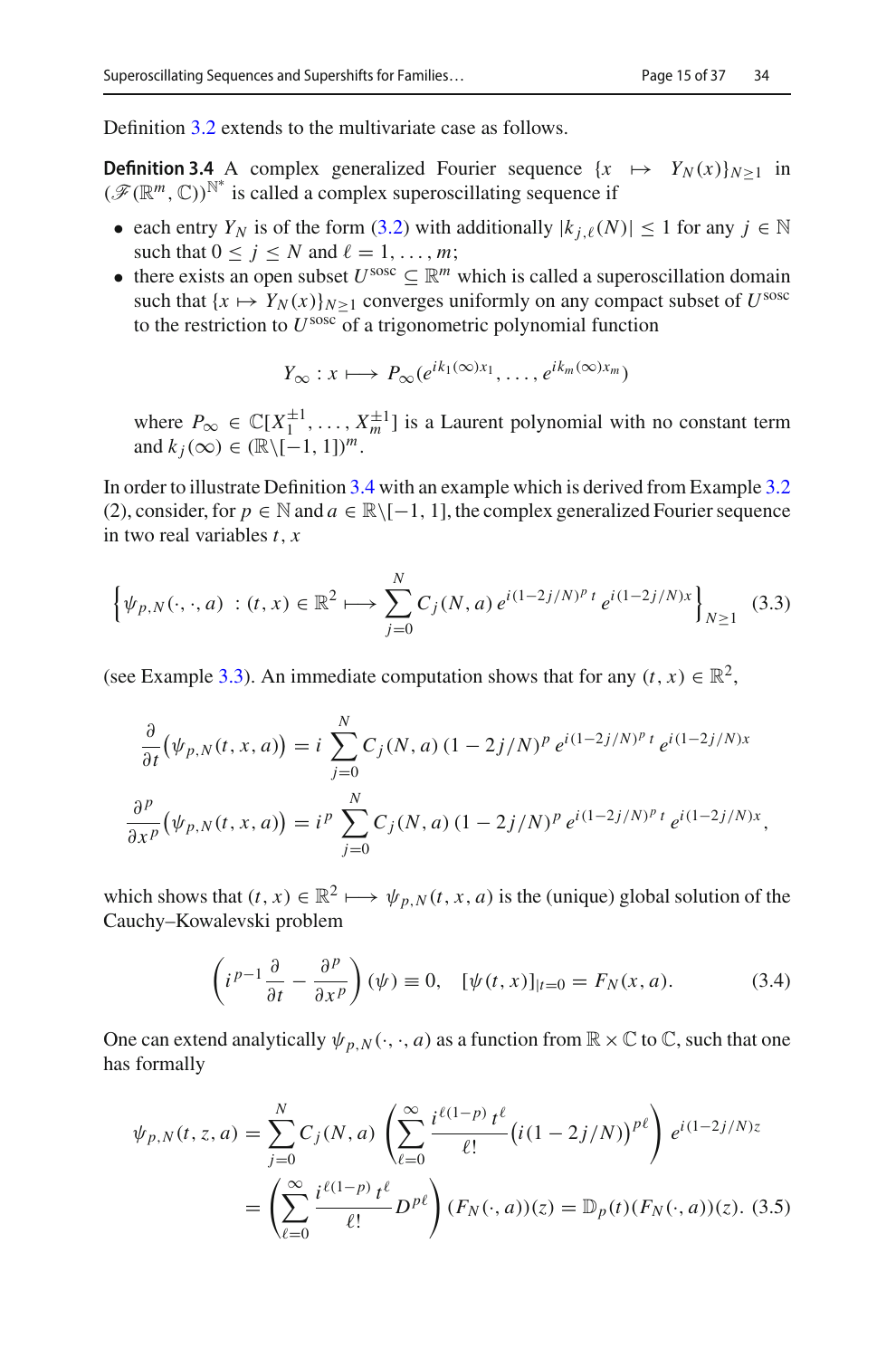One can prove here the following result.

**Theorem 3.1** *The operator*  $\mathbb{D}_p(t)$  *acts continuously from*  $A_1(\mathbb{C})$  *into itself. The generalized Fourier sequence* [\(3.3\)](#page-16-1) *is superoscillating with* R<sup>2</sup> *as superoscillation domain and limit function*

$$
Y_{\infty} : (t, x) \longmapsto e^{ita^p} e^{iax},
$$

 $(P_{\infty}(T, X) = TX, k_1(\infty) = a^p, k_2(\infty) = a)$  uniformly on any compact in  $\mathbb{R}^2$ . For *any*  $(\mu, \nu) \in \mathbb{N}^2$ , the sequence of functions

<span id="page-17-0"></span>
$$
\frac{\partial^{\mu+\nu}}{\partial t^{\mu}\partial x^{\nu}}(\psi_{p,N}(t,x,a)) = i^{-\mu(1-p)}\frac{\partial^{p\mu+\nu}}{\partial x^{p\mu+\nu}}(\psi_{p,N}(t,x,a))
$$
  
=  $i^{-\mu(1-p)}((d/dW)^{p\mu+\nu}\odot\mathbb{D}_p(t))(F_N(\cdot,a)(x)\quad (N\in\mathbb{N}^*)$  (3.6)

*converges uniformly on any compact in* R<sup>2</sup> *to the function*

$$
(t,x)\in\mathbb{R}^2\mapsto((d/dW)^{p\mu+\nu}\odot\mathbb{D}_p(t))(e^{ia^pt}\,e^{ia(\cdot)})(x).
$$

*Proof* The first assertion follows from Lemma [2.2](#page-9-2) with  $\mathbb{R}_t = \mathcal{T}$  as set of parameters and  $p \ge 1$  as order of the symbol of the differential operator  $\mathbb{D}_p(t)$  as a differential operator in *W*. Since  $\{z \mapsto F_N(z, a)\}_{N>1}$  converges to  $z \mapsto e^{iaz}$  in  $A_1(\mathbb{C})$ (see theorem [2.1\)](#page-13-1), the sequence  $\{z \mapsto \mathbb{D}_p(t)(F_N(\cdot, a))(z)\}_{N>1}$  converges towards  $z \mapsto \mathbb{D}_p(t)(e^{ia(\cdot)})$ (*z*) locally uniformly with respect to  $t \in \mathbb{R}$ . One can check that  $\mathbb{D}_p(t)(e^{ia(\cdot)})(z) = e^{ia^pt}e^{iaz}$  thanks to an immediate computation. Since  $(1-2j/N)^p$ and  $(1 - 2j/N)$  lie in [−1, 1] for any  $j \in \{0, ..., N\}$  and  $a \in \mathbb{R} \setminus [-1, 1]$ , the gener-alized Fourier sequence [\(3.3\)](#page-16-1) is superoscillating with  $P_{\infty}(T, X) = TX$ ,  $k_1(\infty) = a^p$ and  $k_2(\infty) = a$ , the superoscillation domain being here  $\mathbb{R}^2$ . The expressions of the partial derivatives in *t* in terms of the partial derivatives in *x* in [\(3.6\)](#page-17-0) follow from the fact that  $\psi_{p,N}(\cdot,\cdot,a)$  satisfies the partial differential equation in the Cauchy–Kowalevski problem [\(3.4\)](#page-16-2). The last assertion in the theorem results from the continuity of the differentiation  $d/dz$  as an operator from  $A_1(\mathbb{C})$  into itself.

Let now  $P \in \mathbb{R}[X]$  be an even polynomial  $P(X) = \gamma_0 + \gamma_1 X^2 + \cdots + \gamma_{2d'} X^{2d'}$  and *a* ∈ R\[−1, 1]. Consider in this case the generalized Fourier sequence

$$
\left\{\psi_{P,N}(\cdot,\cdot,a) : (t,x) \in \mathbb{R}^2 \longmapsto \sum_{j=0}^N C_j(N,a) e^{i P(1-2j/N)t} e^{i(1-2j/N)x} \right\}_{N \ge 1}
$$
\n(3.7)

As in the previous case, an easy computation shows that the function  $\psi_{P,N}(\cdot, \cdot, a)$ is the unique global solution (on the whole space  $\mathbb{R}^2$ ) of the Cauchy–Kowalevski problem

<span id="page-17-1"></span>
$$
\left(i\frac{\partial}{\partial t} - \check{P}\left(\frac{\partial}{\partial x}\right)\right)(\psi) \equiv 0, \quad [\psi(t, x)]_{|t=0} = F_N(x, a)
$$
\n(3.8)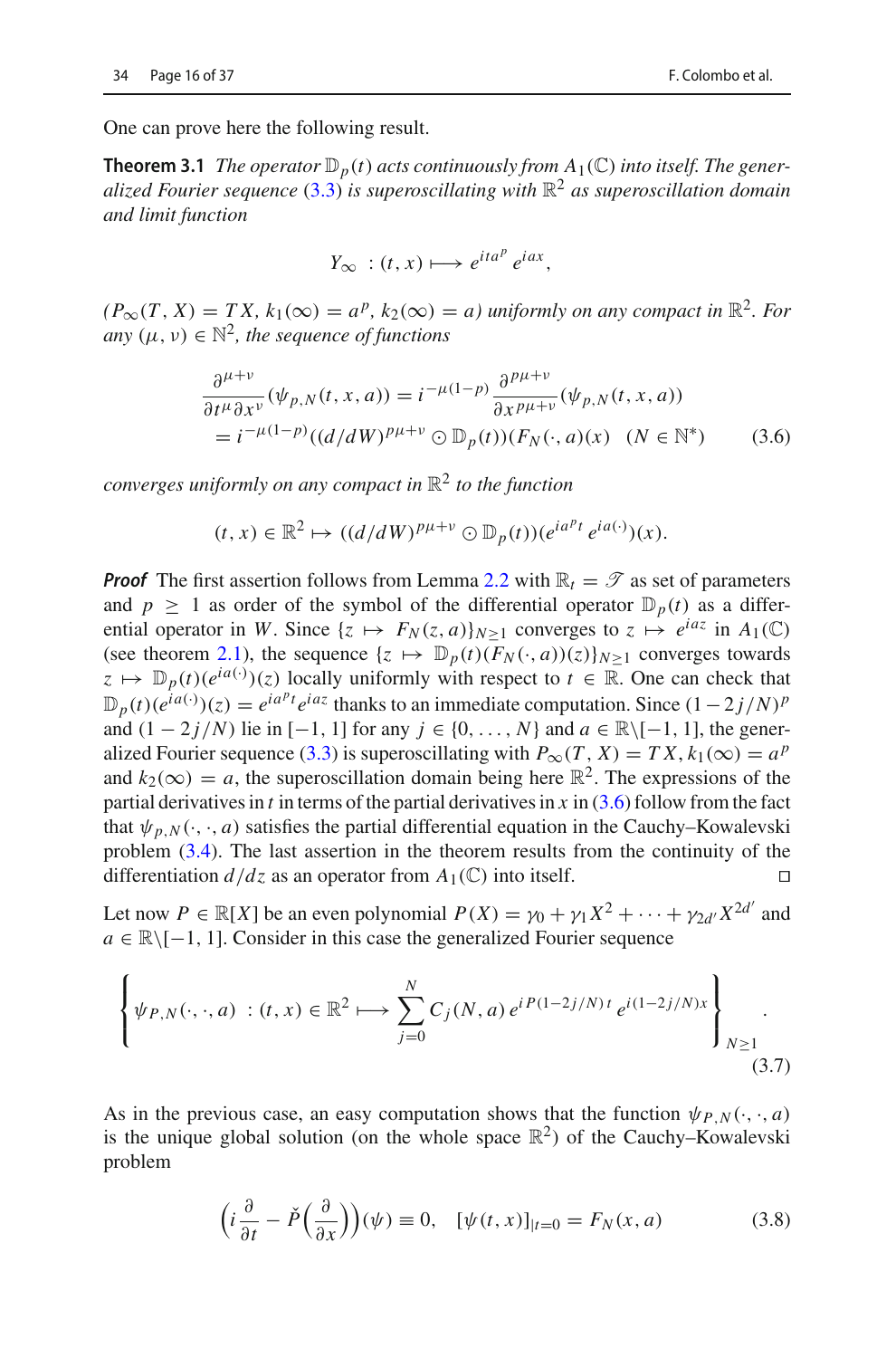where  $\check{P} = \sum_{k'=0}^{d'} (-1)^{k'+1} \gamma_{2k'} X^{2k'}$ , and the partial differential operator is here of Schrödinger type. Let us introduce the differential operator  $\mathbb{D}_P(t)$  defined as

$$
\mathbb{D}_P(t) = \bigoplus_{\kappa'=0}^{d'} \left( \sum_{\ell=0}^{\infty} \frac{(i^{1-2\kappa'} t \gamma_{2\kappa'})^{\ell}}{\ell!} (d/dW)^{2\kappa'\ell} \right)
$$

<span id="page-18-1"></span>with symbol in  $A_{2d'}(\mathbb{C}_W)$  (the set of parameters  $\mathscr{T}$  being again  $\mathscr{T} = \mathbb{R}_t$ ).

**Theorem 3.2** *Let*  $P \in \mathbb{R}[X]$  *be an even polynomial with degree* 2*d'. For any*  $\lambda \in \mathbb{R}$ *, the Cauchy–Kowalevski problem (of Schrödinger type)*

$$
\left(i\frac{\partial}{\partial t} - \check{P}\left(\frac{\partial}{\partial x}\right)\right)(\psi) \equiv 0, \quad [(t, x) \mapsto \psi(t, x)]_{|t=0} = [x \mapsto e^{i\lambda x}] \tag{3.9}
$$

*admits as unique global solution in*  $\mathbb{R}^2$  *the function*  $(t, x) \mapsto \varphi_\lambda(t, x) = e^{itP(\lambda)}e^{i\lambda x}$ . *One has*  $\psi_{P,N}(\cdot,\cdot,\lambda) = \sum_{j=0}^{N} C_j(N,\lambda) \varphi_{1-2j/N}$  and the sequence  $\{(t,x) \mapsto$  $\Psi_{P,N}(t, x, \lambda)|_{N>1}$  *converges uniformly on any compact set in*  $\mathbb{R}^2$  *to*  $(t, x) \mapsto$  $e^{itP(\lambda)}e^{i\lambda x}$ . For any  $(\mu, \nu) \in \mathbb{N}^2$ , the sequence of functions

<span id="page-18-0"></span>
$$
\frac{\partial^{\mu+\nu}}{\partial t^{\mu}\partial x^{\nu}}(\psi_{P,N}(t,x,\lambda)) = (-i)^{\mu} \left(\check{P}\left(\frac{\partial}{\partial x}\right)\right)^{\odot^{\mu}} \odot \left(\frac{\partial}{\partial x}\right)^{\odot^{\nu}}(\psi_{P,N}(t,x,\lambda)) \n= (-i)^{\mu} \left(\left(\check{P}(d/dW)\right)^{\odot^{\mu}} \odot (d/dW)^{\nu} \odot \mathbb{D}_P(t)\right) \left(F_N(\cdot,\lambda)\right)(x) \quad (N \in \mathbb{N}^*)
$$
\n(3.10)

*converges uniformly on any compact in* R<sup>2</sup> *to the function*

$$
(t,x)\in\mathbb{R}^2\mapsto(-i)^{\mu}\Big(\big(\check{P}(d/dW)\big)^{\odot^{\mu}}\odot\big(d/dW\big)^{\odot^{\nu}}\odot\mathbb{D}_P(t)\Big)\big(e^{iP(\lambda)t}\,e^{i\lambda(\cdot)}\big)(x).
$$

*Proof* One has

$$
\left(i\frac{\partial}{\partial t} - \check{P}\left(\frac{\partial}{\partial x}\right)\right)(\varphi_{\lambda}) = (-P(\lambda) + P(\lambda))e^{itP(\lambda)}e^{i\lambda x} \equiv 0
$$

and  $\varphi_{\lambda}(0, x) = e^{i\lambda x}$  for all  $x \in \mathbb{R}$ . It follows from Lemma [2.2](#page-9-2) that the operator  $\mathbb{D}_P(t)$ acts continuously on  $A_1(\mathbb{C})$ , locally uniformly with respect to the parameter  $t \in \mathbb{R}$ . Since the sequence  $\{z \in \mathbb{C} \mapsto F_N(\cdot, \lambda)\}_{N>1}$  converges to  $z \mapsto e^{i\lambda z}$  in  $A_1(\mathbb{C})$ , the sequence  $\{z \in \mathbb{C} \mapsto \mathbb{D}_P(t)(F_N(\cdot, \lambda))(z)\}_{N \ge 1}$  converges to  $z \mapsto \mathbb{D}_P(t)(e^{i\lambda(\cdot)})(z) =$  $e^{itP(\lambda)}e^{i\lambda z}$  in  $A_1(\mathbb{C})$  locally uniformly with respect to the parameter  $t \in \mathbb{R}$ . The first equality in [\(3.10\)](#page-18-0) follows from the fact that  $\psi_{P,N}(\cdot, \cdot, \lambda)$  is solution of the Cauchy– Kowalevski problem [\(3.8\)](#page-17-1). The final assertion follows from the continuity of  $d/dz$  :<br> $A_1(\mathbb{C}) \rightarrow A_1(\mathbb{C})$  $A_1(\mathbb{C}) \rightarrow A_1(\mathbb{C})$ .

One can even drop the hypothesis about *P* and take  $P = \sum_{k=0}^{d} \gamma_k X^k$  as polynomial of degree *d* in  $\mathbb{C}[X]$  with associate polynomial  $\check{P} = \sum_{\kappa=0}^{d} (-i)^{\kappa+1} \gamma_{\kappa} X^{\kappa}$ . The Cauchy–Kowalevski problem [\(3.8\)](#page-17-1) is not anymore of the Schrödinger type (since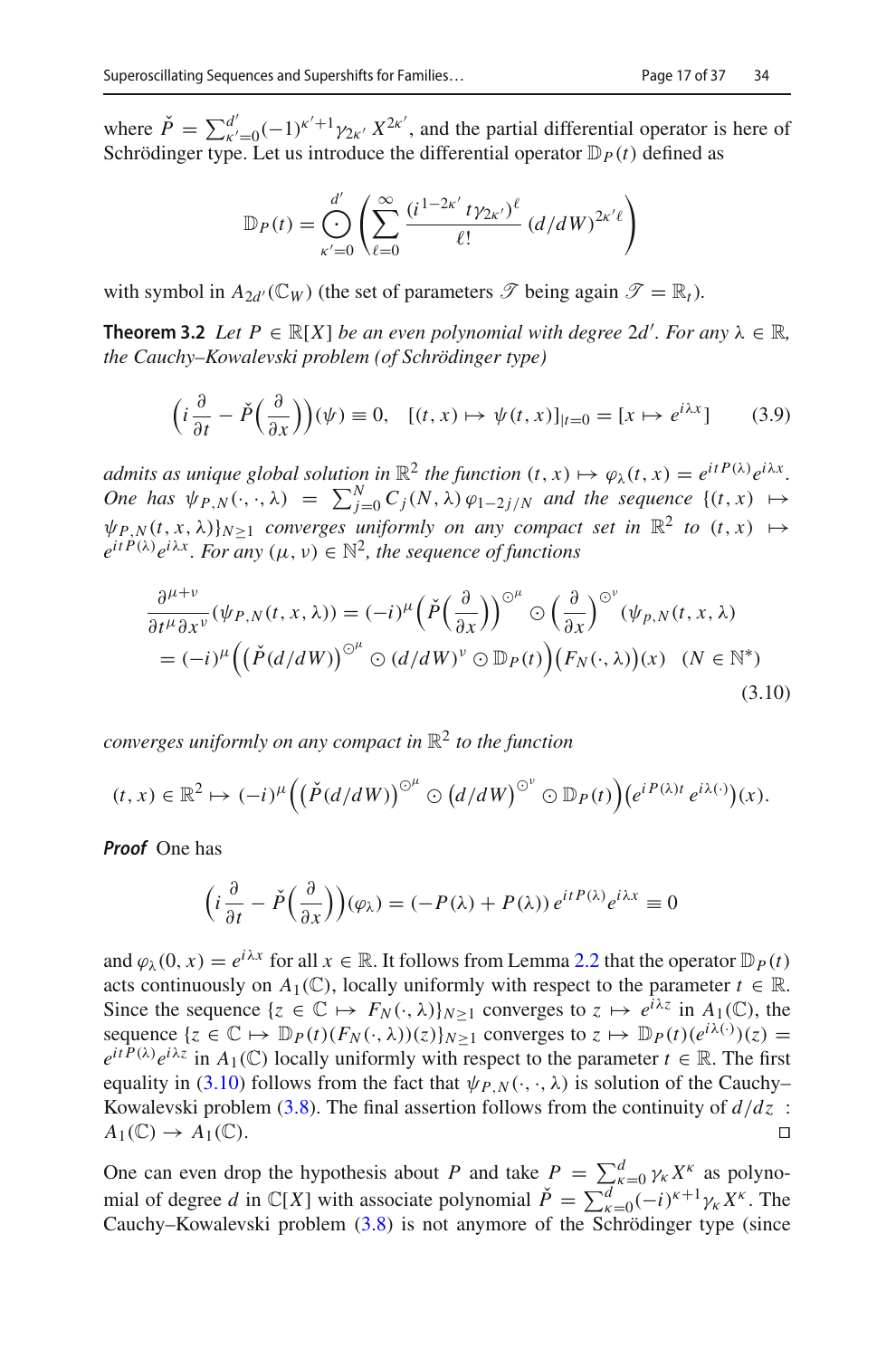$\check{P} \notin \mathbb{R}[X]$  in general), which makes the only difference with the case previously studied. Nevertheless, one can state exactly the same result, with this time

$$
\mathbb{D}_P(t) = \bigoplus_{\kappa=0}^d \left( \sum_{\ell=0}^\infty \frac{(i^{1-\kappa} t \gamma_\kappa)^\ell}{\ell!} (d/dW)^{\kappa \ell} \right).
$$

<span id="page-19-0"></span>**Theorem 3.3** Let  $P \in \mathbb{C}[X]$  be a polynomial of degree d. All the assertions in The*orem* [3.2](#page-18-1) *are valid, except that* [\(3.8\)](#page-17-1) *is not anymore a Cauchy–Kowalevski problem of the Schrödinger type. When a* <sup>∈</sup> <sup>R</sup>\[−1, <sup>1</sup>]*, the generalized Fourier sequence*  ${x \mapsto \psi_{B,N}(t, x, a)}_{N>1}$  *is superoscillating for any t*  $\in \mathbb{R}$ *. Moreover, given such a* and  $P$  ∈  $\mathbb{R}[X]$  *such that*  $\sup_{[-1,1]} |P| \leq 1 < |P(a)|$ *, the generalized Fourier sequence*

$$
\left\{ (t, x) \mapsto \psi_{P,N}(t, x, a) = \sum_{j=0}^{N} C_j(N, a) \, \varphi_{1-2j/N}(t, x) \right\}_{N \ge 1}
$$

*is superoscillating as a generalized Fourier sequence in two variables*  $(t, x)$ *, with*  $\mathbb{R}^2$ *as domain of superoscillation.*

*Proof* The proof follows that of Theorem [3.2.](#page-18-1) The sequence  $\{x \mapsto \psi_{B,N}(t, x, a)\}_{N \geq 1}$ is superoscillating for any  $t \in \mathbb{R}$  since it converges on any compact of  $\mathbb{R}_x$  (locally uniformly in *t*) to  $x \mapsto e^{itP(a)} e^{iax}$ . As for the last assertion, to define  $Y_{\infty}$  one takes  $P_{\infty}(T, X) = TX$ ,  $\kappa(\infty) = P(a)$  and  $k(\infty) = a$  in Definition 3.4.  $P_{\infty}(T, X) = TX$ ,  $\kappa(\infty) = P(a)$  and  $k(\infty) = a$  in Definition [3.4.](#page-16-0)

Let now  $E(X) = \sum_{k=0}^{\infty} \gamma_k X^k \in \mathbb{C}[[X]]$  be a power series with radius of convergence  $\rho \in ]0, +\infty]$ , together with the convolution operator

$$
\mathbb{D}_E(t) := \lim_{d \to +\infty} \bigoplus_{\kappa=0}^d \left( \sum_{\ell=0}^\infty \frac{(i^{1-\kappa} t \gamma_\kappa)^\ell}{\ell!} \left( \frac{d}{d} W \right)^{\kappa \ell} \right)
$$

with formal symbol

$$
\mathbb{F}_E(t) : W \longmapsto \exp\left(it\sum_{\kappa=0}^{\infty} i^{1-\kappa} \gamma_{\kappa} W^{\kappa}\right).
$$

Since *F* and  $\sum_{k=0}^{\infty} i^{1-k} \gamma_k X^k$  share the same radius of convergence  $\rho > 0$ ,  $\mathbb{F}_E(t)$ realizes, for each  $t \in \mathbb{R}$ ) an holomorphic function in  $D(0, \rho) \subset \mathbb{C}_W$  (with Taylor series about 0 depending on  $t \in \mathbb{R}$ ). More precisely, one has

$$
\forall t, W \in \mathbb{R} \times D(0, \rho), \quad \mathbb{F}_E(t)(W) = \sum_{j=0}^{\infty} \left( \sum_{\kappa=0}^{\infty} b_{j,\kappa} t^{\kappa} \right) W^j = \sum_{j=0}^{\infty} b_j(t) W^j,
$$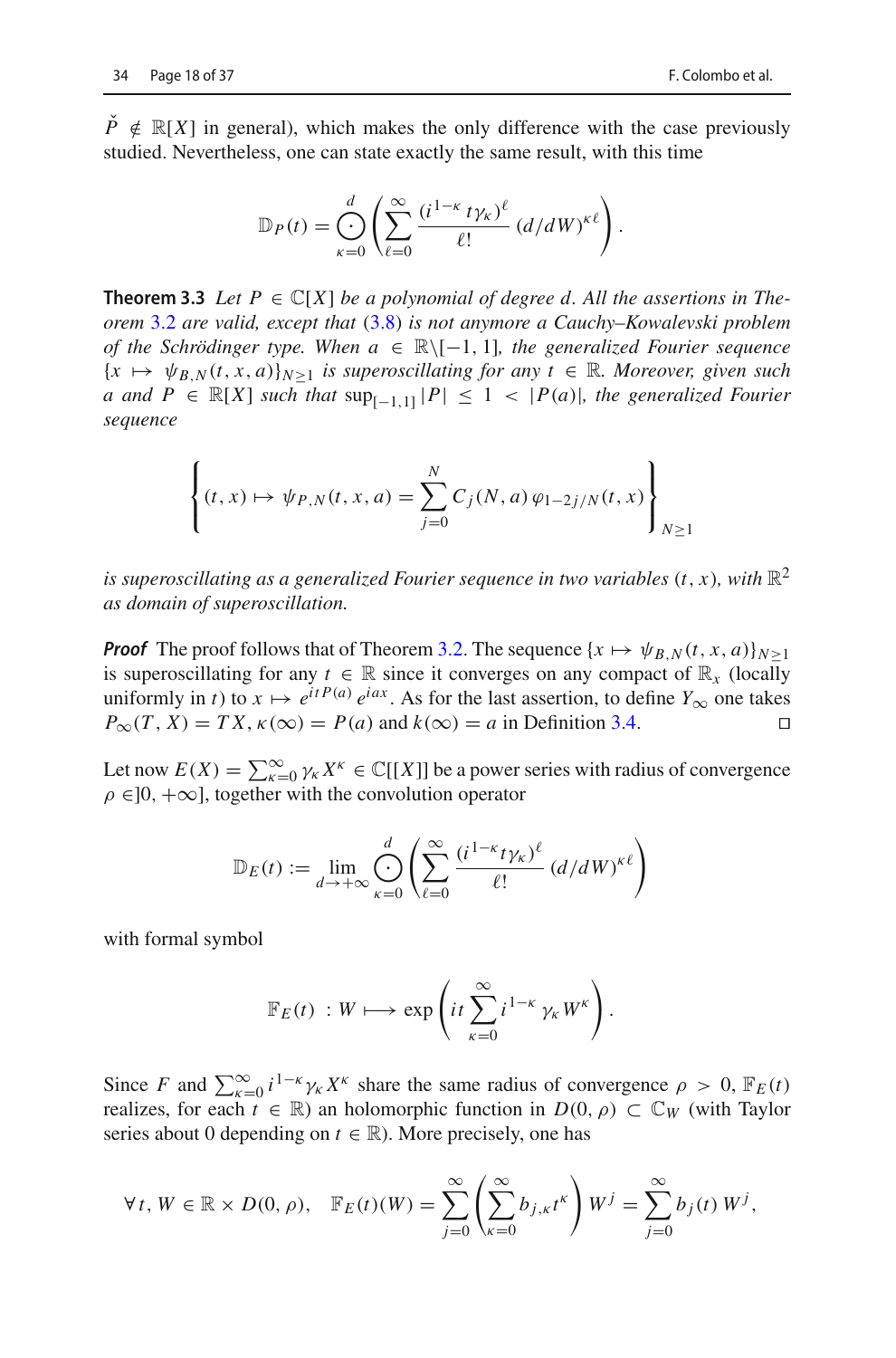where, for *R* > 0, the radius of convergence of the power series  $\sum_{j\geq 0} \left( \sum_{\kappa \geq 0} \right)$  $|\beta_{j,\kappa}| R^{\kappa}$   $\bigg) X^j$  is at least equal to  $\rho$ . For any  $\lambda \in ]-\rho, \rho[$  and  $z \in \mathbb{C}$ , one has formally

<span id="page-20-0"></span>
$$
e^{itE(\lambda)}e^{iz\lambda} = \lim_{d \to +\infty} \prod_{\kappa=0}^{d} \left( \sum_{\ell=0}^{\infty} \frac{(i^{1-\kappa}t\gamma_{\kappa})^{\ell}}{\ell!} (i\lambda)^{\kappa\ell} \right) e^{i\lambda z}
$$
  
= 
$$
\lim_{d \to +\infty} \prod_{\kappa=0}^{d} \left( \sum_{\ell=0}^{\infty} \frac{(i^{1-\kappa}t\gamma_{\kappa})^{\ell}}{\ell!} (d/dW)^{\kappa\ell} \right) (e^{i\lambda(\cdot)})(z) = \mathbb{D}_E(t) (e^{i\lambda(\cdot)})(z).
$$
(3.11)

<span id="page-20-1"></span>One requires the following lemma in order to justify the formal relations [\(3.11\)](#page-20-0).

**Lemma 3.1** *When*  $\rho = +\infty$ *, the convolution operator*  $\mathbb{D}_E(t)$  *acts continuously locally uniformly with respect to t*  $\in \mathbb{R}$  *from*  $A_1(\mathbb{C})$  *into itself. When*  $\rho \in ]0, +\infty[$  *it acts continuously locally uniformly with respect to*  $t \in \mathbb{R}$  *from the space* 

$$
\{f \in A_1(\mathbb{C}) \, ; \, \forall \, \varepsilon > 0, \, \exists \, C_{\varepsilon} > 0 \text{ such that } |f(W)| \le C_{\varepsilon} e^{(\rho - \varepsilon)|W|} \} = \lim_{\leftarrow} A_1^{B_{\rho, n}}(\mathbb{C})
$$

*(where*  ${B_{\rho,n}}_{n>1}$  *is a strictly increasing sequence converging to*  $\rho$ *) into itself.* 

*Proof* Suppose first that  $\rho = +\infty$ . Let  $R > 0$  and  $K \subset [-R, R] \subset \mathbb{R}$  be a compact set. One recalls here that the radius of convergence of the power series  $\sum_{j\geq 0} \left( \sum_{\kappa \geq 0} |b_{j,\kappa}| R^{\kappa} \right) X^j$  equals  $+\infty$ . Let  $\gamma > 0$ ,  $\beta > 0$  and  $f = \sum_{\ell \geq 0} f_{\ell} W^{\ell} \in$  $A_1^{\gamma,\beta}$  (C). One can check as in the proof of Lemma [2.2](#page-9-2) (compare to [\(2.5\)](#page-10-0)) that, for any  $t \in K$  and  $j \in \mathbb{N}$ ,

$$
\sum_{j=0}^{\infty} \frac{(j+\ell)!}{\ell!} |b_j(t)| |f_{\ell+j}| \leq \gamma \frac{\beta^{\ell}}{\ell!} \sum_{j=0}^{\infty} \Big( \sum_{\kappa=0}^{\infty} |b_{j,\kappa}| R^{\kappa} \Big) \beta^j = K_{\mathbb{D}_E}(\beta, \gamma) \frac{\beta^{\ell}}{\ell!}.
$$

This is indeed enough to conclude as in the proof of Lemma [2.2](#page-9-2) that  $D_E(t)$  acts continuously locally uniformly in *t* from  $A_1(\mathbb{C})$  into itself.

Consider now the case where  $\rho \in ]0, +\infty[$ . For any  $R > 0$ , the radius of convergence of the power series  $\sum_{j\geq 0} \left( \sum_{\kappa \geq 0} |b_{j,\kappa}| R^{\kappa} \right) X^j$  is now at least equal to  $\rho$ . Repeating the preceeding argument (but taking now  $\beta \leq \rho - \varepsilon$  for some  $\varepsilon > 0$  arbitrary small), one concludes that  $D_E(t)$  acts continuously locally uniformly in *t* from lim  $A_1^{B_{\rho,n}}$  (ℂ) into itself.

We can now state the last result of this section.

**Theorem 3.4** *Let*  $E = \sum_{\kappa=0}^{\infty} \gamma_{\kappa} X^{\kappa} \in \mathbb{C}[[X]]$  *be a power series with radius of convergence*  $\rho \in ]2, +\infty]$ *. Then*  $\check{E} := \sum_{\kappa=0}^{\infty} (-i)^{\kappa+1} \gamma_{\kappa} D^{\kappa}$  acts continuously from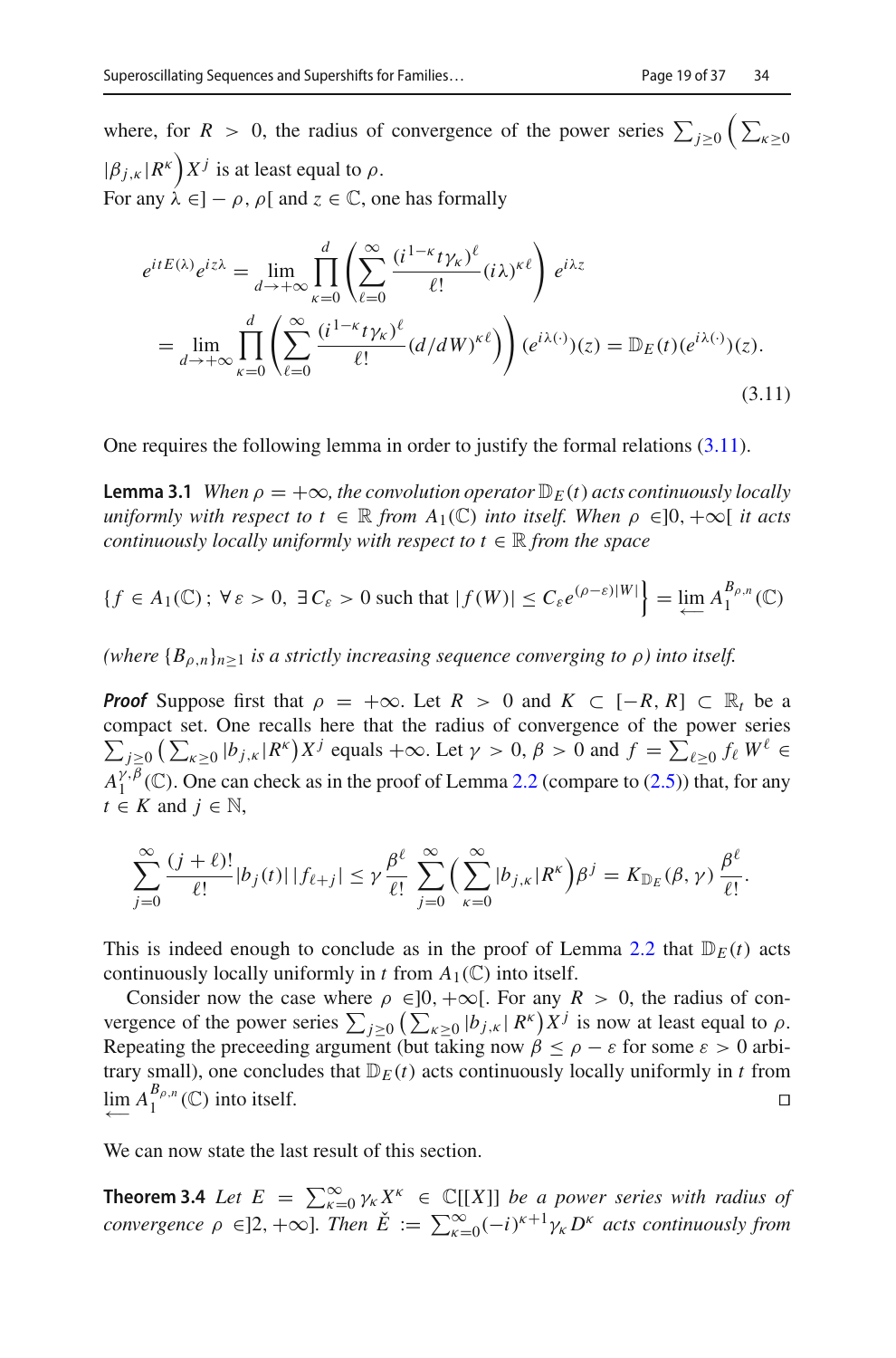$$
\left\{ x \in \mathbb{R} \longmapsto \psi_{E,N}(t,x,a) = \sum_{j=0}^{N} C_j(N,a) e^{iE(1-2j/N)t} e^{ix(1-2j/N)} \right\}_{N \ge 1}
$$

*is superoscillating. Moreover, for any such a and*  $(\mu, \nu) \in \mathbb{N}^2$ , the sequence of func*tions*

<span id="page-21-0"></span>
$$
\frac{\partial^{\mu+\nu}}{\partial t^{\mu}\partial x^{\nu}}(\psi_{E,N}(t,x,a)) = (-i)^{\mu} \left(\check{E}^{\odot^{\mu}} \odot (d/dW)^{\nu}\right) (\psi_{p,N}(t,\cdot,a))(x)
$$

$$
= (-i)^{\mu} \left(\check{E}^{\odot^{\mu}} \odot (d/dW)^{\nu} \odot \mathbb{D}_E(t)\right) (F_N(\cdot,a))(x)
$$
(3.12)

converges then uniformly on any compact in  $\mathbb{R}^2_{t,x}$  to the fonction

$$
(t,x)\longmapsto (-i)^{\mu}\Big(\check{E}^{\odot^{\mu}}\odot (d/dW)^{\nu}\odot \mathbb{D}_E(t)\Big)\Big(e^{itE(a)}\,e^{ia(\cdot)}\Big)(x).
$$

*Proof* The fact that  $\check{E}$  acts continuously from  $\lim_{\longleftarrow} A_1^{B_{\rho,n}}(\mathbb{C}_W)$  into itself follows from Lemma [3.1,](#page-20-1) considering just  $\check{E}$  (independent of the parameter *t*) instead of  $\mathbb{D}_E(t)$ . For any  $\lambda \in \mathbb{R}$  with  $|\lambda| < \rho$ , the operator  $\check{E}$  then acts on  $e^{i\lambda(\cdot)}$  and it is immediate to check that for any  $t \in \mathbb{R}$ 

$$
\forall x \in \mathbb{R}, \left[ \left( i \frac{\partial}{\partial t} - \check{E} \right) \left( e^{itE(\lambda)} e^{i\lambda W} \right) \right]_{W=x} = 0 ; \tag{3.13}
$$

moreover  $[(t, x) \mapsto e^{itE(\lambda)} e^{i\lambda x}]_{t=0}$  is  $x \mapsto e^{i\lambda x}$ . Therefore, for any  $a \in \mathbb{R}$  and  $N \in \mathbb{N}^*$ , one has by linearity (since  $\rho > 1$ )

<span id="page-21-1"></span>
$$
\forall (t, x) \in \mathbb{R}^2, \left[ \left( i \frac{\partial}{\partial t} - \check{E} \right) \left( \sum_{j=0}^N C_j(N, a) e^{iE(1 - 2j/N)t} e^{i(1 - 2j/N)W} \right) \right]_{W=x} = 0.
$$
\n(3.14)

Lemma [3.1](#page-20-1) (applied this time with  $D_F(t)$ ), combined with Theorem [2.1](#page-13-1) and the estimates in the first line of  $(2.11)$  in Lemma [2.4,](#page-12-4) imply that as soon as one has  $|a| < \rho - 1$ the sequence  $\{z \in \mathbb{C} \mapsto \mathbb{D}_E(t)(F(\cdot, a))(z)\}_{N>1}$  converges (locally uniformly with respect to the parameter *t*) to  $z \mapsto e^{iaz}$  in  $A_1(\overline{\mathbb{C}})$ . The last assertion in the particular case  $\mu = \nu = 0$  follows. The first equality in [\(3.12\)](#page-21-0) comes from the identity [\(3.14\)](#page-21-1), while the second one comes from  $(3.11)$  (as justified by Lemma [3.1\)](#page-20-1). The last assertion of the theorem when  $\mu$ ,  $\nu$  are arbitrary is then a consequence of the continuity of  $d/dz$  from  $\leftarrow_{\text{lim}} A_1^{B_{\rho,n}}(\mathbb{C})$  into itself. The superoscillating character of the sequence  ${\psi_{P,N}(t, \cdot, a)}_{N>1}$  follows from Definition [3.2.](#page-14-2)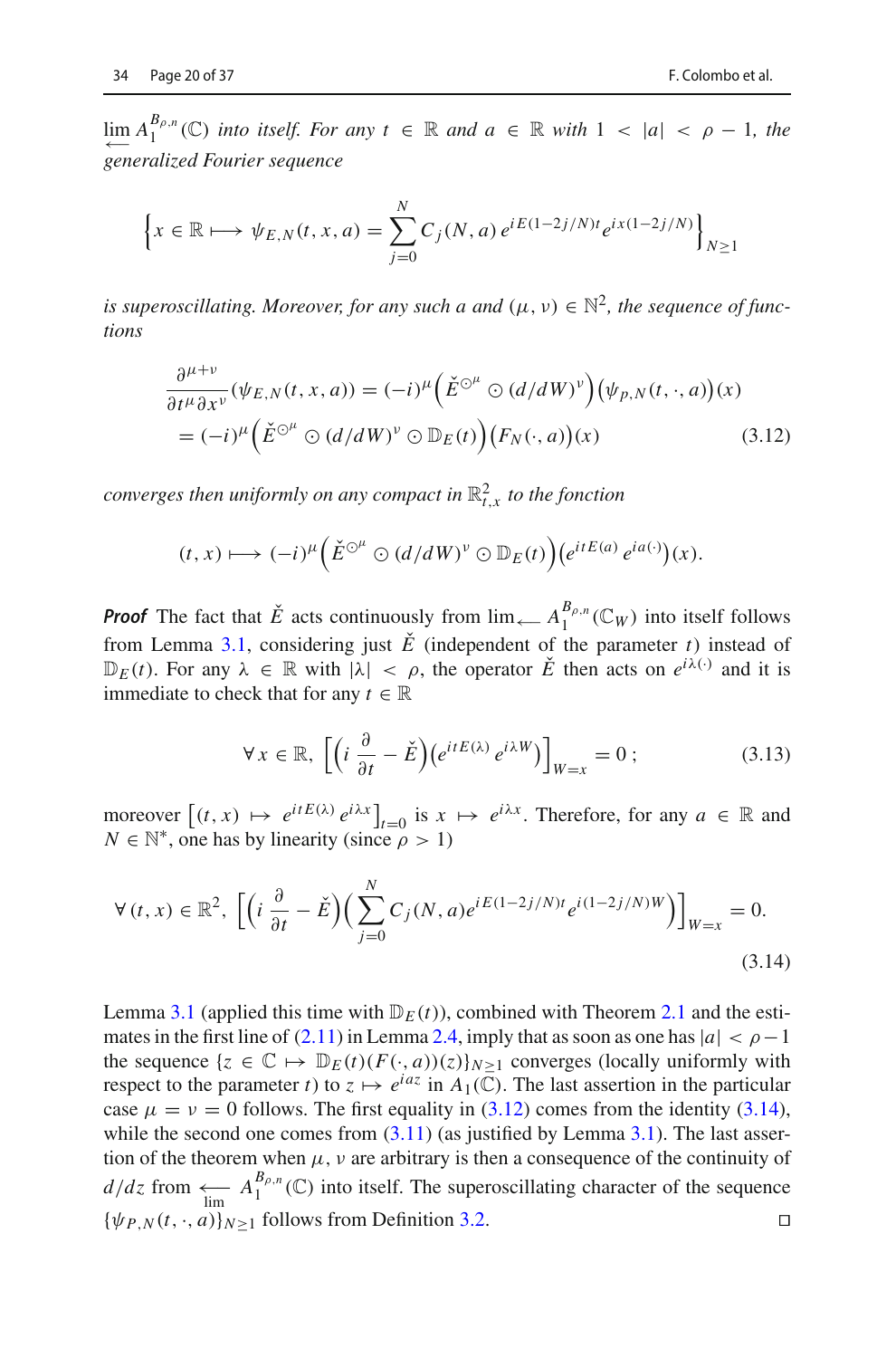*Remark 3.2* When  $E \in \mathbb{R}[[X]], 1 < |a| < \rho - 1$  and  $\sup_{[-1,1]}(E) \leq 1 < |E(a)|$ , the generalized Fourier sequence

$$
\left\{ (t, x) \in \mathbb{R}^2 \longmapsto \psi_{E,N}(t, x, a) = \sum_{j=0}^N C_j(N, a) e^{iE(1-2j/N)t} e^{ix(1-2j/N)} \right\}_{N \ge 1}
$$

is also superoscillating, this time according to Definition [3.4](#page-16-0) (with  $P_{\infty}(T, X) = TX$ ,  $\kappa(\infty) = E(a)$  and  $k(\infty) = a$ ).

#### <span id="page-22-0"></span>**4 Regularization of Formal Fresnel-Type Integrals**

In order to settle from the mathematical point of view the approach to non-absolutely convergent integrals on the half-line  $\mathbb{R}^{+*}$  or the whole real line  $\mathbb R$  through the so-called principle of *regularization* that we will invoke in the remaining Sects. [5](#page-24-0) and [6](#page-33-0) (with respect to supershift considerations related to Schrödinger equations with specific potentials), we need to explain what regularization of formal Fresnel-type integrals on  $\mathbb{R}^{+*}$  or  $\mathbb R$  means.

Suppose that  $\mathfrak T$  is a set of parameters. Let  $G : (t, Z) \in \mathfrak T \times \mathbb C \mapsto G(t, Z)$  be a function which is entire as a function of *Z* for each  $t \in \mathcal{I}$  fixed. Let also  $\phi$  be a non-vanishing real function on  $\mathfrak T$  that will play the role of a *phase function*. Let finally x be a real number such that  $\chi > -1$ . In order to give a meaning to the formal integral

<span id="page-22-1"></span>
$$
\int_0^\infty (x')^\chi \, e^{-i\phi(\mathfrak{t})(x')^2} \, G(\mathfrak{t}, x') \, dx' \quad (\chi > -1) \tag{4.1}
$$

we distinguish the cases where  $\phi(t) > 0$  and  $\phi(t) < 0$ . In the first case ( $\phi(t) > 0$ ), we rewrite this (for the moment formal) expression [\(4.1\)](#page-22-1) as

<span id="page-22-2"></span>
$$
\int_0^\infty (x')^\chi e^{-i\phi(\mathfrak{t})(x')^2} G(\mathfrak{t}, x') dx'
$$
  
=  $e^{-i(\chi+1)\pi/4} \int_{\mathbb{R}^{+*} e^{i\pi/4}} Z^\chi e^{-\phi(\mathfrak{t}) Z^2} G(\mathfrak{t}, e^{-i\pi/4} Z) dZ$   
=  $\int_{\mathbb{R}^{+*} e^{i\pi/4}} Z^\chi e^{-\phi(\mathfrak{t}) Z^2} F_+(\mathfrak{t}, Z) dZ$  (4.2)

with  $F_+(t, Z) := e^{-i(\chi+1)\pi/4} G(t, e^{-i\pi/4} Z)$  for any  $t \in \mathcal{I}$  and  $Z \in \mathbb{C}$ . In the second case  $(\phi(t) < 0)$ , we rewrite it as

<span id="page-22-3"></span>
$$
\int_0^\infty (x')^\chi \, e^{-i\phi(t)(x')^2} \, G(t, x') \, dx'
$$
\n
$$
= e^{i(\chi+1)\pi/4} \int_{\mathbb{R}^{+*} e^{-i\pi/4}} Z^\chi \, e^{\phi(t) \, Z^2} \, G(t, e^{i\pi/4} Z) \, dZ
$$
\n
$$
= \int_{\mathbb{R}^{+*} e^{-i\pi/4}} Z^\chi e^{\phi(t) \, Z^2} \, F_-(t, Z) \, dZ \tag{4.3}
$$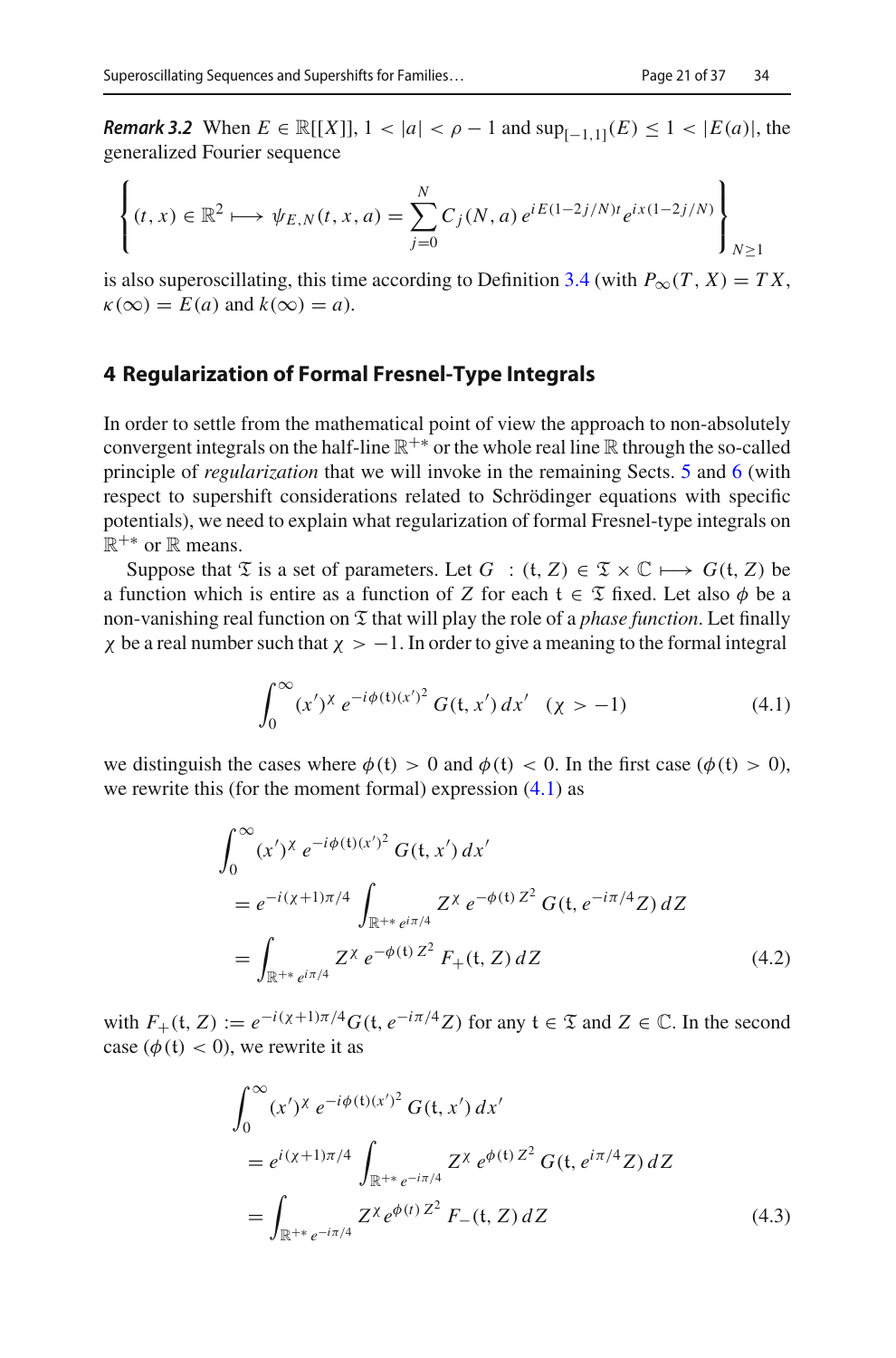<span id="page-23-1"></span>with  $F_-(t, Z) := e^{i(\chi+1)\pi/4} G(t, e^{i\pi/4} Z)$  for any  $t \in \mathcal{I}$  and  $Z \in \mathbb{C}$ . The following elementary lemma will reveal to be essential.

**Lemma 4.1** *Let*  $\mathfrak{T}, \phi, \chi$  *as above and*  $F : \mathfrak{T} \times \mathbb{C} \longrightarrow \mathbb{C}$  *be a function with is entire in the complex variable Z and satisfies the growth estimates*

<span id="page-23-0"></span>
$$
\forall \varepsilon > 0, \sup_{t \in \mathfrak{T}, Z \in \mathbb{C}} \left( |F(t, Z)| \exp(-\varepsilon |Z|^{\tilde{p}}) \right) < +\infty \tag{4.4}
$$

*for some*  $\check{p} \in ]1, 2]$ *, that is*  $F(t, \cdot) \in A_{\check{p},0}(\mathbb{C})$  *uniformly in t. Then, for any*  $u = e^{i\theta}$ *with*  $\theta \in ]-\pi/4, \pi/4[$ *, the integral* 

$$
\int_{\mathbb{R}^{+*}u} Z^{\chi} e^{-|\phi(t)|Z^2} F(t, Z) dZ
$$
\n(4.5)

*is absolutely convergent and remains independent of u ; it equals in particular its value for*  $u = 1$ *.* 

*Proof* The absolute convergence follows from the estimates [\(4.4\)](#page-23-0), together with the fact that if  $u = e^{i\theta}$ ,  $\text{Re}((tu)^2) = t^2 \cos(2\theta) > 0$  for  $t > 0$ . The fact that the integrals do not depend of *u* follows from residue theorem (applied on the oriented boundary of conic sectors with apex at the origin).

In view of this lemma, the regularization of an integral of the Fresnel-type such as [\(4.1\)](#page-22-1) consists in the successive two operations:

- 1. first transform the formal expression [\(4.1\)](#page-22-1) into one of the representations [\(4.2\)](#page-22-2) or [\(4.3\)](#page-22-3) according to sign( $\phi$ (t));
- 2. then invoke Lemma [4.1](#page-23-1) (provided the required hypothesis are satisfied) and regular- $\int_0^\infty Z^\chi e^{-\phi(t)Z^2} F_+(t, Z) dZ$  when  $\phi(t) > 0$  or  $\int_0^\infty Z^\chi e^{\phi(t)Z^2} F_-(t, Z)$  $dZ$  when  $\phi(t) < 0$ .

<span id="page-23-3"></span>*Remark 4.1* In order to give a meaning (if possible of course) to the formal integral expression

$$
\int_{\mathbb{R}} |x'|^{\chi} e^{-i\phi(t)(x')^2} G(t, x') dx', \tag{4.6}
$$

one splits it as

$$
\int_0^\infty (x')^\chi \, e^{-i\phi(\mathfrak{t})(x')^2} \, G(\mathfrak{t},x') \, dx' + \int_0^\infty (x')^\chi \, e^{-i\phi(\mathfrak{t})(x')^2} \, G(\mathfrak{t},-x') \, dx'
$$

and proceed as above for the two formal expressions involved into this formal decomposition.

<span id="page-23-2"></span>It is immediate to compare this approach to regularization to the alternative following one.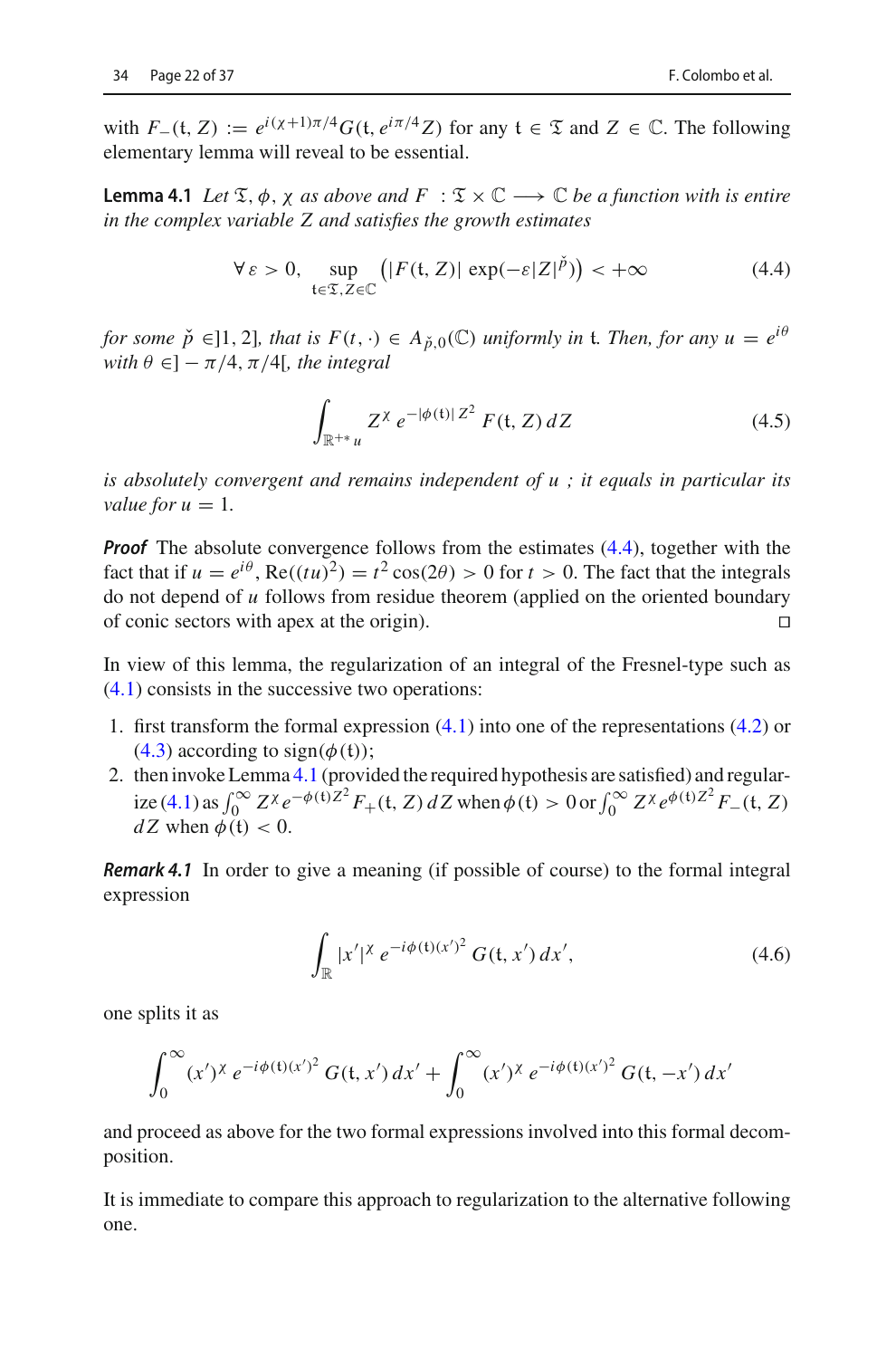**Proposition 4.1** *Let*  $G \in A_{2,0}(\mathbb{C})$  *and*  $\chi > -1$ *. Then, for all*  $\varpi \in \mathbb{R}^*$ 

$$
\lim_{\varepsilon \to 0} \int_0^\infty (x')^\chi e^{i \pi (x')^2} e^{-\varepsilon (x')^2} G(x') dx'
$$

*exists and coincides with the integral regularized under the approach described above.*

**Proof** It is enough to prove the result when  $\varpi = \pm 1$  since one reduces to one of these two cases up to a homothety on the real half line. One has

$$
\int_0^\infty (x')^\chi \, e^{-\varepsilon (x')^2} e^{-i (x')^2} \, G(x') \, dx' = \int_{e^{i\pi/4} \mathbb{R}^{+*}} Z^\chi \, e^{-(1-i\,\varepsilon) \, Z^2} \, F_+(Z) \, dZ
$$
\n
$$
\int_0^\infty (x')^\chi \, e^{-\varepsilon (x')^2} e^{i (x')^2} \, G(x') \, dx' = \int_{e^{-i\pi/4} \mathbb{R}^{+*}} Z^\chi \, e^{-(1+i\,\varepsilon) \, Z^2} \, F_-(Z) \, dZ,
$$

where  $F_{+}(Z) = e^{-i(1+\chi)\pi/4} F(e^{-i\pi/4} Z)$  and  $F_{-}(Z) = e^{i(1+\chi)\pi/4} F(e^{i\pi/4} Z)$ . Let  $\rho_{\varepsilon} = \sqrt{1 + \varepsilon^2}$ , and  $\xi_{\varepsilon} = \arg_{[0, \pi/2]} \sqrt{1 + i \varepsilon}$ . One has then

<span id="page-24-1"></span>
$$
\int_0^{\infty} (x')^{\chi} e^{-\varepsilon (x')^2} e^{-i (x')^2} G(x') dx' = \left(\frac{e^{i\xi_{\varepsilon}}}{\sqrt{\rho_{\varepsilon}}}\right)^{1+\chi}
$$

$$
\int_{e^{i(\pi/4-\xi_{\varepsilon})} \mathbb{R}^{+*}} Z^{\chi} e^{-Z^2} F^+(e^{i\xi_{\varepsilon}} Z/\sqrt{\rho_{\varepsilon}}) dZ
$$

$$
\int_0^{\infty} (x')^{\chi} e^{-\varepsilon (x')^2} e^{i (x')^2} G(x') dx' = \left(\frac{e^{-i\xi_{\varepsilon}}}{\sqrt{\rho_{\varepsilon}}}\right)^{1+\chi}
$$

$$
\int_{e^{-i(\pi/4-\xi_{\varepsilon})} \mathbb{R}^{+*}} Z^{\chi} e^{-Z^2} F_-(e^{-i\xi_{\varepsilon}} Z/\sqrt{\rho_{\varepsilon}}) dZ.
$$
(4.7)

In the two integrals on the right-hand side of the equalities  $(4.7)$ , the integration contour can be replaced by the half-line  $\mathbb{R}^{+*}$  as a consequence of Lemma [4.1.](#page-23-1) It is then possible to take the limit when  $\varepsilon$  tends to 0. Lebesgue's domination theorem then applies and since  $\rho_{\varepsilon}$  tends to 1 and  $\xi_{\varepsilon}$  to 0, one gets

$$
\lim_{\varepsilon \to 0} \int_0^\infty (x')^\chi \, e^{-\varepsilon (x')^2} e^{-i (x')^2} \, G(y) \, dy = \int_0^\infty Z^\chi \, e^{-Z^2} \, F_+(Z) \, dZ
$$
\n
$$
\lim_{\varepsilon \to 0} \int_0^\infty (x')^\chi \, e^{-\varepsilon (x')^2} e^{i (x')^2} \, G(x') \, dx' = \int_0^\infty Z^\chi \, e^{-Z^2} \, F_-(Z) \, dZ.
$$

This concludes the proof of the Proposition.

#### <span id="page-24-0"></span>**5 Fresnel-Type Integral Operators**

#### **5.1 Continuity on** *A***1***(*C*)* **of Fresnel-Type Integral Operators**

Let  $\mathfrak T$  be a set of parameters and  $\mathfrak t \in \mathfrak T \mapsto \mathbb D(\mathfrak t,Z)$  (as in the statement of Lemma [2.3\)](#page-10-1) be a differential operator-valued map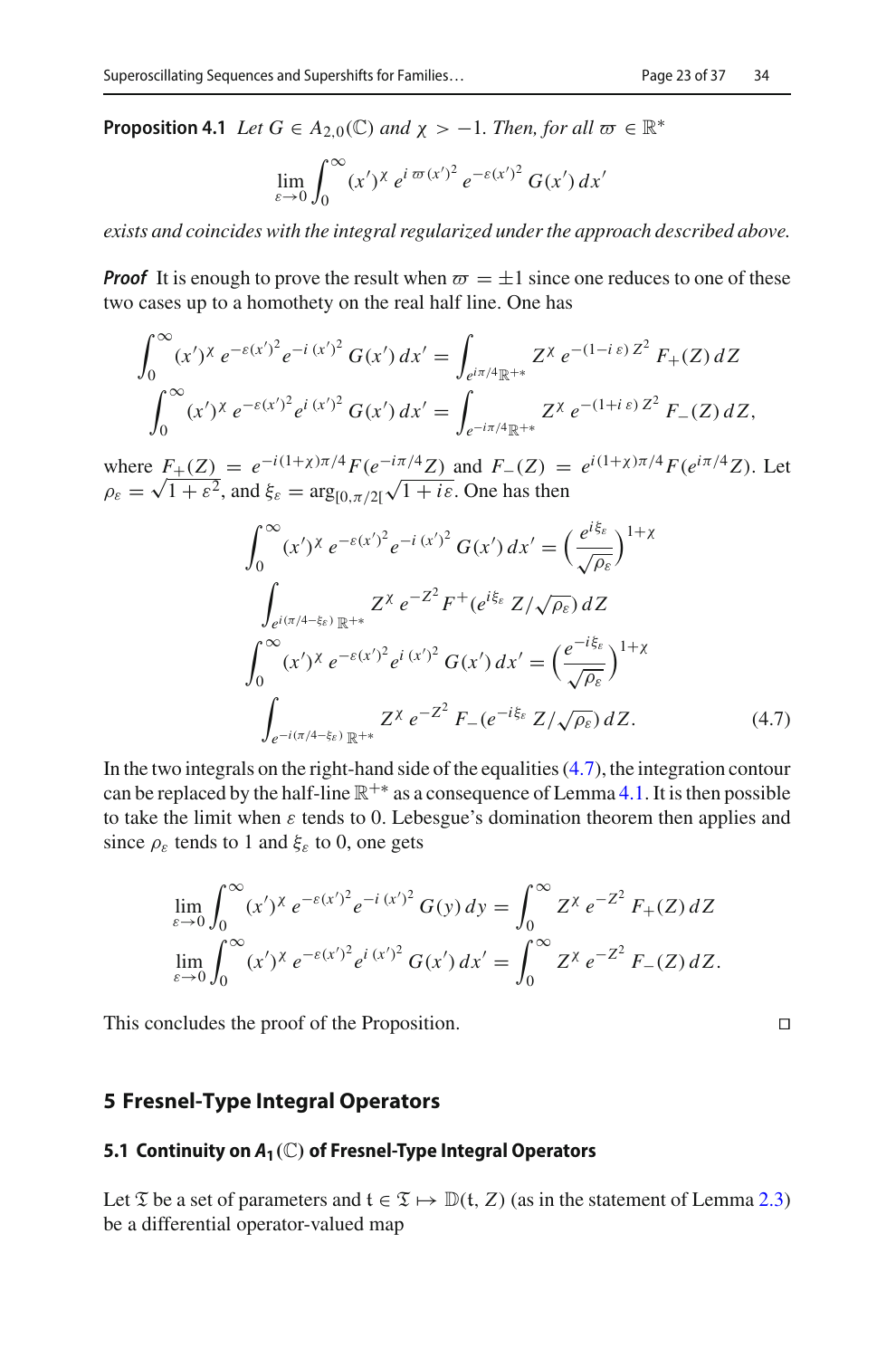$$
\mathfrak{t} \in \mathfrak{T} \longmapsto \mathbb{D}(\mathfrak{t}, Z) = \sum_{j=0}^{\infty} b_j(\mathfrak{t}, Z) \left(\frac{d}{dZ}\right)^j
$$

(with  $b_j : T \times \mathbb{C} \to \mathbb{C}$ , holomorphic in *Z* for  $j \in \mathbb{N}$ ) such that

<span id="page-25-1"></span>
$$
\forall \varepsilon > 0, \sup_{\mathfrak{t} \in \mathfrak{T}, (Z, W) \in \mathbb{C}^2} \left( \left( \sum_{j=0}^{\infty} |b_j(\mathfrak{t}, Z)| \, |W|^j \right) \exp(-\varepsilon |Z|^{\check{p}} - B \, |W|^p) \right) = A^{(\varepsilon)} < +\infty \tag{5.1}
$$

for some  $\check{p} \in ]1, 2]$ ,  $p \ge 1$  and  $B \ge 0$ . Let also  $\phi$  be a non-vanishing real function on  $\mathfrak T$  and  $\chi > -1$ . It follows from the estimates [\(5.1\)](#page-25-1), together with Lemma [4.1,](#page-23-1) that the regularization approach described in Sect. [4](#page-22-0) allows to define the operator

$$
\mathfrak{t} \longmapsto \int_0^\infty Z^\chi \, e^{-i\phi(\mathfrak{t}) \, Z^2} \sum_{j=0}^\infty b_j(\mathfrak{t}, Z) \Big(\frac{d}{dZ}\Big)^j(\cdot) \, dZ. \tag{5.2}
$$

One needs to consider for the moment these operators as acting on entire functions of the complex variable *Z*. For  $\alpha \in \mathbb{C}$ , let also  $H_{\alpha}$  be the dilation operator  $H_{\alpha} : f \mapsto$  $f(\alpha(\cdot))$  acting on such functions. The symbol  $\odot$  still stands for the composition of operators. The discussion is with respect to the sign of  $\phi(t)$ .

• When  $\phi(t) > 0$ ,

<span id="page-25-2"></span>
$$
\int_0^\infty Z^\chi \, e^{-i\phi(\mathfrak{t}) \, Z^2} \left( \sum_{j=0}^\infty b_j(\mathfrak{t}, Z) \left( \frac{d}{dZ} \right)^j (\cdot) \right) \, dZ
$$
\n
$$
= e^{-i(1+\chi)\pi/4} \int_0^\infty y^\chi \, e^{-\phi(\mathfrak{t}) \, y^2}
$$
\n
$$
\left( \sum_{j=0}^\infty b_j(\mathfrak{t}, e^{-i\pi/4} Z) \left( e^{ij\pi/4} \left( \frac{d}{dZ} \right)^j \odot H_{e^{-i\pi/4}} \right) (\cdot) \right) (y) \, dy. \tag{5.3}
$$

• When  $\phi(t) < 0$ ,

<span id="page-25-0"></span>
$$
\int_0^\infty Z^\chi \, e^{-i\phi(\mathfrak{t}) \, Z^2} \left( \sum_{j=0}^\infty b_j(\mathfrak{t}, Z) \left( \frac{d}{dZ} \right)^j (\cdot) \right) \, dZ
$$
\n
$$
= e^{i(1+\chi)\pi/4} \int_0^\infty y^\chi \, e^{\phi(\mathfrak{t}) \, y^2}
$$
\n
$$
\left( \sum_{j=0}^\infty b_j(\mathfrak{t}, e^{i\pi/4} \, Z) \left( e^{-ij\pi/4} \left( \frac{d}{dZ} \right)^j \odot H_{e^{i\pi/4}} \right) (\cdot) \right) (y) \, dy. \quad (5.4)
$$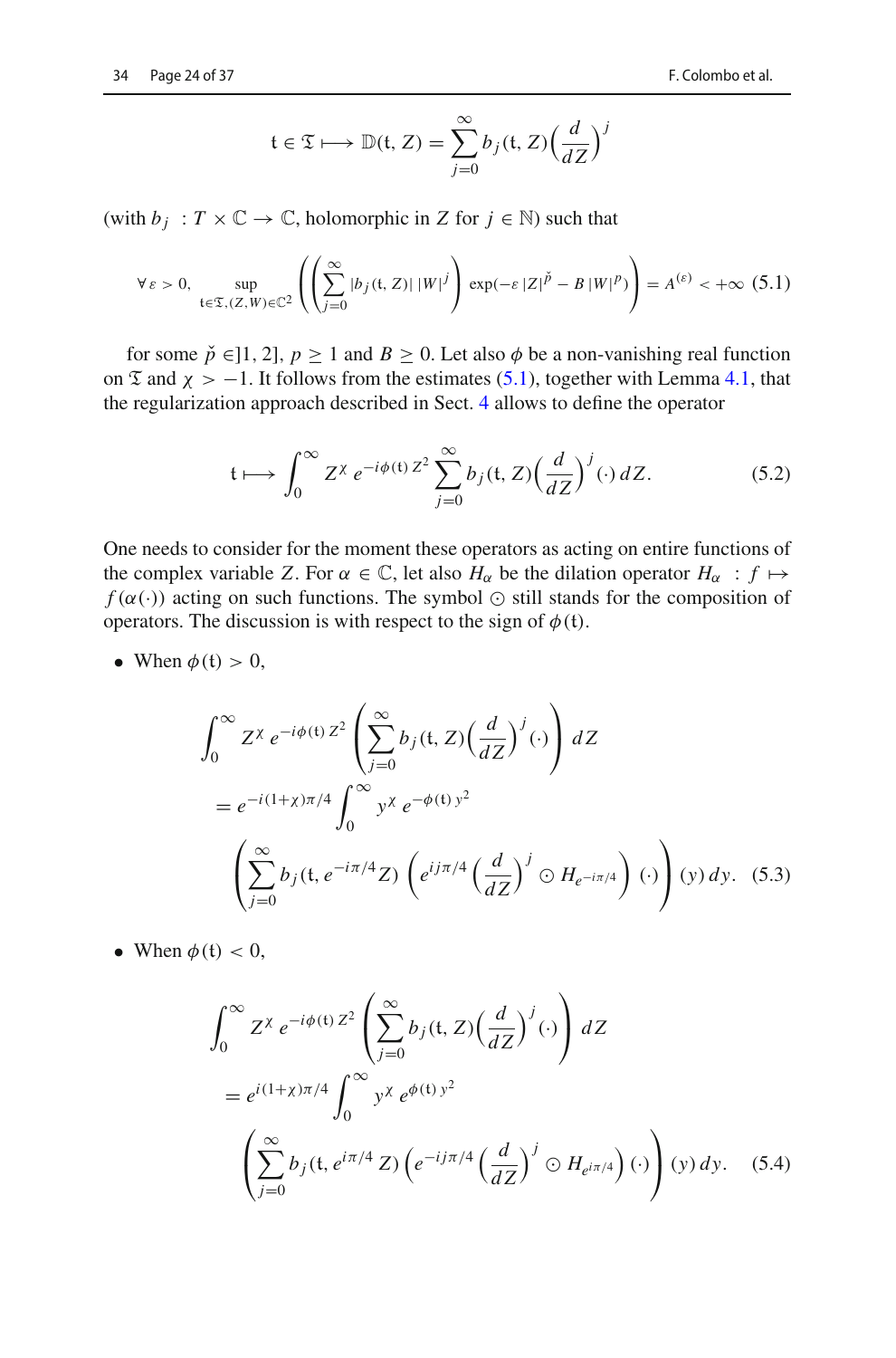**Theorem 5.1** *Suppose that the parameter space*  $\mathfrak{T}$  *is a topological space and that*  $\phi$ *is continuous. Consider functions*  $B_i : \mathfrak{T} \times \mathbb{C} \times \mathbb{C} \to \mathbb{C}$  *( j*  $\in \mathbb{N}$ *) which are entire in the two complex entries and such that*

<span id="page-26-0"></span>
$$
\forall \varepsilon > 0, \exists A^{(\varepsilon)}, B^{(\varepsilon)} \ge 0 \text{ such that } \forall \mathfrak{t} \in \mathfrak{T}, \forall Z \in \mathbb{C}, \forall \check{Z} \in \mathbb{C}, \forall W \in \mathbb{C},
$$
  

$$
\sum_{j=0}^{\infty} |B_j(\mathfrak{t}, Z, \check{Z})| \, |W|^j \le A^{(\varepsilon)} e^{\varepsilon |Z|^{\check{p}} + B^{(\varepsilon)} |\check{Z}|^{\check{p}} + B |W|^p}
$$
(5.5)

*for some*  $p \geq 1$ *,*  $\check{p} \in ]1, 2]$ *, and*  $B \geq 0$ *. Then the operator* 

$$
\int_0^\infty Z^\chi \, e^{-i\phi(\mathfrak{t}) \, Z^2} \left( \sum_{j=0}^\infty B_j(\mathfrak{t}, Z, \check{Z}) \left( \frac{d}{dZ} \right)^j (\cdot) \right) \, dZ
$$

*(understood through the process of regularization as described above) acts continuously locally uniformly in*  $\mathfrak{t}$  *from*  $A_1(\mathbb{C})$  *into*  $A_{\rho}(\mathbb{C})$ *.* 

*Proof* It is enough to consider  $\mathfrak{T}$  as a neighborhood of a point  $t_0$  in which  $\phi(t) \geq \varepsilon_0 > 0$ (since  $\phi$  is continuous). Let  $f = \{Z \mapsto f_N(Z)\}_{N>1}$  be a sequence of elements in  $A_1(\mathbb{C})$  that converges towards 0 in  $A_1(\mathbb{C})$ , which means (see Proposition [2.1\)](#page-8-1) that all *f<sub>N</sub>* belong to some  $A_1^{C,b}(\mathbb{C})$  for some constants  $C, b > 0$  independent on  $N$  (namely  $f_N = \sum_{\ell} a_{N,\ell} Z^{\ell}$  with  $|a_{N,\ell}| \le C b^{\ell} / \ell!$  for any  $\ell \in \mathbb{N}$ ). It is clear that the operator

$$
\sum_{j=0}^{\infty} B_j(\mathfrak{t}, e^{-i\pi/4} Z, \check{Z}) \left( e^{i j\pi/4} \left( \frac{d}{dZ} \right)^j \odot H_{e^{-i\pi/4}} \right)
$$

involved in the integrand of  $(5.3)$  is governed by estimates of the form  $(5.5)$ . It follows then from Lemma [2.3,](#page-10-1) taking into account estimates [\(5.5\)](#page-26-0), that for each  $N \in \mathbb{N}^*$  the function

$$
H(f_N) : (\mathfrak{t}, Z, \check{Z}) \in \mathfrak{T} \times \mathbb{C} \times \mathbb{C}
$$
  

$$
\longmapsto \sum_{j=0}^{\infty} B_j(\mathfrak{t}, e^{-i\pi/4} Z, \check{Z}) \left( e^{ij\pi/4} \left( \frac{d}{dZ} \right)^j \odot H_{e^{-i\pi/4}} \right) (f_N)(Z)
$$

is such that for each  $\varepsilon > 0$ , there exists  $\widetilde{A}^{(\varepsilon)} \ge 0$  (depending on  $\mathfrak{T}, A^{(\varepsilon)}$ , the  $B_j$ , *b* and *C*, but not on the *N*) such that

$$
\forall (t, Z, \check{Z}) \in \mathfrak{T} \times \mathbb{C} \times \mathbb{C}, \quad |H(f_N)(t, Z, \check{Z})| \leq \widetilde{A}^{(\varepsilon)} e^{\varepsilon |Z|^{\check{p}} + B^{(\varepsilon)} |\check{Z}|^{\check{p}}}.
$$

Take in particular  $\varepsilon < \varepsilon_0$ . Then the function

$$
\check{Z} \in \mathbb{C} \longmapsto \int_0^\infty y^\chi \, e^{-\phi(t)y^2} H(f_N)(\mathfrak{t}, y, \check{Z}) \, dy
$$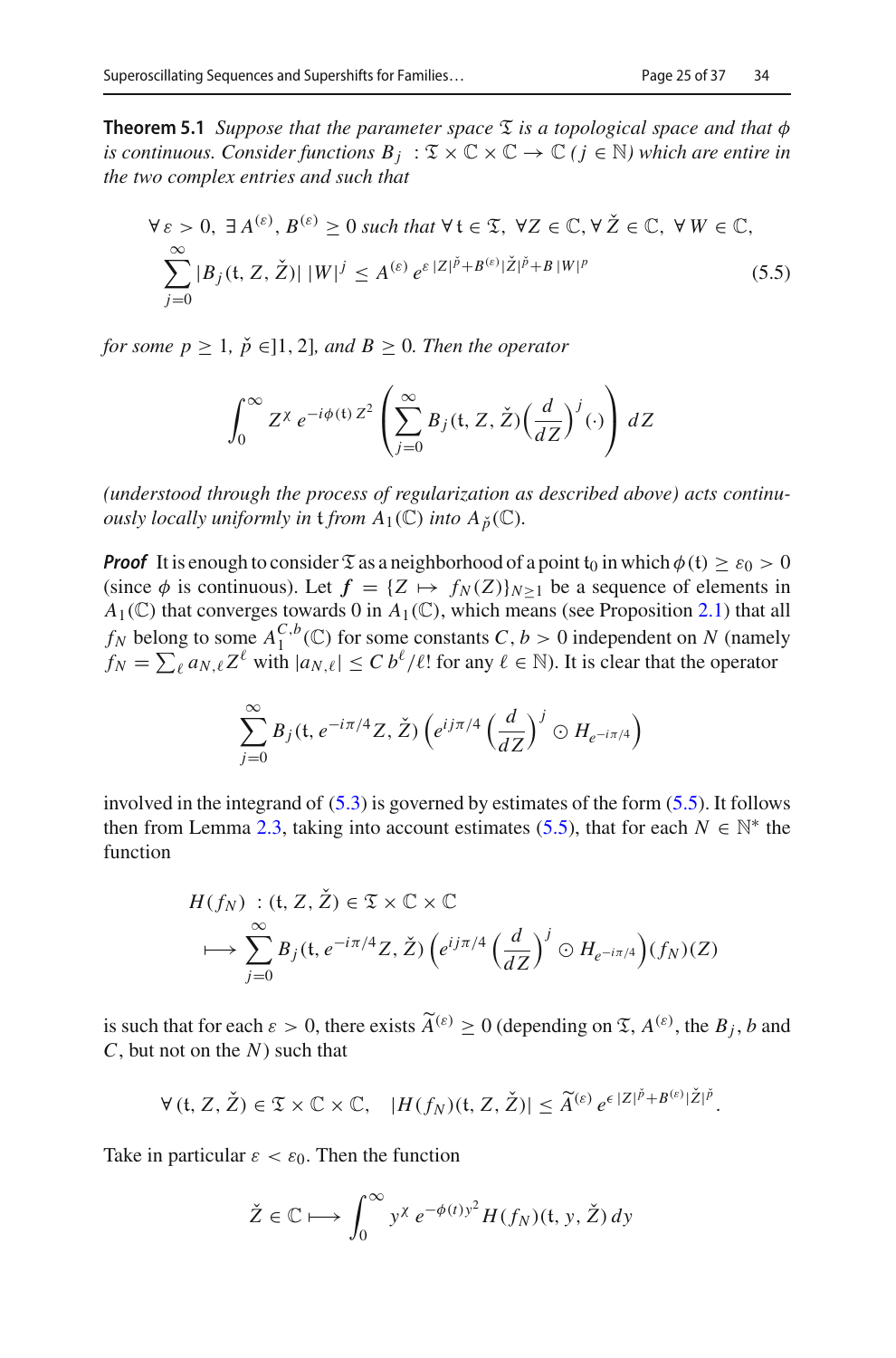is in  $A_{\v{D}}(\mathbb{C})$  since it is estimated as

$$
\Big|\int_0^\infty y^\chi e^{-\phi(t)y^2} H(f_N)(\mathfrak{t}, y, \check{Z}) dy\Big| \leq \widetilde{A}_{(\varepsilon)} \left(\int_0^\infty y^\chi e^{-\varepsilon_0 y^2} e^{\varepsilon y^{\check{p}}} dy\right) e^{B^{(\varepsilon)}|\check{Z}|^{\check{p}}} \quad \forall \, \check{Z} \in \mathbb{C}
$$

(remember that  $\check{p} \in ]1, 2]$ ). It remains to show that the sequence

$$
\left\{\check{Z}\longmapsto\int_0^\infty y^\chi\,e^{-\phi(t)y^2}H(f_N)(\mathfrak{t},y,\check{Z})\,dy\right\}_{N\geq 1}
$$

converges to 0 in  $A_{\rho}(\mathbb{C})$ . It is enough (see Proposition [2.1\)](#page-8-1) to prove that it converges to 0 uniformly on any closed disk  $\overline{D(0,r)}$  in  $\mathbb C$ . Fix  $\varepsilon < \varepsilon_0$  and  $\eta > 0$ . Choose then  $R_n$  >> 1 such that

$$
\forall N \in \mathbb{N}, \quad \left| \int_{R_{\eta}}^{\infty} y^{\chi} e^{-\phi(t)y^2} H(f_N)(\mathfrak{t}, y, \check{Z}) dy \right|
$$
  
\$\leq \widetilde{A}^{(\varepsilon)} \left( \int\_0^{\infty} y^{\chi} e^{-\varepsilon\_0 y^2} e^{\varepsilon y^{\check{p}}} dy \right) e^{B^{(\varepsilon)} |\check{Z}|^{\check{p}}} \leq \eta e^{-B^{(\varepsilon)} r^{\check{p}}} e^{B^{(\varepsilon)} |\check{Z}|^{\check{p}}} \leq \eta\$.

On [0,  $R_n$ ], one uses the uniform convergence of  $f$  towards 0 on any compact set, hence of  $H[f]$  on any compact set, to conclude that for  $N \ge N_n >> 1$ , one has

$$
\Big|\int_0^{R_\eta} y^\chi \, e^{-\phi(t)y^2} H(f_N)(\mathfrak{t},y,\check{Z}) \, dy\Big| \leq \eta \quad \forall \, \check{Z} \in \overline{D(0,r)}.
$$

Note that our estimates show that the convergence towards 0 in  $A_{\check{p}}(\mathbb{C})$  thus obtained is uniform in  $f \in \mathcal{T}$ is uniform in  $f \in \mathcal{I}$ .

#### **5.2 Superoscillations and Supershifts**

Consider the Schrödinger equation

<span id="page-27-0"></span>
$$
i\frac{\partial \psi}{\partial t}(t,x) = (\mathcal{H}(x)(\psi))(t,x)
$$
\n(5.6)

where  $H$  denotes the Hamiltonian operator attached to the physical system which is under consideration. Suppose that  $Y = \{x \mapsto Y_N(x)\}_{N>1}$  is a superoscillating sequence. Since

$$
\left(i\frac{\partial}{\partial t} - \mathcal{H}(x)\right)(\psi)(t, x) = 0, \quad [\psi(t, x)]_{t=0} = Y(x)
$$

is a Cauchy–Kowalevski problem (assuming that x lies in some open set  $U \subset \mathbb{R}$  where the Hamiltonian operator is regular), any entry  $x \in U \mapsto Y_N(x)$  evolves in a unique way from  $t = 0$  towards  $t > 0$  as  $(t, x) \mapsto \psi_N(t, x)$ . Assume in addition that *x* lies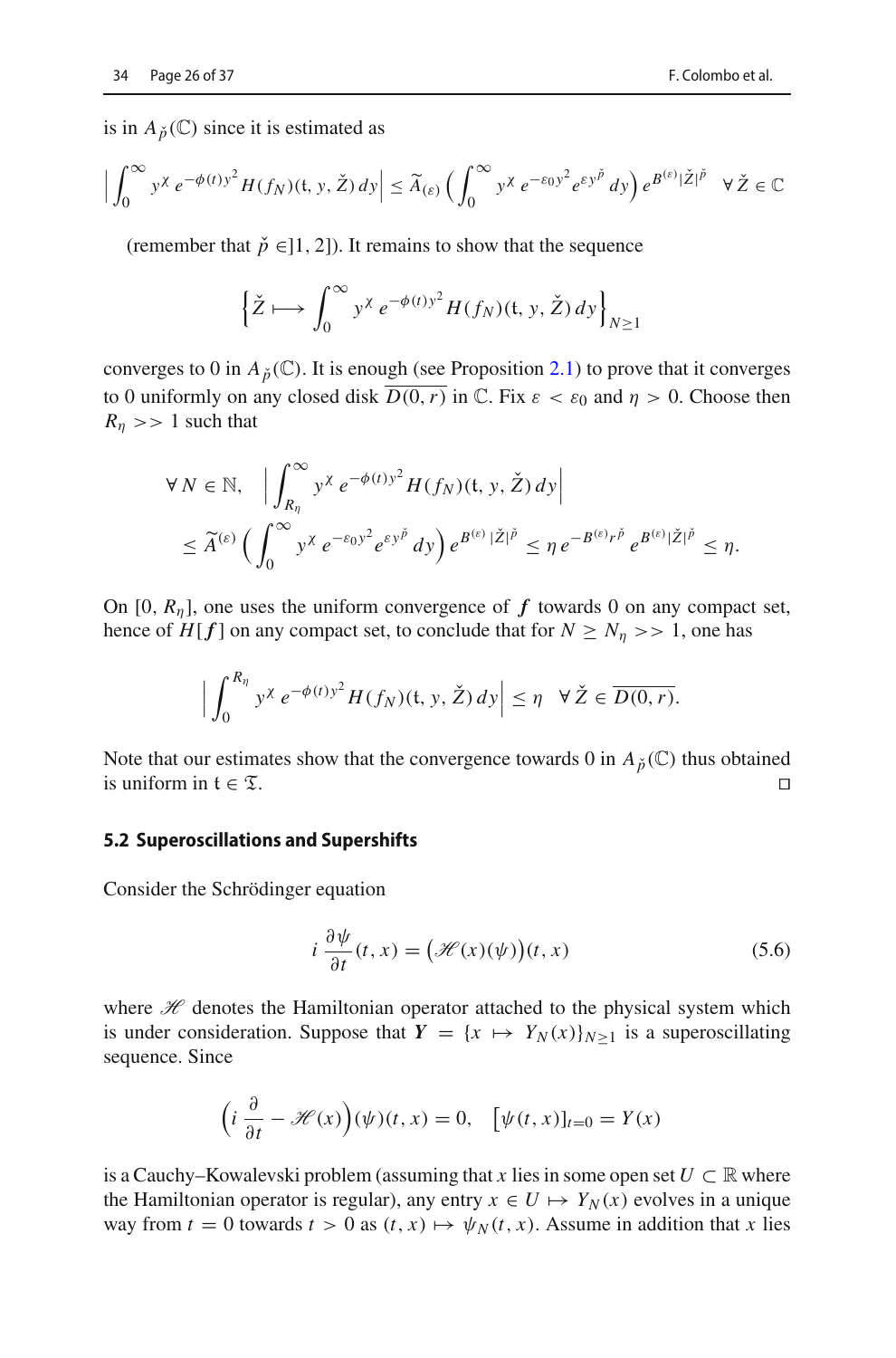in the maximal superoscillation domain  $U_{\text{max}}^{\text{suposc}}$ ; the limit function  $x \in U \cap U_{\text{max}}^{\text{ssoc}} \mapsto$ *Y*<sub>∞</sub>(*x*) then also evolves from *U* ∩ *U*<sup>sosc</sup> into some function (*t*, *x*)  $\mapsto \psi_{\infty}(t, x)$ .

A natural question then occurs. As long as the evolution persists (let say for  $t \in [0, T]$ ), is it true that the sequence  $\{x \in U \mapsto \psi_N(t, x)\}_{N \geq 1}$  is such that its restriction to  $U \cap U_{\text{max}}^{\text{sosc}}$  converges (uniformly on any compact subset of  $U \cap U_{\text{max}}^{\text{sosc}}$ ) to  $x \mapsto \psi_{\infty}(t, x)$ ? If this is the case, one will say that the superoscillating character of the sequence *Y* persists in time through the Schrödinger evolution operator ∂/∂*t* − *H* which is here considered.

In order to formulate such question in a different way, let us now consider the  $(t, x)$ domain  $[0, T] \times (U \cap U_{\text{max}}^{\text{sosc}}) = \mathfrak{T} \times (U \cap U_{\text{max}}^{\text{sosc}}) = \mathcal{T}$  as a parameter set and focus on the map  $\lambda \in \mathbb{R} \mapsto \varphi_{\lambda}$ , where  $\varphi_{\lambda} : \mathscr{T} \to \mathbb{R}$  is evolved to  $[0, T] \times U$  (through the Schrödinger operator) from the initial datum  $x \in U \mapsto e^{i\lambda x}$ , then restricted to the parameter set  $\mathscr T$ . Previous considerations lead to the following definition, which is inspired by Definition [3.2.](#page-14-2)

<span id="page-28-0"></span>**Definition 5.1** Let  $\mathcal{T}$  be a locally compact topological space and  $\mathcal{F} = {\varphi_{\lambda} : \lambda \in \mathbb{R}}$ be a family of  $\mathbb{C}$ -valued functions on  $\mathscr{T}$  indexed by  $\mathbb{R}$ . A sequence  $\psi = \{\tau \in \mathscr{T} \mapsto \tau\}$  $\psi_N(\tau)$ <sub>*N*>1</sub> of C-valued functions on  $\mathscr T$  is called a  $\mathscr F$ -*supershift* (or  $\mathscr F$  admits  $\psi$  as a supershift) if

- any entry  $\psi_N$  is of the form  $\psi_N = \sum_{j=0}^N C_j(N) \varphi_{k_j(N)}$  with  $|k_j(N)| \le 1$  for any *N* ∈  $\mathbb{N}^*$  and  $0 \le j \le N$ ;
- there exists an open subset  $\mathscr{U}^{\mathrm{sh}}$  of  $\mathscr{T}$  called a  $\mathscr{F}$ -supershift domain such that the sequence  $\{\tau \in \mathcal{U}^{\text{ssh}} \mapsto \psi_N(\tau)\}$  converges locally uniformly towards the restriction to  $\mathscr{U}^{\text{ssh}}$  of a function  $\psi_{\infty}$  which is a  $\mathbb{C}\text{-finite linear combination of}$ elements in  $\mathscr F$  of the form  $\varphi_{\nu k(\infty)}$  with  $\nu \in \mathbb Z^*$ , where  $k(\infty) \in \mathbb R \setminus [-1, 1]$ .

*Example 5.1* 1. If  $\mathcal{T} = \mathbb{R}$  and  $\mathcal{F}$  denotes the family of characters  $x \in \mathbb{R} \mapsto e^{i\lambda x}$ indexed by the dual copy  $\mathbb{R}^{\star}_{\lambda}$  of  $\mathbb{R}_{x}$ ,  $\mathscr{F}$ -supershifts are the complex superoscillating sequences (see Definition [3.2\)](#page-14-2).

2. Let  $a \in \mathbb{R} \setminus [-1, 1], \mathcal{T} = \mathbb{R}^2_{t,x}$  and  $\mathcal{F} = \{\varphi_\lambda : \lambda \in \mathbb{R}^{\star}\}\$  as defined in The-orem [3.2](#page-18-1) or Theorem [3.3.](#page-19-0) For any  $a \in \mathbb{R} \setminus [-1, 1]$ , the sequence  $\{(t, x) \mapsto$  $\psi_{P,N}(t, x, a)$ <sub>*N*</sub><sub>2</sub> is a *F*-supershift which admits  $\mathbb{R}^2_{t, x} = \mathcal{T}$  as *F*-supershift domain.

When  $\mathscr{T}$  is of the form [0, *T*[×*U*, where *U* is an open subset in  $\mathbb{R}^{m-1}$  ( $m \geq 2$ ) and  $T \in ]0, +\infty]$ , one can consider as well families  $\mathscr{F} = {\varphi_{\lambda}}$ ;  $\lambda \in \mathbb{R}$  of C-*valued distributions in*  $\mathbb{R} \times U$  *with support in* [0,  $T[\times U]$ . In order to define in this new context the notion of  $\mathscr F$ -supershift, one needs to keep the first clause in Definition [5.1](#page-28-0) as it is and modify the second clause as follows : "*there exists an open subset*  $\mathcal{U}^{\text{sh}} = \mathcal{V}^{\text{sh}} \cap \mathcal{T}$ *(where*  $\mathscr V$  *is an open subset in*  $\mathbb R \times U$ ), *called a*  $\mathscr F$ -supershift domain, *such that the sequence*  $\{(\psi_N(\tau))_{|N\geq 1}$  *converges weakly in the sense of distributions in V to the restriction to V of a distribution*  $\psi_{\infty} \in \mathcal{D}'(\mathbb{R} \times U, \mathbb{C})$  *which is a*  $\mathbb{C}$ *finite linear combination of elements in*  $\mathscr F$  *of the form*  $\varphi_{\nu k(\infty)}$  *with*  $\nu \in \mathbb Z^*$ *, where*  $k(\infty) \in \mathbb{R} \setminus [-1, 1]$ ".

One will need in Sect. [6](#page-33-0) a further extension of this concept of *F*-supershift to the case where  $\mathcal{T} = [0, T[ \times U, U \subset \mathbb{R}^{m-1} \text{ with } m \geq 2 \text{ as above, but elements } \varphi_{\lambda} \in \mathcal{F}$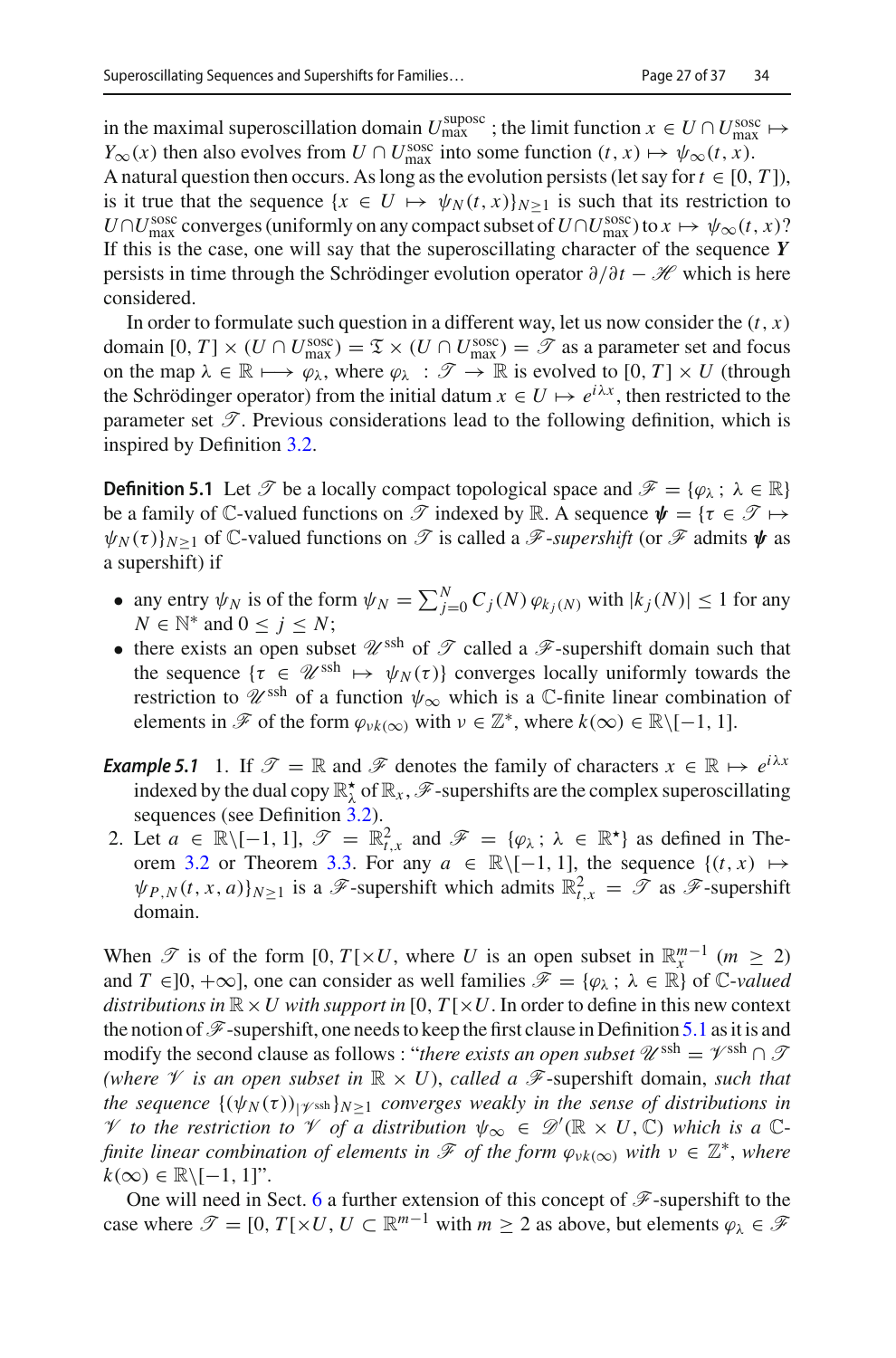are now *hyperfunctions in*  $\mathbb{R} \times U$  with support in  $\mathscr{T}$ . The sequence  $\{(\psi_N(\tau))_{|\mathscr{V}\text{ssh}}\}_{N>1}$ needs in this case to converge still in the weak sense, but this time *in the sense of hyperfunctions* in  $\mathcal V$ , towards the restriction to  $\mathcal V$  of the *hyperfunction*  $\psi_{\infty}$ . The notion of  $\mathscr{F}$ -supershift can thus be enlarged to families  $\mathscr{F} = {\varphi_{\lambda} : \lambda \in \mathbb{R}}$  of *hyperfunctions* in  $\mathbb{R} \times U$  with support in  $\mathscr{T}$ .

#### **5.3 The Schrödinger Cauchy Problem with Centrifugal Potential**

We will consider in this subsection the case where  $U = \{x \in \mathbb{R} : x > 0\}$  and the hamil-tonian in [\(5.6\)](#page-27-0) is  $x \in U \mapsto \mathcal{H}(x) = -\frac{\frac{\partial^2}{\partial x^2}}{2 + u/(2x^2)}$ , where *u* denotes a real strictly positive physical constant. The corresponding Cauchy–Kowalevski problem (with [0, +∞[×*U* as phase space) is the *Schrödinger Cauchy problem with centrifugal potential*, see [\[32\]](#page-38-11) for more references. For this Cauchy–Kowalevski problem, the analysis of the evolution  $t \mapsto \psi(t, \cdot)$  of the solution  $(t, x) \in [0, \infty[ \times U \mapsto \psi(t, x)]$ from an initial datum  $x \in U \mapsto \psi(0, x)$  can be carried through thanks to the explicit form of the Green function  $(t, x, x') \mapsto G(t, x, t' = 0, x')$ .

Let  $v = \sqrt{1 + 4u}/2$  and the Bessel function  $J_\nu$  defined in  $\Omega := \mathbb{C} \setminus ]-\infty, 0]$  as

$$
J_{\nu}: z \in \Omega \longmapsto \left(\frac{z}{2}\right)^{\nu} \sum_{k=0}^{\infty} \frac{(-1)^k}{\Gamma(k+1)\Gamma(\nu+k+1)} \left(\frac{z}{2}\right)^{2k}
$$

$$
= \left(\frac{|z|}{2}\right)^{\nu} e^{i \nu \arg_{]-\pi,\pi[}(z)} \sum_{k=0}^{\infty} \frac{(-1)^k}{\Gamma(k+1)\Gamma(\nu+k+1)} \left(\frac{z}{2}\right)^{2k}
$$

$$
= \left(\frac{|z|}{2}\right)^{\nu} e^{i \nu \arg_{]-\pi,\pi[}(z)} E_{\nu}(z).
$$
(5.7)

Then the Green function  $(t, x, x') \mapsto G(t, x, 0, x')$  can be explicited in this case as

<span id="page-29-0"></span>
$$
G(t, x, 0, x') = (-i)^{v+1} \frac{\sqrt{xx'}}{t} \exp\left(i \frac{x^2 + (x')^2}{2t}\right) J_v\left(\frac{xx'}{t}\right) \quad (t > 0, x, x' \in U) \tag{5.8}
$$

<span id="page-29-1"></span>(see [\[37,](#page-38-4) [46](#page-38-12), [48](#page-38-13)]).

**Proposition 5.1** *Let*  $\mathcal{T} = ]0, +\infty[\times]0, +\infty[$ ,  $\mathcal{H} : x \in ]0, +\infty[ \mapsto -(\partial^2/\partial x^2$  $u/x^2$ )/2 *for some physical constant*  $u > 0$ *. For any*  $\lambda \in \mathbb{R}$ *, the initial datum <sup>x</sup>* ∈]0, +∞[→ *<sup>e</sup>i*λ*<sup>x</sup> evolves through the Cauchy–Kowalevski Schrödinger equation* [\(5.6\)](#page-27-0) *to a function*  $(t, x)$   $\mapsto \varphi_\lambda(t, x)$  *which is*  $C^\infty$  *in*  $\mathscr{T}$ *. For any*  $a \in \mathbb{R} \setminus [-1, 1]$ *, the family*  $\{\varphi_{\lambda} : \lambda \in \mathbb{R}\}\$  *admits as a*  $\mathcal{F}$ *-supershift (in the sense of Definition* [5.1](#page-28-0)*)* the *sequence*

$$
\{(t, x) \in \mathcal{T} \mapsto \psi_N(t, x, a)\}_{N \ge 1} = \left\{\sum_{j=0}^N C_j(N, a) \, \varphi_{1-2j/N} \right\}
$$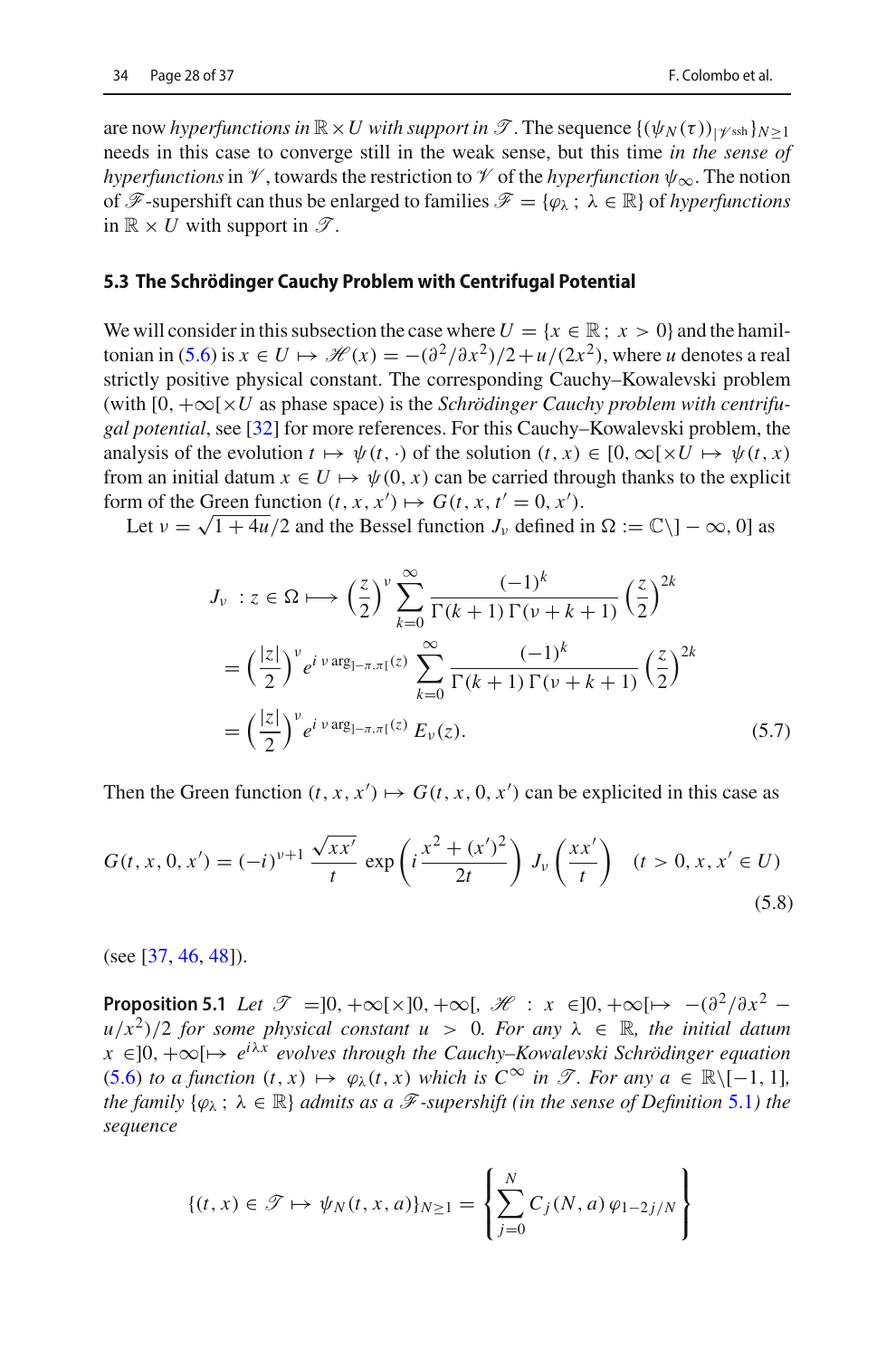*with*  $\mathscr F$ -supershift domain equal to  $\mathscr T$ . Moreover, for any  $(\mu, \nu) \in \mathbb N^2$ , the sequence *of functions*

$$
\frac{\partial^{\mu+\nu}}{\partial t^{\mu}\partial x^{\nu}}(\psi_N(t,x,a))=\frac{1}{(2i)^{\mu}}\Big(\Big(-\frac{\partial^2}{\partial x^2}+\frac{u}{x^2}\Big)^{\odot^{\mu}}\odot\frac{\partial^{\nu}}{\partial x^{\nu}}\Big)(\psi_N(t,x,a))
$$

*converges uniformly on any compact K* ⊂⊂ *T to the function*

$$
(t,x)\in\mathscr{T}\longmapsto\frac{1}{(2i)^{\mu}}\Big(\Big(-\frac{\partial^2}{\partial x^2}+\frac{u}{x^2}\Big)^{\odot^{\mu}}\odot\frac{\partial^{\nu}}{\partial x^{\nu}}\Big)(\varphi_a(t,x)).
$$

*Proof* Let  $\lambda \in \mathbb{R}$ . The evolution of the initial datum  $x \in U \mapsto e^{i\lambda x}$  through the Schrödinger equation  $(5.6)$  is explicited (for the moment formally) thanks to the expression [\(5.8\)](#page-29-0) of the Green function as

<span id="page-30-0"></span>
$$
(t,x) \in \mathcal{T} \longmapsto \frac{(-i)^{\nu+1}}{2^{\nu}} e^{ix^2/(2t)} \frac{x^{\nu+1/2}}{t^{\nu+1}} \int_0^\infty (x')^{\nu+1/2} e^{i(x')^2/(2t)} E_\nu\left(\frac{xx'}{t}\right) e^{i\lambda x'} dx'.
$$
\n(5.9)

For any  $M \in \mathbb{N}$  such that  $2M > v - 1/2$  and any  $y > 0$ , one has

$$
E_{\nu}(y) = \frac{1}{\sqrt{\pi}} \left(\frac{2}{y}\right)^{\nu+1/2} \left(\cos\left(y - \nu\pi/4 - \pi/2\right) \left(\sum_{\kappa=0}^{M-1} (-1)^{\kappa} \frac{a_{2\kappa}(\nu)}{y^{2\kappa}} + R_{2M}(\nu, y)\right) + \sin\left(y - \nu\pi/4 - \pi/2\right) \left(\sum_{\kappa=0}^{M-1} (-1)^{\kappa} \frac{a_{2\kappa+1}(\nu)}{y^{2\kappa+1}} + R_{2M+1}(\nu, y)\right)\right)
$$

with

$$
|R_{2M}(v, y)| < \frac{|a_{2M}(v)|}{y^{2M}}, \quad |R_{2M+1}(v, y)| < \frac{|a_{2M+1}(v)|}{y^{2M+1}},
$$

where

$$
a_k(v) = (-1)^k \frac{\cos(\pi v)}{\pi} \frac{\Gamma(k + 1/2 + v)\Gamma(k + 1/2 - v)}{2^k \Gamma(k + 1)} \quad \forall k \in \mathbb{N}
$$

(see [\[49](#page-38-14), pp. 207–209]). It follows from such developments, together with Proposi-tion [4.1,](#page-23-2) that the integral in [\(5.9\)](#page-30-0) exists for any  $(t, x) \in \mathcal{T}$  as a semi-convergent integral (of the Fresnel-type), whose value coincides with the regularized integral described in Sect. [4.](#page-22-0) Set now

$$
\mathfrak{T} = ]0, +\infty[, \phi : t \in \mathfrak{T} \longmapsto -\frac{1}{2t} \in ]-\infty, 0[
$$
  

$$
B_j : (t, Z, \check{Z}) \in \mathfrak{T} \times \mathbb{C}^2 \longmapsto \begin{cases} E_\nu \left( \frac{Z\check{Z}}{t} \right) \text{if } j = 0, \\ 0 \text{ if } j \in \mathbb{N}^* . \end{cases} \chi := \nu + \frac{1}{2},
$$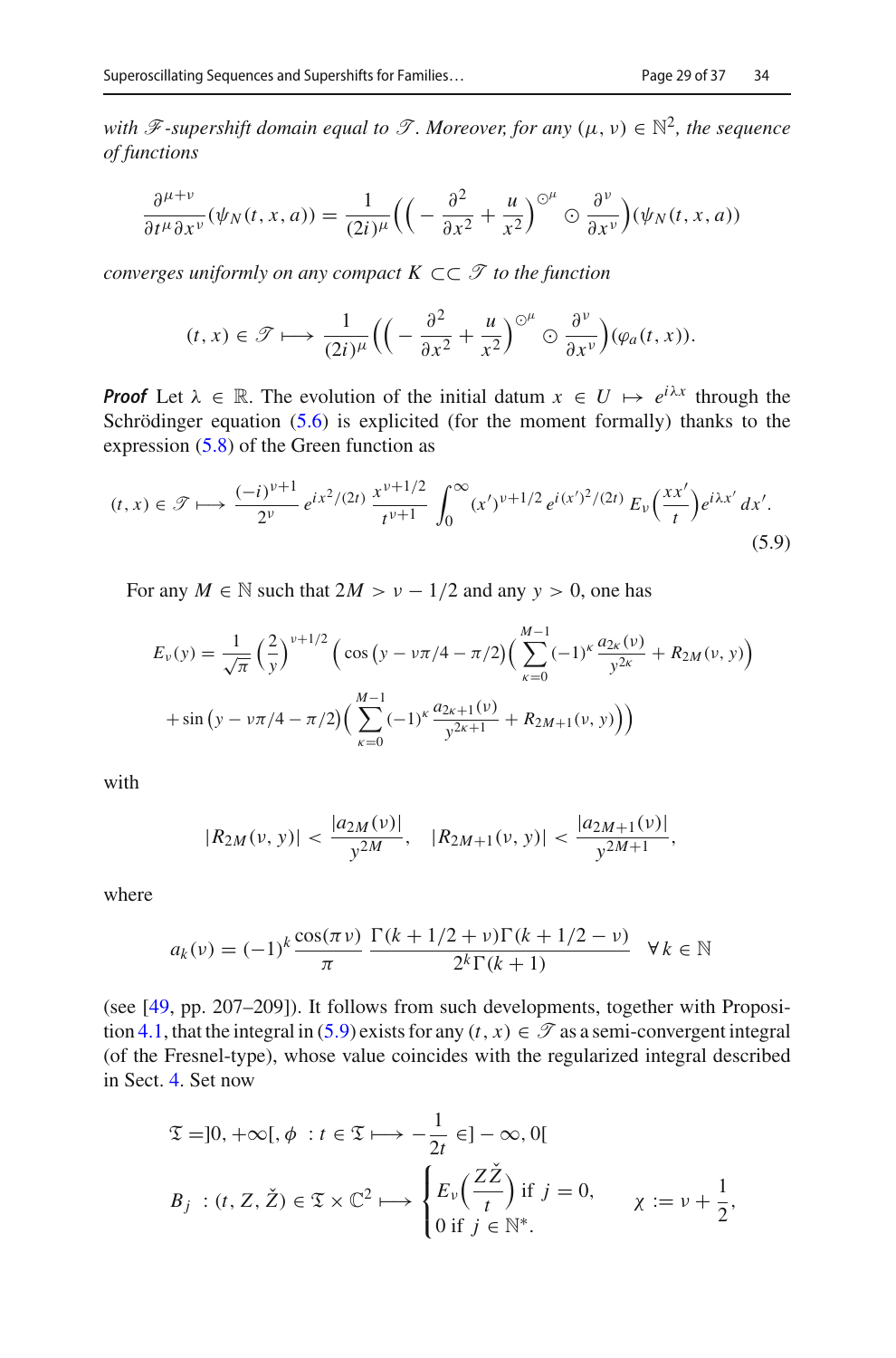$$
\frac{|Z\,\check{Z}|}{t} = \frac{1}{t} \times \varepsilon |Z| \times \frac{|\check{Z}|}{\varepsilon} \le \frac{1}{2t} \left( \varepsilon^2 \, |Z|^2 + \frac{|\check{Z}|^2}{\varepsilon^2} \right) \forall t > 0, \ \forall (Z, \check{Z}) \in \mathbb{C}^2
$$

the operator with order 0 given as  $t \mapsto B_0(t, Z, \check{Z}) (d/dZ)^0$  satisfies the hypothesis of this theorem with  $p = 1$  and  $\check{p} = 2$ . Then the operator

$$
\mathbb{D}(t) = \int_0^\infty Z^{\nu+1/2} e^{-i Z^2/(2t)} E_\nu\left(\frac{Z \cdot \check{Z}}{t}\right) (\cdot) dZ
$$

acts continuously locally uniformly in  $t \in ]0, +\infty[$  from  $A_1(\mathbb{C})$  into  $A_2(\mathbb{C})$ . For any  $\lambda \in \mathbb{R}$  and  $t > 0$ , the function  $x \in ]0, +\infty[ \mapsto \varphi_\lambda(t, x)$  is  $C^\infty$  because of its expression [\(5.9\)](#page-30-0). Moreover, when  $a \in \mathbb{R} \setminus [-1, 1]$ , it follows from Theorem [2.1](#page-13-1) that the sequence

$$
\left\{z \in \mathbb{C} \mapsto \mathbb{D}(t)\Big(\sum_{j=0}^N C_j(N,a)e^{i(1-2j/N)(\cdot)}\Big)(z)\right\}_{N\geq 1}
$$

converges in  $A_2(\mathbb{C})$  (locally uniformly with respect to  $t > 0$ ) to  $z \mapsto \mathbb{D}(t)(e^{ia(\cdot)})$ . One concludes then to the second assertion in the statement of the theorem. As for the last assertion, it follows from the fact that the action of *i*∂/∂*t* and *H* (*x*) coincide on solutions of [\(5.6\)](#page-27-0), together with the continuity of the operator  $d/dz$  from  $A_2(\mathbb{C})$  into itself  $\Box$ itself.

#### <span id="page-31-0"></span>**5.4 The Schrödinger Cauchy Problem for the Quantum Harmonic Oscillator**

Let now  $U = \mathbb{R}$  and the hamiltonian in [\(5.6\)](#page-27-0) be  $x \in \mathbb{R} \mapsto \mathcal{H}(x) = -(\frac{\partial^2}{\partial x^2})/2 +$  $x^2/2$ . The corresponding Cauchy–Kowalevski problem (with [0,  $+\infty$ [×R as phase space) is the *Schrödinger Cauchy problem for the quantum harmonic oscillator*, see [\[13](#page-37-13),§5.3, §. 6.4] or [\[31\]](#page-38-7) for more references. In this case again, the Green function can be explicited and is therefore handable. It is the locally integrable function in  $]0, +\infty[\times \mathbb{R} \times \mathbb{R}$  defined as

$$
G(t, x, t' = 0, x') = \sqrt{\frac{1}{2i\pi \sin t}} e^{i \left(\frac{(x^{2} + (x')^{2})\cos t - 2xx'}{2\sin t}\right)}
$$
  
=  $\left(\sqrt{\frac{1}{2i\pi \sin t}} e^{i \frac{\cot \pi t}{2}} x^{2}\right) e^{i \frac{\cot \pi t}{2}} (x')^{2} e^{-i \frac{xx'}{\sin t}} (t > 0, x, x' \in \mathbb{R}).$  (5.10)

<span id="page-31-1"></span>**Proposition 5.2** *Let*  $\mathcal{T} = ]0, +\infty[\times \mathbb{R} \text{ and } \mathcal{H} : x \in \mathbb{R} \mapsto -(\partial^2/\partial x^2 - x^2)/2$ *. For any*  $\lambda \in \mathbb{R}$ *, the initial datum*  $x \in \mathbb{R} \mapsto e^{i\lambda x}$  *evolves through the Cauchy–Kowalevski Schrödinger equation* [\(5.6\)](#page-27-0) *to a*  $\mathbb{C}$ -valued distribution  $\varphi_{\lambda} \in \mathscr{D}'(\mathscr{T}, \mathbb{C})$  with singular  $support \pi(2N+1)/2 \times \mathbb{R}$ *. Let*  $\mathcal{U} = \mathcal{T} \setminus (\pi(2N+1)/2 \times \mathbb{R})$ *. For any a* ∈  $\mathbb{R} \setminus [-1, 1]$ *, the*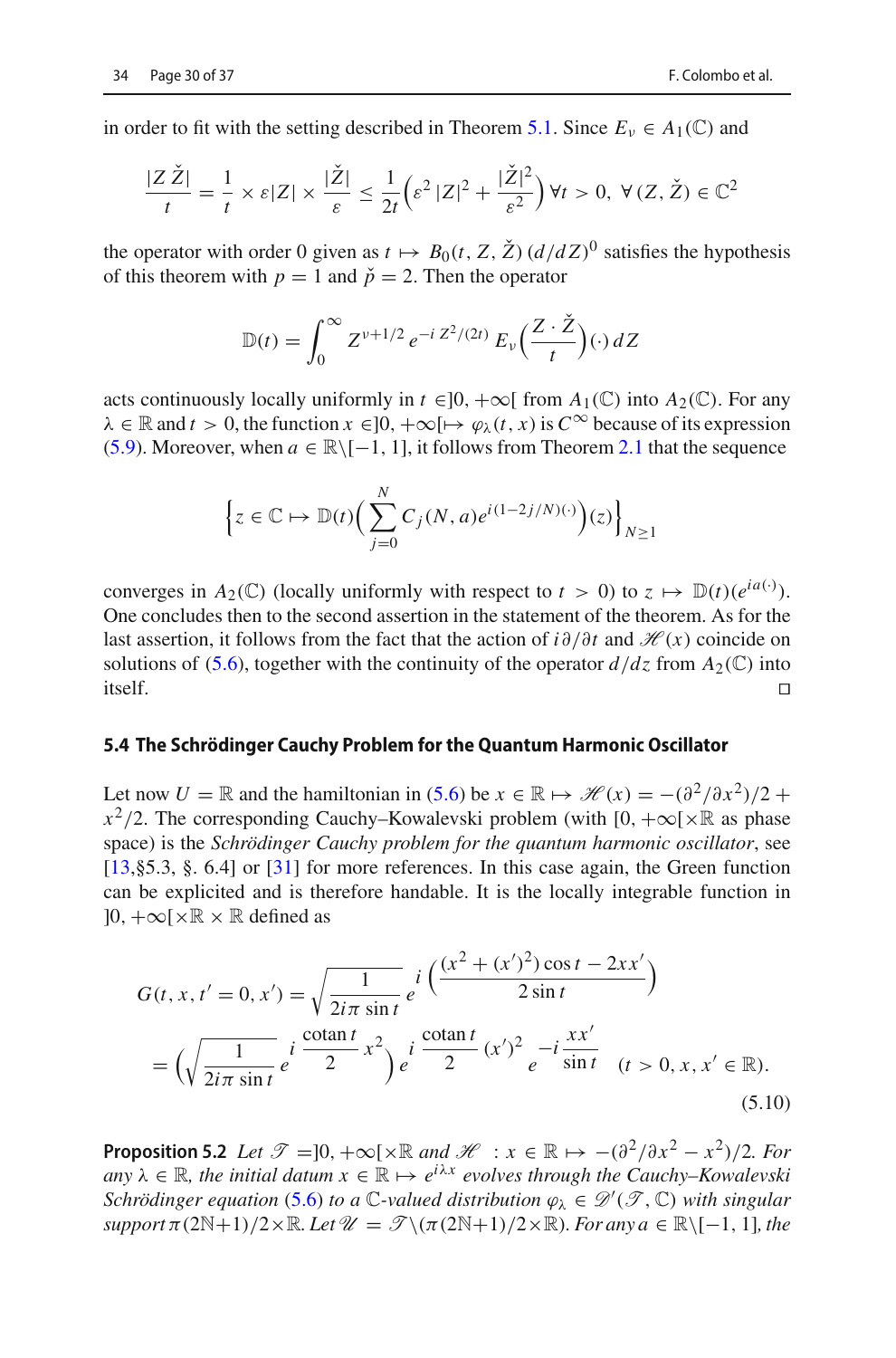*family*  $\{(\varphi_\lambda)_{|\mathcal{U}} : \lambda \in \mathbb{R}\}$ , considered as a family of functions, admits as a  $\mathcal{F}$ -supershift *(in the sense of Definition* [5.1](#page-28-0)*) the sequence*

$$
\{(t,x)\in\mathcal{U}\mapsto\psi_N(t,x,a)\}_{N\geq 1}=\left\{\sum_{j=0}^N C_j(N,a)\,(\varphi_{1-2j/N})_{|\mathcal{U}}\right\}_{N\geq 1}
$$

*with*  $\mathscr{F}$ -supershift domain equal to  $\mathscr{U}$ . Moreover, for any  $(\mu, \nu) \in \mathbb{N}^2$ , the sequence *of functions from U to* C

$$
\frac{\partial^{\mu+\nu}}{\partial t^{\mu}\partial x^{\nu}}(\psi_N(t,x,a)) = \frac{1}{(2i)^{\mu}}\Big(\Big(-\frac{\partial^2}{\partial x^2}+x^2\Big)^{\odot^{\mu}}\odot\frac{\partial^{\nu}}{\partial x^{\nu}}\Big)(\psi_N(t,x,a))
$$

*converges uniformly on any compact K* ⊂⊂ *U to the function*

$$
(t,x)\in\mathscr{T}\longmapsto\frac{1}{(2i)^{\mu}}\Big(\Big(-\frac{\partial^2}{\partial x^2}+x^2\Big)^{\odot^{\mu}}\odot\frac{\partial^{\nu}}{\partial x^{\nu}}\Big)(\varphi_a(t,x)).
$$

*Proof* Consider the two (for the moment formal) operators

<span id="page-32-0"></span>
$$
t \in ]0, +\infty[\setminus \pi \mathbb{N}^*/2 \longrightarrow |\sin t| \int_0^\infty e^{i \frac{\sin 2t}{4}} Z^2 e^{-i \varpi \sin (\sin(t))} \check{Z} Z \circ H_{\varpi|\sin t|}(\cdot) dZ
$$
\n(5.11)

 $(\bar{\sigma} = \pm 1)$  which appear (after performing the change of variables  $Z \leftrightarrow |\sin t| Z$ on  $[0, +\infty)$  in the splitting of

$$
t \in ]0, +\infty[ \setminus \pi \mathbb{N}^*/2 \longmapsto \int_{\mathbb{R}} e^{i \frac{\cot \pi t}{2} Z^2} e^{-i \check{Z} Z / \sin t} (\cdot) dZ
$$

(see Remark [4.1\)](#page-23-3). Set now

$$
\mathfrak{T} = ]0, +\infty[\setminus \pi \mathbb{N}^*/2, \quad \phi : t \in \mathfrak{T} \longmapsto -\frac{\sin(2t)}{4}
$$
  
\n
$$
B_j : (t, Z, \check{Z}) \in \mathfrak{T} \times \mathbb{C}^2 \longrightarrow \begin{cases} \exp(-i\,\varpi \, \text{sign}(\sin(t)) \, Z\check{Z}) \odot H_{\varpi|\sin t|} & \text{if } j = 0, \\ 0 & \text{if } j \in \mathbb{N}^*. \end{cases} \qquad \chi = 0
$$

 $(\varpi = \pm 1)$  in order to fit with the setting described in Theorem [5.1.](#page-25-0) As in the proof of Proposition [5.1,](#page-29-1) this theorem applies here and the two operators [\(5.11\)](#page-32-0) act continuously from  $A_1(\mathbb{C})$  to  $A_2(\mathbb{C})$  (locally uniformly with respect to the parameter *t* ∈  $\mathfrak{T}$ ). Note again that the Fresnel-type integrals [\(5.11\)](#page-32-0), where  $Z \mapsto e^{i\lambda \hat{Z}}$  ( $\lambda \in \mathbb{R}$ ) is taken inside the bracket and  $\tilde{Z} \in \mathbb{R}$ , are semi-convergent and their values as semiconvergent integrals coincide with the values that are obtained by regularization as in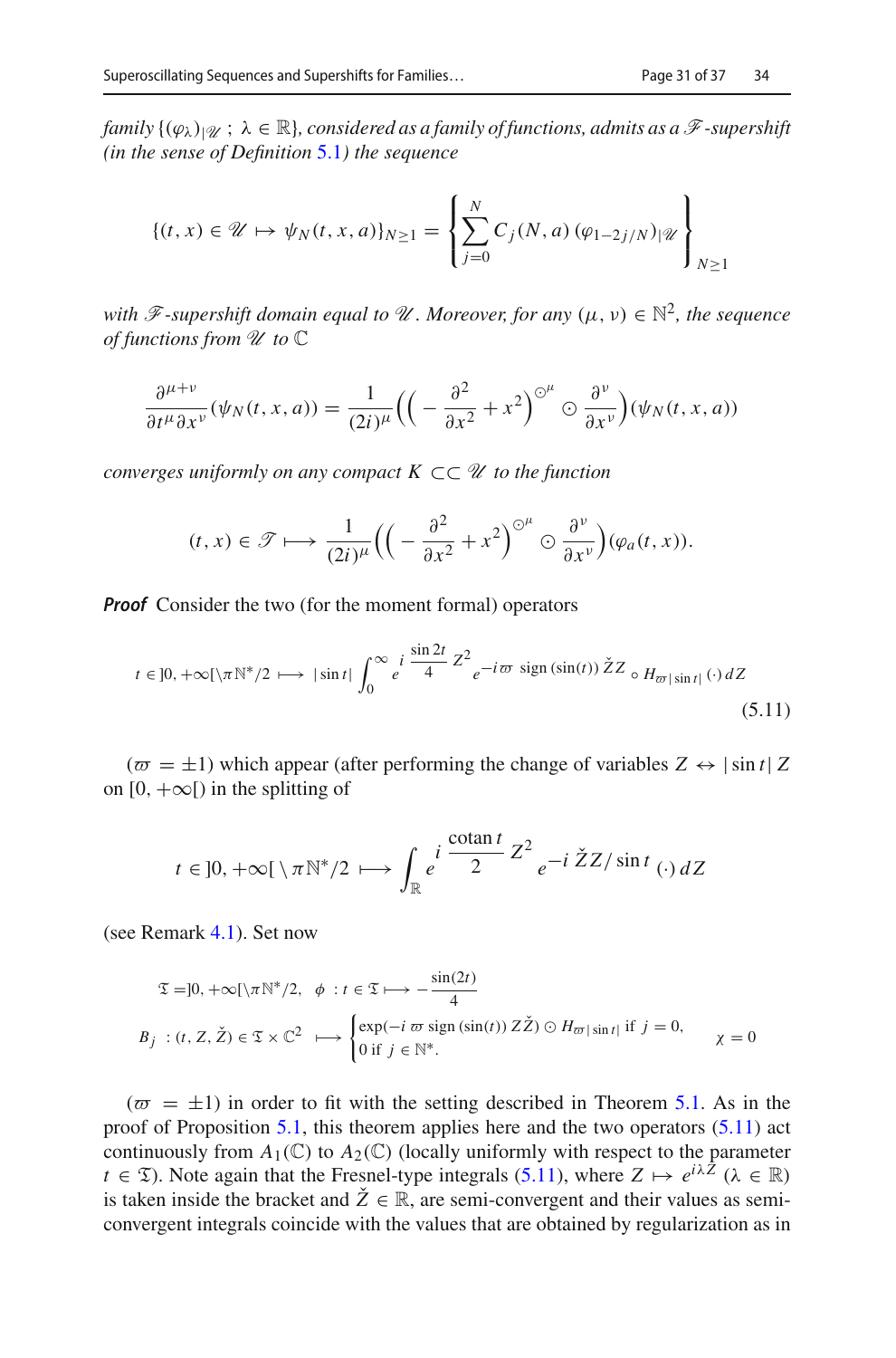Sect. [4.](#page-22-0) In fact, in the case where  $\check{Z} = x \in \mathbb{R}$  and  $t \in \mathcal{I}$ , the value of

$$
\left(\sqrt{\frac{1}{2i\pi \sin t}} e^{i \frac{\cot \pi t}{2}} \check{Z}^{2}\right) \int_{\mathbb{R}} e^{i \frac{\cot \pi t}{2}} Z^{2} e^{-i \check{Z} Z / \sin t} \left(\cdot\right) dZ
$$

(understood as a regularized integral, see Sect. [4,](#page-22-0) in particular Remark [4.1\)](#page-23-3) equals

$$
(\cos t)^{-1/2} e^{-i \check{Z}^2 \frac{\tan(t)}{2}} e^{-i \lambda^2 \frac{\tan(t)}{2}} \odot H_{1/\cos t} (e^{i \lambda(\cdot)}) (\check{Z})
$$

(see [\[13,](#page-37-13)Proposition 5.3.1]). Since  $(t, x) \in ]0, +\infty[\times \mathbb{R} \mapsto (\cos t)^{-1/2} e^{-ix^2 \tan(t)}$  $e^{-i\lambda^2 \tan(t)}$  is a locally integrable function, the initial datum  $x \in \mathbb{R} \mapsto e^{i\lambda x}$  evolves through the Schrödinger equation [\(5.6\)](#page-27-0) as a distribution  $\varphi_{\lambda}$  (in fact defined by a locally integrable function). Let  $D(t)$  the differential operator

$$
\mathbb{D}: t \in ]0, \infty[\setminus \pi \frac{2\mathbb{N}+1}{2} \longmapsto \sum_{j=0}^{\infty} \frac{1}{j!} \left(i \frac{\sin 2t}{4}\right)^j (d/dW)^{2j}.
$$

Since

$$
(\cos t)^{-1/2} e^{-i \check{Z}^2 \frac{\tan(t)}{2}} e^{-i \lambda^2 \frac{\tan(t)}{2}} \odot H_{1/\cos t} (e^{i \lambda(\cdot)}) (\check{Z})
$$
  
= 
$$
(\cos t)^{-1/2} e^{-i \check{Z}^2 \frac{\tan(t)}{2}} \mathbb{D}(t) (e^{i \lambda(\cdot)}) (\check{Z}),
$$

and  $\mathbb D$  acts continuously locally uniformly in *t* from  $A_1(\mathbb C)$  to  $A_2(\mathbb C)$  thanks to Lemma [2.2,](#page-9-2) the sequence

$$
\left\{\sum_{j=0}^N C_j(N,a) \, (\varphi_{1-2j/N})_{|\mathcal{U}}\right\}_{N\geq 1}
$$

is, for any  $a \in \mathbb{R} \setminus [-1, 1]$ , a supershift for the family  $\mathscr{F} = \{(\varphi_\lambda)_{|\mathscr{U}}; \lambda \in \mathbb{R}\}$  (with  $\mathscr F$ -supershift domain  $\mathscr U$ ). The last assertion follows from the same argument than that used for the last assertion in Proposition [5.1.](#page-29-1)  $\Box$ 

#### <span id="page-33-0"></span>**6 Singularities in the Quantum Harmonic Oscillator Evolution**

This section is the natural continuation of Sect. [5.4.](#page-31-0) We continue to investigate with respect to the notion of supershift the evolution of initial data  $x \in \mathbb{R} \mapsto e^{i\lambda x}$ , when  $\lambda \in \mathbb{R}$ , through the Cauchy–Schrödinger problem for the quantum harmonic oscillator and focus now on singularities. In this section we keep the same notations as in Proposition [5.2](#page-31-1) and fix a point  $(t_0, x_0)$  in  $\mathscr{T}\backslash \mathscr{U}$ . We will just consider the case  $t_0 = \pi/2$ since the situation is essentially identical at any point  $((2k + 1)\pi/2, x_0)$  with  $k \in \mathbb{N}$ and  $x_0 \in \mathbb{R}$ .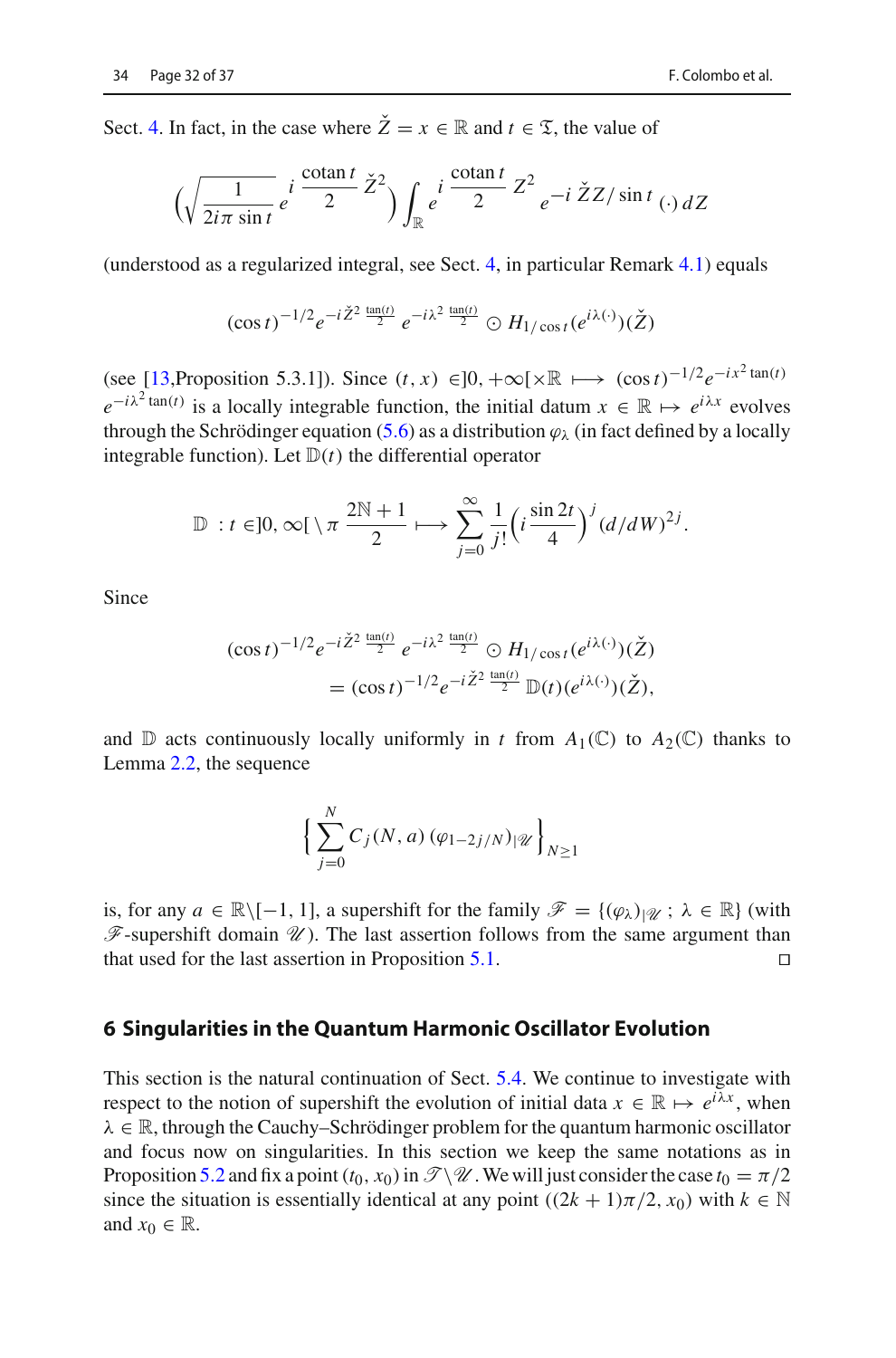Let, for  $\lambda \in \mathbb{R}$ ,  $\varphi_{\lambda} \in \mathcal{D}'(\mathcal{T}, \mathbb{C})$  be the distribution evolved from the initial datum  $x \mapsto e^{i\lambda x}$  through the Schrödinger operator for the quantum oscillator problem [\(5.6\)](#page-27-0) (with  $\mathcal{H}$  :  $x \in \mathbb{R} \mapsto (-\partial^2/\partial x^2 + x^2)/2$ ).

Let  $\theta \in \mathcal{D}(\mathcal{T}, \mathbb{C})$  be a test-function with support in a small neighborhood of  $(\pi/2, x_0)$  and  $(t, x) \mapsto \xi(t, x) := \theta(t, x) \exp((ix^2 \cot \theta) / 2) / \sqrt{2i\pi}$ . One has (formally) for any  $\lambda \in \mathbb{R}$ ,

$$
\langle \varphi_{\lambda}, \theta \rangle = -\int_{\mathbb{R}^2} \left[ \int_{\mathbb{R}} e^{i \frac{\sin u}{2} Z^2} e^{-i \check{Z} Z / \sqrt{\cos u}} (e^{i \lambda(\cdot)}) dZ \right]_{\check{Z}=x} \xi(\pi/2 - u, x) du dx
$$
  
= 
$$
\int_{\mathbb{R}^2} \left[ \int_{\mathbb{R}} e^{i \frac{\sin u}{2} Z^2} e^{-i \check{Z} Z} (e^{i \lambda(\cdot)}) dZ \right]_{\check{Z}=x} \tilde{\xi}(u, x) du dx, \tag{6.1}
$$

where  $\tilde{\xi}(u, x) = -\sqrt{\cos u} \xi(\pi/2 - u, \sqrt{\cos u} x)$  is a test-function with support about  $(0, x_0)$ . The require integral is then  $(0, x<sub>0</sub>)$ . The regularized integral is then

$$
\lim_{\varepsilon \to 0+} \int_{\mathbb{R}^2} \left[ \int_{\mathbb{R}} e^{-\varepsilon Z^2} e^{i \frac{\sin u}{2} Z^2} e^{-i \check{Z} Z} (e^{i\lambda(\cdot)}) dZ \right]_{\check{Z}=x} \tilde{\xi}(u, x) du dx
$$
  
\n
$$
= \lim_{\varepsilon \to 0+} \int_{\mathbb{R}^2} \left[ \int_{\mathbb{R}} e^{-\varepsilon Z^2} e^{i \frac{\sin u}{2} (Z^2 - 2(\check{Z} - \lambda)/\sin u)} dZ \right]_{\check{Z}=x} \tilde{\xi}(u, x) du dx
$$
  
\n
$$
= \int_{\mathbb{R}^2} \left[ \exp \left( \frac{2i}{\sin u} (\check{Z} - \lambda)^2 \right) \right]_{\check{Z}=x} \sqrt{\frac{2i\pi}{\sin u}} \tilde{\xi}(u, x) du dx
$$
  
\n
$$
= \int_{\mathbb{R}^2} \left[ \exp \left( \frac{i}{v} (\check{Z} - \lambda)^2 \right) \right]_{\check{Z}=x} \sqrt{\frac{1}{v}} \tilde{\theta}(v, x) dv dx
$$

for some test-function  $(v, x) \mapsto \tilde{\theta}(v, x)$  with support about  $(0, x_0)$  (one uses here Lebesgue domination theorem and the change of variables  $(\sin u)/2 \leftrightarrow v$  about  $u =$ 0). Though such expression makes sense when  $\lambda \in \mathbb{R}$  (since  $|\exp(i(x - \lambda)^2/v)| = 1$ for any point  $(v, x) \in \text{Supp}(\tilde{\xi})$ , it does not make sense anymore when  $\lambda \in \mathbb{C}$ . In order to overcome this difficulty, one needs to formulate the following lemma.

<span id="page-34-1"></span>**Lemma 6.1** *Let*  $\mathbb{D}(\check{Z})$  ( $\check{Z} \in \mathbb{C}$ ) *be a differential operator of the form* 

<span id="page-34-0"></span>
$$
\sum_{\kappa=0}^{\infty} \left[ \frac{A_{\kappa}(\check{Z}, (d/dZ))}{\kappa!} (\cdot) \right]_{Z=0} (d/dv)^{\kappa},\tag{6.2}
$$

*(where*  $A_k \in \mathbb{C}[[\check{Z}, d/dZ]]$  *for any*  $\kappa \in \mathbb{N}$ *), considered as acting from the space of entire functions of the variable Z to the space* <sup>C</sup>[*Z*ˇ][[*d*/*d*v]]*. Suppose that there exist*  $p > 1$  *and*  $\check{p} > 1$  *and*  $B, \check{B} > 0$  *such that* 

$$
\sup_{\kappa \in \mathbb{N}, \check{Z} \in \mathbb{C}} \left( |A_{\kappa}(\check{Z}, W)| \exp(-B |W|^{p} - \check{B} |W|^{\check{p}}) \right) < +\infty. \tag{6.3}
$$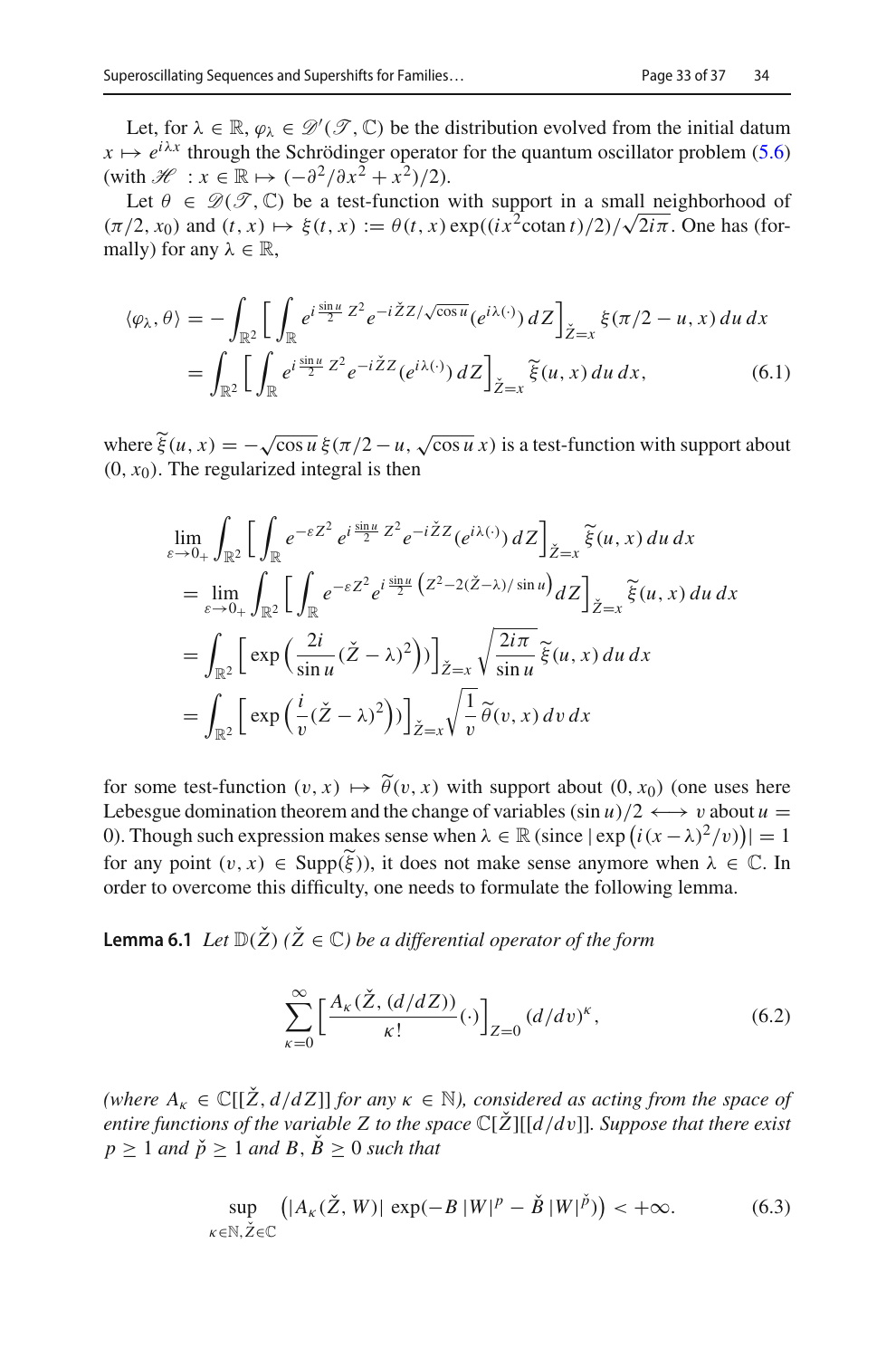*Then, for any b*  $\geq$  0*, there exists*  $A^{(b)} \geq 0$  *such that* 

$$
\forall C \geq 0, \quad \forall f \in A_1^{C,b}(\mathbb{C}), \quad \sup_{\kappa \in \mathbb{N}} \left| A_{\kappa}(\check{Z}, (d/dZ))(f)(0) \right| \leq C A^{(b)} e^{\check{B}|\check{Z}|^p}.
$$

*In particular, for any*  $f \in A_1^{C,b}(\mathbb{C}), \mathbb{D}(\check{Z})(f)$  *remains an infinite order differential operator*  $\sum_{\kappa \geq 0} \alpha_{\kappa}(\mathbf{Z})(f) (d/dv)^{\kappa}$  *with coefficients satisfying (independently of*  $f \in$  $A_1^{C,b}(\mathbb{C})$ 

$$
\sum_{\kappa \in \mathbb{N}} k! |\alpha_{\kappa}(\check{Z})(f)| \exp(-B|\check{Z}|^{\check{p}}) = C A^{(b)} < +\infty.
$$

*Proof* The coefficients of  $A_k$  as a polynomial in  $d/dZ$  satisfy

$$
\sum_{\kappa, j \in \mathbb{N}, \ \check{Z} \in \mathbb{C}} |a_{\kappa,j}(\check{Z})| \leq C_0 \frac{b_0^j}{\Gamma(j/p) + 1} e^{\check{B}|\check{Z}|^{\check{p}}}
$$

for some absolute constants  $C_0$  and  $b_0$  (Lemma [2.1\)](#page-8-0). As in the proof of Lemma [2.2,](#page-9-2) one concludes that for any  $f \in A_1^{C,b}(\mathbb{C})$  and any  $\kappa \in \mathbb{N}$ , one has uniform estimates  $|A_{\kappa}(\check{Z}, d/dZ)(f)| \leq C A^{(b)} \exp(b_0 b |Z| + \check{B}|\check{Z}|^{\check{p}})$  for some positive constant  $A^{(b)}$ . One gets the required estimates when evaluating at  $Z = 0$ .

<span id="page-35-0"></span>One can then complete Proposition [5.2](#page-31-1) into the following companion proposition.

**Proposition 6.1** *Let*  $\mathcal{T} = ]0, +\infty[\times \mathbb{R} \text{ and } \mathcal{H} : x \in \mathbb{R} \mapsto -(\partial^2/\partial x^2 + x^2)/2$ *. For*  $any \lambda \in \mathbb{R}, let \varphi_{\lambda} \in \mathcal{D}'(\mathcal{T}, \mathbb{C})$  *be the evolved distribution from the initial datum*  $x \in \mathbb{R} \mapsto e^{i\lambda x}$  *through the Cauchy–Kowalevski Schrödinger equation* [\(5.6\)](#page-27-0)*.* Let  $\mathscr{F} = {\varphi_{\lambda}}$ ;  $\lambda \in \mathbb{R}$ *, where each*  $\varphi_{\lambda}$  *is considered as a hyperfunction in*  $\mathscr{T}$ *. Then, for any*  $a \in \mathbb{R} \setminus [-1, 1]$ *, the sequence*  $\left\{ \sum_{j=0}^{N} C_j(N) \varphi_{1-2j/N} \right\}_{N \geq 1}$  *is a F-supershift of hyperfunctions over the F-supershift domain T .*

*Proof* Let  $\theta \in \mathcal{D}(\mathbb{R}^2_{t,x}, \mathbb{C})$  with support a small neighborhood *V* of the point  $(\pi/2, x_0)$  $(x_0 \in \mathbb{R})$  and  $\widetilde{\theta}$  the test-function with support  $V - (\pi/2, 0) \ni (0, x_0)$  that corresponds to it through the successive transformations explicited previously. One has for any  $\lambda \in \mathbb{R}$ ,

<span id="page-35-1"></span>
$$
\langle \varphi_{\lambda}, \theta \rangle = \int_{\mathbb{R}} \int_{0}^{\infty} \left[ \left( \exp \left( \frac{i}{v} (\check{Z} - \lambda)^{2} \right) \right]_{\check{Z} = x} \frac{\widetilde{\theta}(v, x)}{\sqrt{v}} dv dx - i \int_{\mathbb{R}} \int_{0}^{\infty} \left[ \left( \exp \left( -\frac{i}{v} (\check{Z} - \lambda)^{2} \right) \right]_{\check{Z} = x} \frac{\widetilde{\theta}(-v, x)}{\sqrt{v}} dv dx \right. \\ = \int_{\mathbb{R}} \int_{0}^{\infty} \left( \left[ \sum_{\kappa=0}^{\infty} \frac{i^{\kappa}}{\kappa!} \frac{(\check{Z} - \lambda)^{2\kappa}}{v^{1/2 + \kappa}} \right]_{\check{Z} = x} \widetilde{\theta}(v, x) - i \left[ \sum_{\kappa=0}^{\infty} \frac{(-i)^{\kappa}}{\kappa!} \frac{(\check{Z} - \lambda)^{2\kappa}}{v^{1/2 + \kappa}} \right]_{\check{Z} = x} \widetilde{\theta}(-v, x) \right) dv dx.
$$
 (6.4)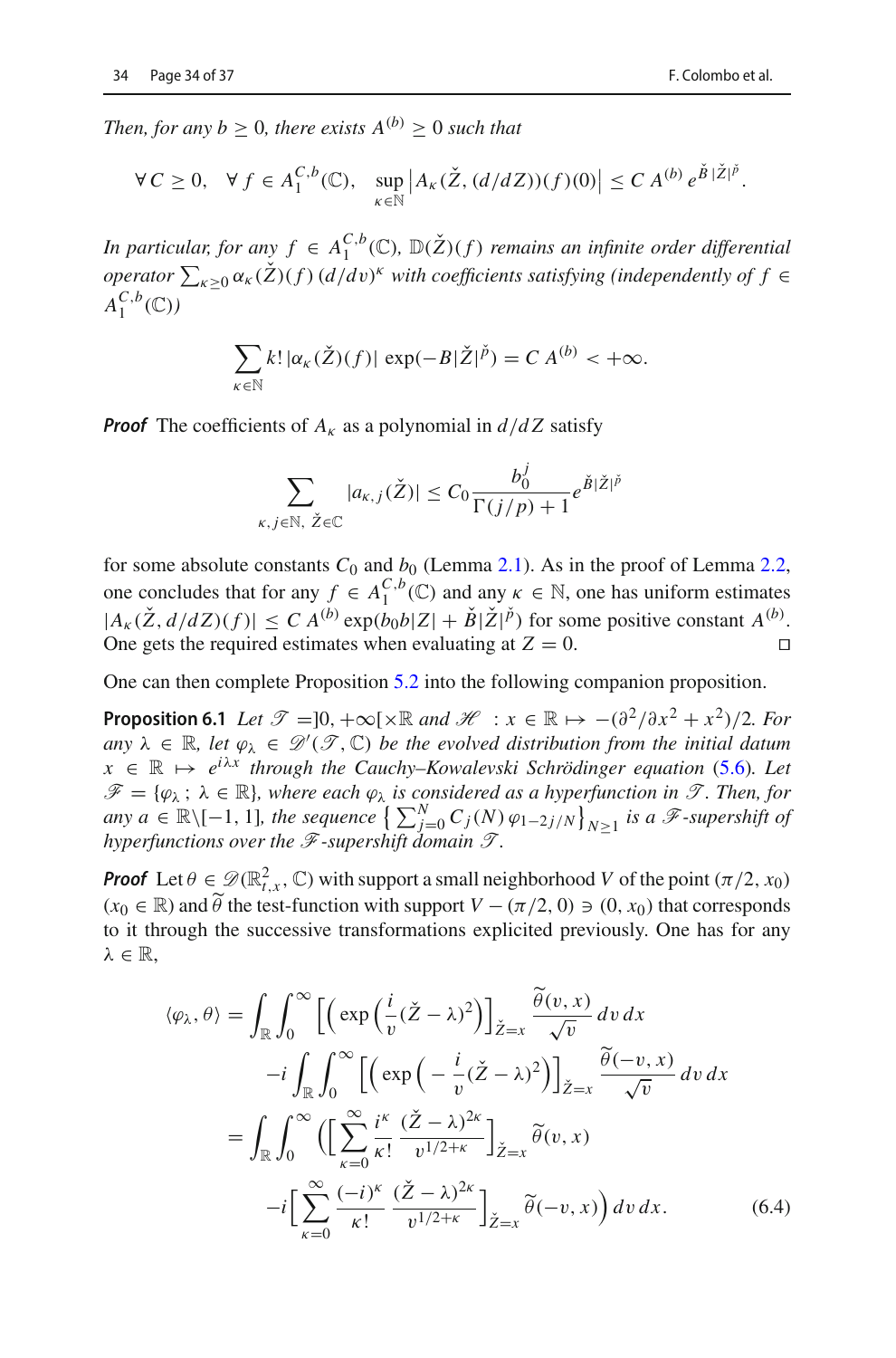For any  $\kappa \in \mathbb{N}$ , the distribution  $v_+^{-1/2-\kappa} \in \mathcal{D}'([0, +\infty[, \mathbb{R})$  can be expressed as

$$
v_{+}^{-1/2-\kappa} = \frac{2^{\kappa}}{\prod_{\ell=1}^{\kappa} \left(2(\kappa - \ell) + 1\right)} \left(-d/dv\right)^{\kappa} \left(v_{+}^{-1/2}\right)
$$

in the sense of distributions in  $\mathscr{D}'([0, +\infty), \mathbb{R})$ . Then, one can reformulate formally  $(6.2)$  as

<span id="page-36-0"></span>
$$
\langle \varphi_{\lambda}, \theta \rangle = \sum_{\kappa=0}^{\infty} \frac{(2i)^{\kappa}}{\kappa! \prod_{\ell=1}^{\kappa} \left( 2(\kappa - \ell) + 1 \right)} \int_{\mathbb{R}} \left\langle \left[ \left( \check{Z} + i \frac{d}{dZ} \right)^{2\kappa} (e^{i\lambda(\cdot)}) \right]_{\check{Z}=x} (0) \left( \frac{d}{dv} \right)^{\kappa} (v_{+}^{-1/2}), \, \tilde{\theta}(\cdot, x) - i (-1)^{\kappa} \tilde{\theta}(\cdot, x) \right\rangle dx. \tag{6.5}
$$

Lemma [6.1](#page-34-1) applies to the two operators

$$
\mathbb{D}(\check{Z}) = \sum_{\kappa=0}^{\infty} \frac{1}{\kappa!} \left[ \frac{(2i)^{\kappa} (\check{Z} + id/dZ)^{2\kappa}}{\prod_{\ell=1}^{\kappa} (2(\kappa - \ell) + 1)} (\cdot) \right]_{Z=0} (d/dv)^{\kappa}
$$
\n
$$
\widetilde{\mathbb{D}}(\check{Z}) = \sum_{\kappa=0}^{\infty} \frac{1}{\kappa!} \left[ \frac{(-i)^{\kappa+1} 2^{\kappa} (\check{Z} + id/dZ)^{2\kappa}}{2 \prod_{\ell=1}^{\kappa} ((\kappa - \ell) + 1)} (\cdot) \right]_{Z=0} (d/dv)^{\kappa}
$$
\n(6.6)

with  $p = \check{p} = 2$ . These two operators act then continuously (locally uniformly with respect to the parameter  $\check{Z}$ ) from  $A_1(\mathbb{C})$  into the space of infinite order differential operators in  $d/dv$  (depending on the parameter  $\check{Z} \in \mathbb{C}$ ). Such differential operators can be considered as hyperfunctions on  $\mathbb{R}_v$  (elements of  $\mathcal{H}(\mathbb{R}_v)$ ). Since  $v_+^{-1/2}$  is a Fourier hyperfunction in the real line R, the two  $\mathcal{H}(\mathbb{R})$ -valued operators *f* ∈ *A*<sub>1</sub>(C)  $\mapsto$   $\mathbb{D}(\check{Z})(f) \odot v_{+}^{-1/2}$  and *f* ∈ *A*<sub>1</sub>(C)  $\mapsto$   $\widetilde{\mathbb{D}}(\check{Z})(f) \odot v_{+}^{-1/2}$  are well defined (see [\[40,](#page-38-15)Proposition 8.4.8 and Exercise 8.4.5]) and depend continuously (locally uniformly with respect to  $\check{Z}$ ) on the entry f in  $A_1(\mathbb{C})$ . Proposition [6.1](#page-35-0) follows then from Theorem [2.1](#page-13-1) and from the expression [\(6.4\)](#page-35-1) (together with its formal reformulation [\(6.5\)](#page-36-0)) for the evaluations  $\langle \varphi_\lambda, \theta \rangle$  when  $\lambda \in \mathbb{R}$  and  $\varphi_\lambda$  is considered as an element in  $\mathcal{D}'(\mathcal{T}, \mathbb{C})$  (acting on  $\theta \in \mathcal{D}(\mathcal{T}, \mathbb{C})$ ) which can be also interpreted an a hyperfunction on *T* .

 $\Box$ 

#### **Data availability statement** There are no data used in this manuscript.

**Open Access** This article is licensed under a Creative Commons Attribution 4.0 International License, which permits use, sharing, adaptation, distribution and reproduction in any medium or format, as long as you give appropriate credit to the original author(s) and the source, provide a link to the Creative Commons licence, and indicate if changes were made. The images or other third party material in this article are included in the article's Creative Commons licence, unless indicated otherwise in a credit line to the material. If material is not included in the article's Creative Commons licence and your intended use is not permitted by statutory regulation or exceeds the permitted use, you will need to obtain permission directly from the copyright holder. To view a copy of this licence, visit [http://creativecommons.org/licenses/by/4.0/.](http://creativecommons.org/licenses/by/4.0/)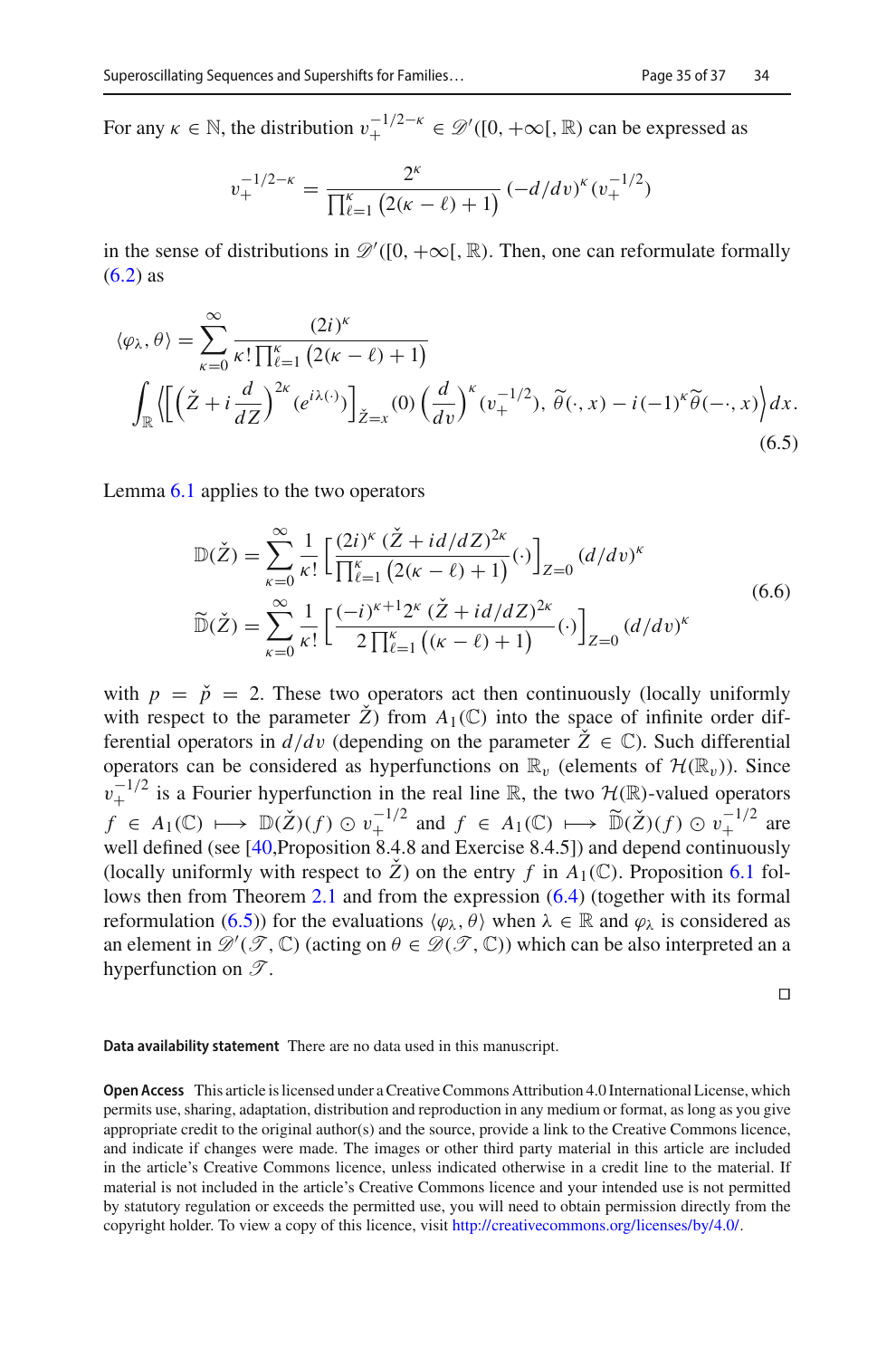#### **References**

- <span id="page-37-6"></span>1. Aharonov, Y., Behrndt, J., Colombo, F., Schlosser, P.: Schrödinger evolution of superoscillations with δ- and δ -potentials. Quantum Stud. Math. Found. **7**(3), 293–305 (2020)
- <span id="page-37-7"></span>2. Aharonov, Y., Behrndt, J., Colombo, F., Schlosser, P.: Green's function for the Schrödinger equation with a generalized point interaction and stability of superoscillations. J. Differ. Equ. **277**, 153–190 (2021)
- <span id="page-37-14"></span>3. Aharonov, Y., Behrndt, J., Colombo, F., Schlosser, P.: A unified approach to Schrödinger evolution of superoscillations and supershifts. [arXiv:2102.11795](http://arxiv.org/abs/2102.11795)
- 4. Aharonov, Y., Colombo, F., Struppa, D.C., Tollaksen, J.: Schrödinger evolution of superoscillations under different potentials. Quantum Stud. Math. Found. **5**, 485–504 (2018)
- <span id="page-37-15"></span>5. Aharonov, Y., Colombo, F., Sabadini, I., Struppa, D.C., Tollaksen, J.: Evolution of superoscillations in the Klein–Gordon field. Milan J. Math. **88**(1), 171–189 (2020)
- 6. Aharonov, Y., Sabadini, I., Tollaksen, J., Yger, A.: Classes of superoscillating functions. Quantum Stud. Math. Found. **5**, 439–454 (2018)
- <span id="page-37-0"></span>7. Aharonov, Y., Albert, D., Vaidman, L.: How the result of a measurement of a component of the spin of a spin-1/2 particle can turn out to be 100. Phys. Rev. Lett. **60**, 1351–1354 (1988)
- <span id="page-37-8"></span>8. Aharonov, Y., Colombo, F., Nussinov, S., Sabadini, I., Struppa, D.C., Tollaksen, J.: Superoscillation phenomena in *SO*(3). Proc. R. Soc. A **468**, 3587–3600 (2012)
- 9. Aharonov, Y., Colombo, F., Sabadini, I., Struppa, D.C., Tollaksen, J.: On the Cauchy problem for the Schrödinger equation with superoscillatory initial data. J. Math. Pures Appl. **99**, 165–173 (2013)
- 10. Aharonov, Y., Colombo, F., Sabadini, I., Struppa, D.C., Tollaksen, J.: Some mathematical properties of superoscillations. J. Phys. A **44**, 365304 (2011)
- 11. Aharonov, Y., Colombo, F., Sabadini, I., Struppa, D.C., Tollaksen, J.: Superoscillating sequences as solutions of generalized Schrodinger equations. J. Math. Pures Appl. **103**, 522–534 (2015)
- <span id="page-37-9"></span>12. Aharonov, Y., Colombo, F., Sabadini, I., Struppa, D.C., Tollaksen, J.: Superoscillating sequences in several variables. J. Fourier Anal. Appl. **22**, 751–767 (2016)
- <span id="page-37-13"></span>13. Aharonov, Y., Colombo, F., Sabadini, I., Struppa, D.C., Tollaksen, J.: The Mathematics of Superoscillations. Mem. Amer. Math. Soc., vol. 247, no. 1174, v+107 pp (2017)
- <span id="page-37-1"></span>14. Aharonov, Y., Rohrlich, D.: Quantum Paradoxes: Quantum Theory for the Perplexed. Wiley, Weinheim (2005)
- <span id="page-37-2"></span>15. Aharonov, Y., Vaidman, L.: Properties of a quantum system during the time interval between two measurements. Phys. Rev. A **41**, 11–20 (1990)
- <span id="page-37-10"></span>16. Alpay, D., Colombo, F., Sabadini, I., Struppa, D.C.: Aharonov–Berry superoscillations in the radial harmonic oscillator potential. Quantum Stud. Math. Found. **7**, 269–283 (2020)
- <span id="page-37-16"></span>17. Alpay, D., Colombo, F., Sabadini, I.: Superoscillations and analytic extension in Schur analysis. J. Fourier Anal. Appl. **27**(2), 1–9 (2021)
- <span id="page-37-11"></span>18. Aoki, T., Colombo, F., Sabadini, I., Struppa, D.C.: Continuity theorems for a class of convolution operators and applications to superoscillations. Ann. Mat. Pura Appl. **197**, 1533–1545 (2018)
- 19. Aoki, T., Colombo, F., Sabadini, I., Struppa, D.C.: Continuity of some operators arising in the theory of superoscillations. Quantum Stud. Math. Found. **5**, 463–476 (2018)
- <span id="page-37-12"></span>20. Behrndt, J., Colombo, F., Schlosser, P.: Evolution of Aharonov–Berry superoscillations in Dirac δpotential. Quantum Stud. Math. Found. **6**, 279–293 (2019)
- 21. Berenstein, C.A., Gay, R.: Complex Variables. An Introduction, Graduate Texts in Mathematics, vol. 125. Springer, New York (1991)
- <span id="page-37-17"></span>22. Berenstein, C.A., Gay, R.: Complex Analysis and Special Topics in Harmonic Analysis. Springer, New York (1995)
- <span id="page-37-3"></span>23. Berry, M.V.: Evanescent and real waves in quantum billiards and Gaussian beams. J. Phys. A **27**, 391 (1994)
- 24. Berry, M.: Exact nonparaxial transmission of subwavelength detail using superoscillations. J. Phys. A **46**, 205203 (2013)
- <span id="page-37-4"></span>25. Berry, M.V.: Faster than Fourier, in quantum coherence and reality. In: Celebration of the 60th Birthday of Yakir, Aharonov, pp. 55–65. J.S. Anandan and J. L. Safko, World Scientific, Singapore (1994)
- 26. Berry, M.V.: Representing superoscillations and narrow Gaussians with elementary functions. Milan J. Math. **84**, 217–230 (2016)
- <span id="page-37-5"></span>27. Berry, M., Dennis, M.R.: Natural superoscillations in monochromatic waves in D dimension. J. Phys. A **42**, 022003 (2009)